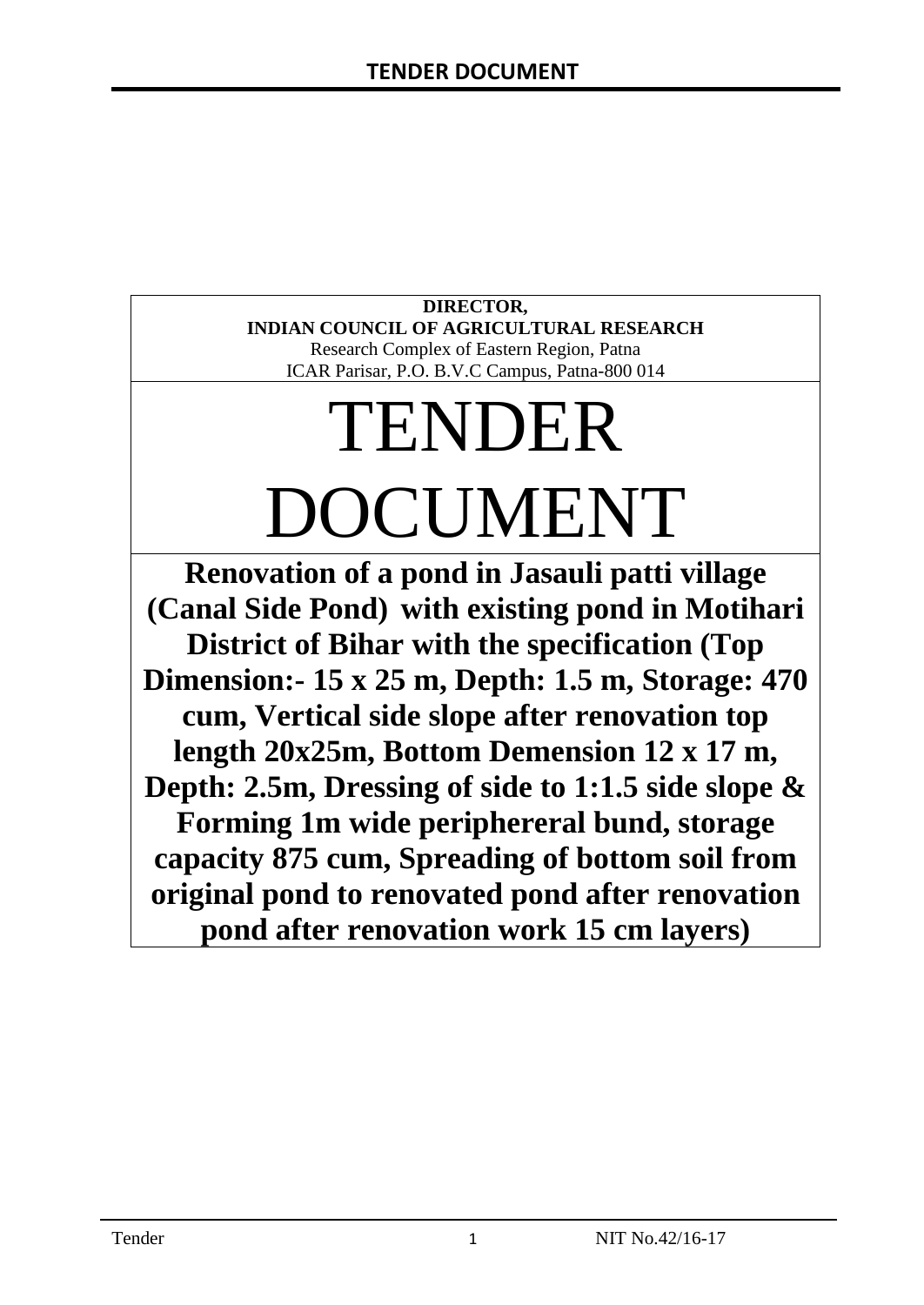# **INDIAN COUNCIL OF AGRICULTURAL RESEARCH RESEARCH COMPLEX OF EASTERN REGION PATNA**

# **TENDER DOCUMENT**

**Renovation of a pond in Jasauli patti village(Canal Side Pond) with existing pond in Motihari District of Bihar with the specification (Top Dimension:- 15 x 25 m, Depth: 1.5 m, Storage: 470 cum, Vertical side slope after renovation top length 20x25m, Bottom Demension 12 x 17 m, Depth: 2.5m, Dressing of side to 1:1.5 side slope & Forming 1m wide periphereral bund, storage capacity 875 cum, Spreading of bottom soil from original pond to renovated pond after renovation pond after renovation work 15 cm layers)**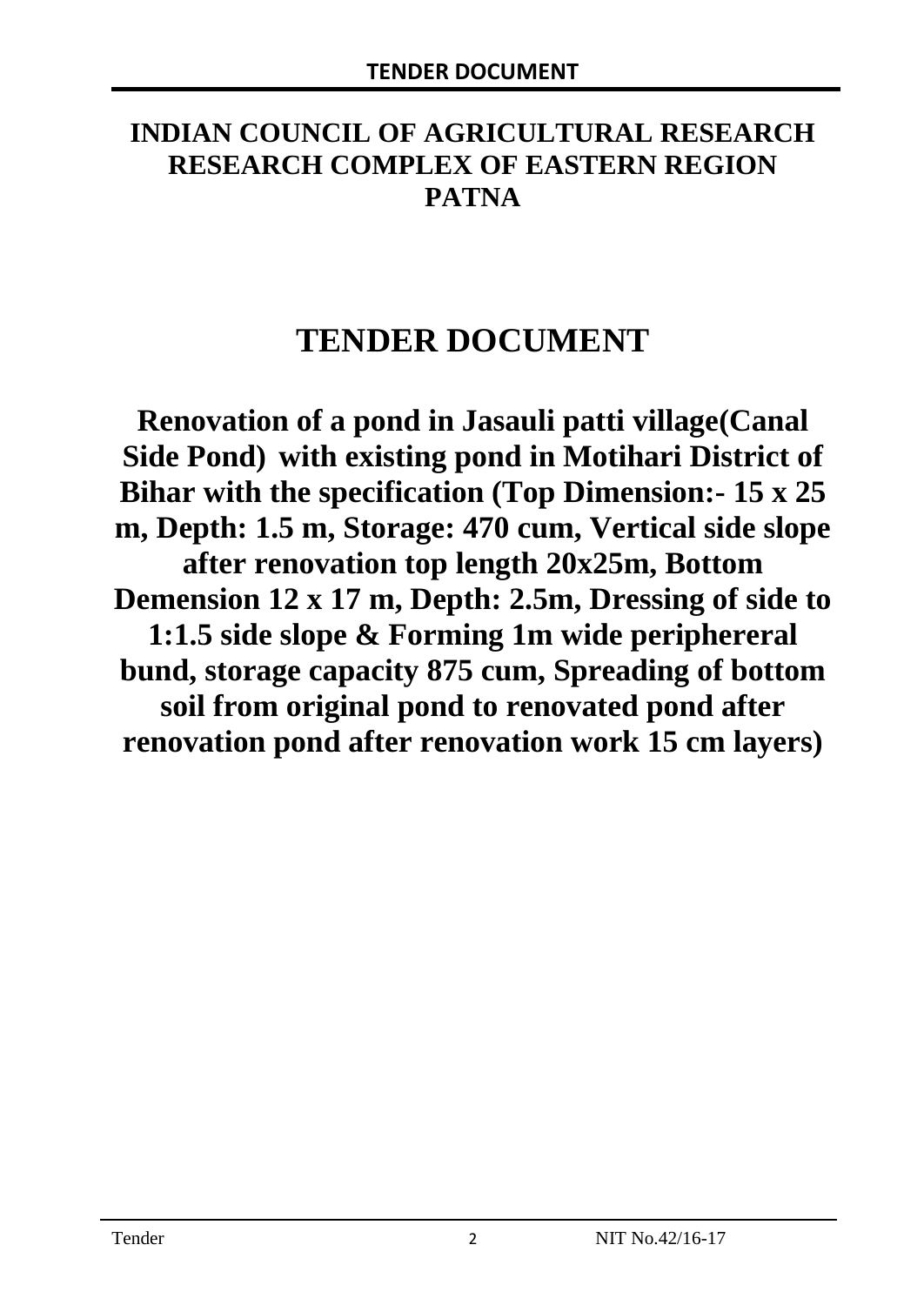# **INDEX**

| Sl. No.                 | <b>Details</b>                                               | Page no.       |
|-------------------------|--------------------------------------------------------------|----------------|
| 1.                      | <b>NOTICE INVITING TENDERS</b>                               | 5              |
| 2.                      | <b>INSTRUCTIONS TO TENDERERS</b>                             | 6              |
| A)                      | General                                                      | 6              |
| B)                      | Tender document                                              | $\overline{7}$ |
| $\mathcal{C}$           | Preparation of tenders                                       | 8              |
| D)                      | Submission of tenders                                        | $9-10$         |
| E)                      | Tender opening and evaluation                                | 11             |
| F)                      | Award of contract                                            | 12             |
| $\overline{\mathbf{3}}$ | <b>QUALIFICATION INFORMATION (ANNEXURE-I)</b>                | 13             |
|                         | <b>CHECKLIST TO ACOMPANY THE TENDER</b>                      |                |
| 4                       | <b>CONDITIONS OF CONTRACT</b>                                | 14             |
|                         | <b>TENDER</b>                                                | 15             |
| $\overline{A}$          | General                                                      | 17             |
| B                       | Time for completion                                          | 20             |
| $\overline{C}$          | Quality control                                              | 22             |
| D                       | Cost control                                                 | 23             |
| E                       | Finishing the contract                                       | 26             |
| $\mathbf{F}$            | Special conditions                                           | 27             |
| 5                       | <b>ADDITIONAL CONDITIONS TO TENDER NOTICE</b>                | 39             |
| 6                       | <b>GENERAL SPECIFICATIONS</b>                                | 40             |
| $\overline{7}$          | <b>DRAWINGS</b>                                              | 41             |
| 8                       | <b>BILL OF QUANTITIES</b>                                    | 42             |
| 9                       | <b>SCHEDULE - A: PRICE SCHEDULE &amp; BILL OF QUANTITIES</b> | 46             |
| A)                      | Price schedule of contract                                   | 48             |
| B)                      | Price summary                                                | 49             |
| $\mathcal{C}$           | Price schedule and Plan/Layout                               | 50             |
| 10                      | <b>Contract Form</b>                                         | 51-52          |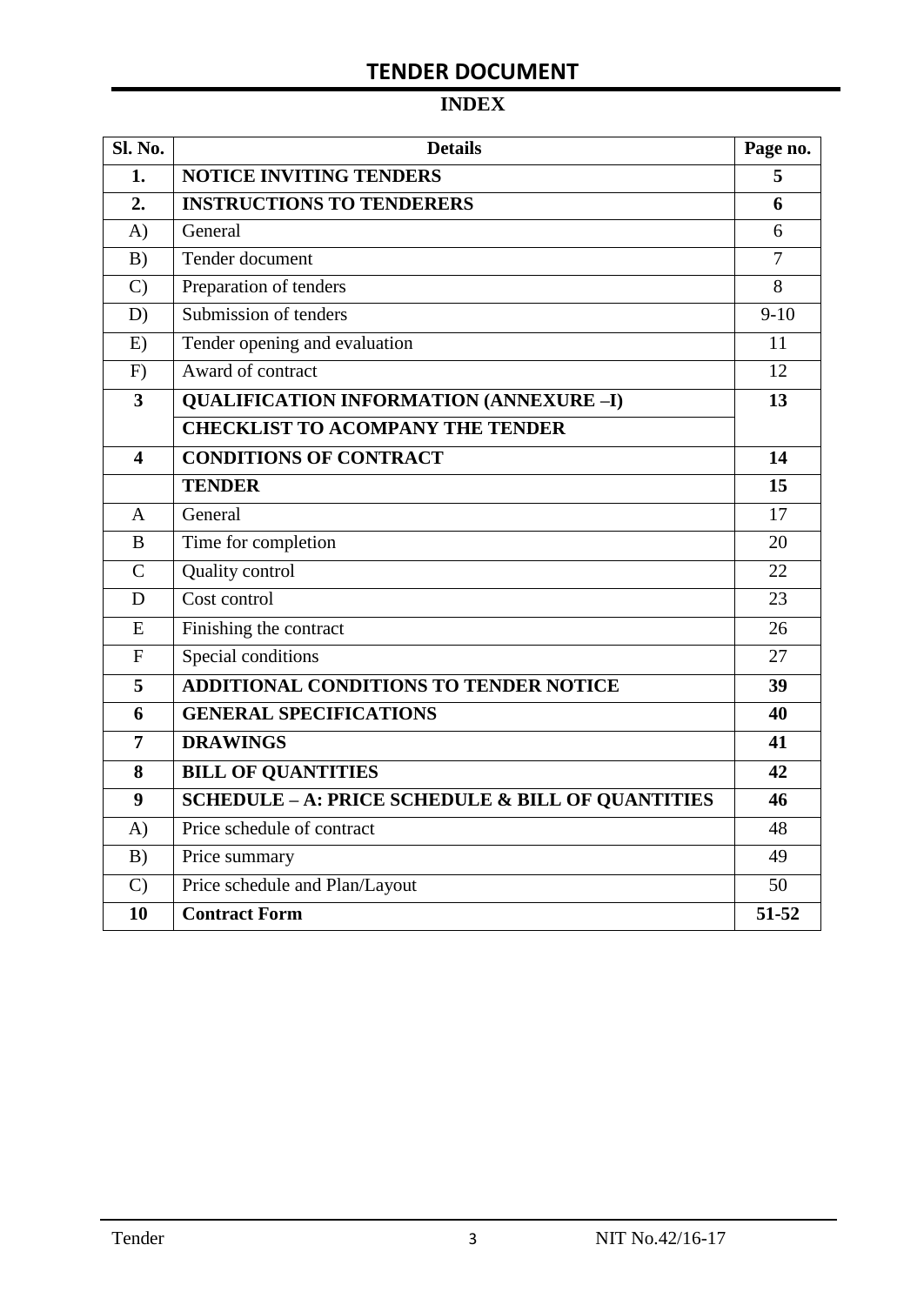# **NOTICE INVITING TENDERS**

# **No. 42/16-17**

# **INDIAN COUNCIL OF AGRICULTURAL RESEARCH RESEARCH COMPLEX OF EASTERN REGION PATNA**

**Name of Work: Renovation of a pond in Jasauli patti village (Canal Side Pond) with existing pond in Motihari District of Bihar with the specification (Top Dimension:- 15 x 25 m, Depth: 1.5 m, Storage: 470 cum, Vertical side slope after renovation top length 20x25m, Bottom Demension 12 x 17 m, Depth: 2.5m, Dressing of side to 1:1.5 side slope & Forming 1m wide periphereral bund, storage capacity 875 cum, Spreading of bottom soil from original pond to renovated pond after renovation pond after renovation work 15 cm layers)**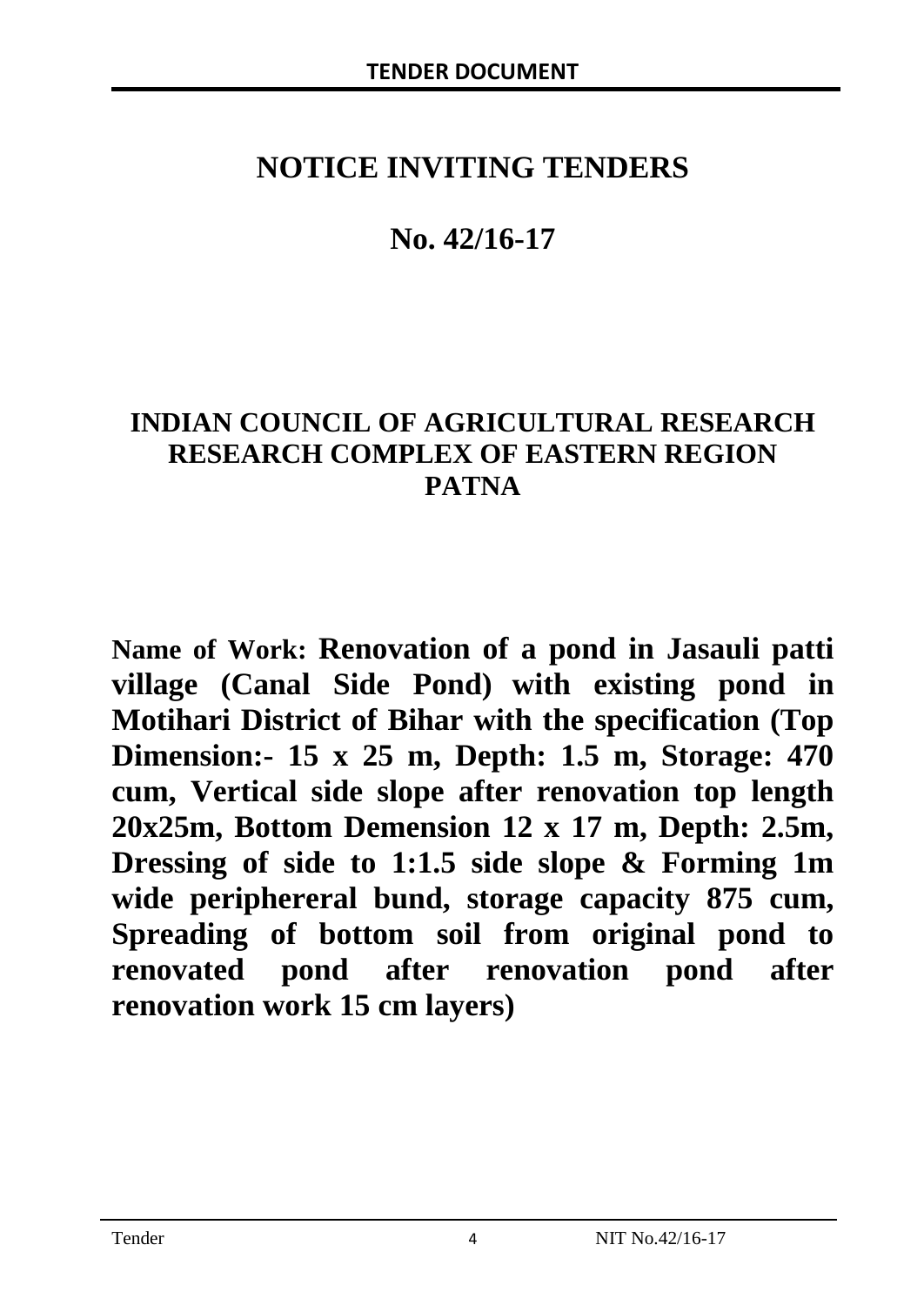# **Notice Inviting Tenders No. 42/16-17**

I) Tenders are invited from eligible Contractors for the work mentioned below:-

| 1.               | of<br><b>Name</b><br>the<br><b>Work</b>                                                   | 15 cm layers) | Renovation of a pond in Jasauli patti village (Canal Side Pond)<br>with existing pond in Motihari District of Bihar with the<br>specification (Top Dimension: 15 x 25 m, Depth: 1.5 m, Storage:<br>470 cum, Vertical side slope after renovation top length 20x25m,<br>Bottom Demension 12 x 17 m, Depth: 2.5m, Dressing of side to<br>1:1.5 side slope & Forming 1m wide periphereral bund, storage<br>capacity 875 cum, Spreading of bottom soil from original pond<br>to renovated pond after renovation pond after renovation work |
|------------------|-------------------------------------------------------------------------------------------|---------------|----------------------------------------------------------------------------------------------------------------------------------------------------------------------------------------------------------------------------------------------------------------------------------------------------------------------------------------------------------------------------------------------------------------------------------------------------------------------------------------------------------------------------------------|
| 2.               | <b>Estimated cost of the work</b>                                                         |               | <b>Rs. 0.93 lakhs</b>                                                                                                                                                                                                                                                                                                                                                                                                                                                                                                                  |
| $\overline{3}$ . | Period of completion of work                                                              |               | 30 days from the award of the work                                                                                                                                                                                                                                                                                                                                                                                                                                                                                                     |
| $\overline{4}$ . | Form of contract / class of firms<br>eligible.                                            |               | CCW/<br>PWD/<br>Registered<br>contractor<br>from<br>CPWD/RWD and similar govt. agencies undertaking<br>construction work of similar nature.                                                                                                                                                                                                                                                                                                                                                                                            |
| 5.               | E.M.D to be paid in the shape of<br>Demand Draft obtained from<br>Nationalized Bank only. |               | Rs. 2350.00 (Rs. Two thousand three hundred fifty<br>only)                                                                                                                                                                                                                                                                                                                                                                                                                                                                             |
| 6.               | Issue of tender document                                                                  |               | Tender documents can be purchased on payment of<br>Rs.500/- for the work which estimated cost is less than<br>Rs.3.0 lakhs and Rs. 1000/- for the work which<br>estimated cost is higher than 3.0 lakhs) in shape of<br>demand draft towards cost of tender document or<br>down loaded from website: www.icarrcer.in in which<br>case, a demand draft for Rs.500/- or Rs.1000/- per<br>work to be enclosed alongwith tender in favour of<br>"ICAR Unit-ICAR-RCER, Patna", payable at Patna.                                            |
| 7.               | date<br>Last<br>and                                                                       | time<br>for   | 16.02.2017 up to 11.00 A.M.                                                                                                                                                                                                                                                                                                                                                                                                                                                                                                            |
|                  | submission of tender.                                                                     |               |                                                                                                                                                                                                                                                                                                                                                                                                                                                                                                                                        |
| 8.               | Date and time of opening of<br>tender.                                                    |               | 16.02.2017 at 11.30 A.M.                                                                                                                                                                                                                                                                                                                                                                                                                                                                                                               |

#### II) **Eligibility criteria for tenderer.**

- a) Registered contractor from CCW/CPWD/ PWD/ RWD and similar govt. agencies undertaking construction work of similar nature.
- b) Any type of single civil work of not less than Rs.3.50 lakhs in preceding three years.
- c) Should have a net worth of at least Rs.3.50 lakhs
- d) Certificates in support of existing Commitments.
- e) Valid Labour license and Income Tax Clearance certificate for last Financial Year must be submitted alongwith tender document.
- III) To purchase tender documents by paying an amount of Rs. 500/- or Rs. 1000/- (as applicable) towards cost of tender document including VAT etc. Those not able to purchase tender document can down load the application from web site www.icarrcer.in and submit the D.D for Rs.500/- or Rs. 1000/- (as applicable) along with EMD in the shape of Demand Draft @ 2.5% on Tender Value issued by any Nationalized Bank/Scheduled Commercial bank in favour of "**ICAR Unit: ICAR-RCER, Patna**" to be valid for 3 months from the date of NIT along with bid. The tenderer shall invariably furnish original DD towards EMD to the tender inviting authority along with the Tender Document.
- IV) The tenders will be opened by the Tender Cum Works committee, ICAR-RCER, Patna in the presence of tenderers/or their authorized representatives on the date mentioned above.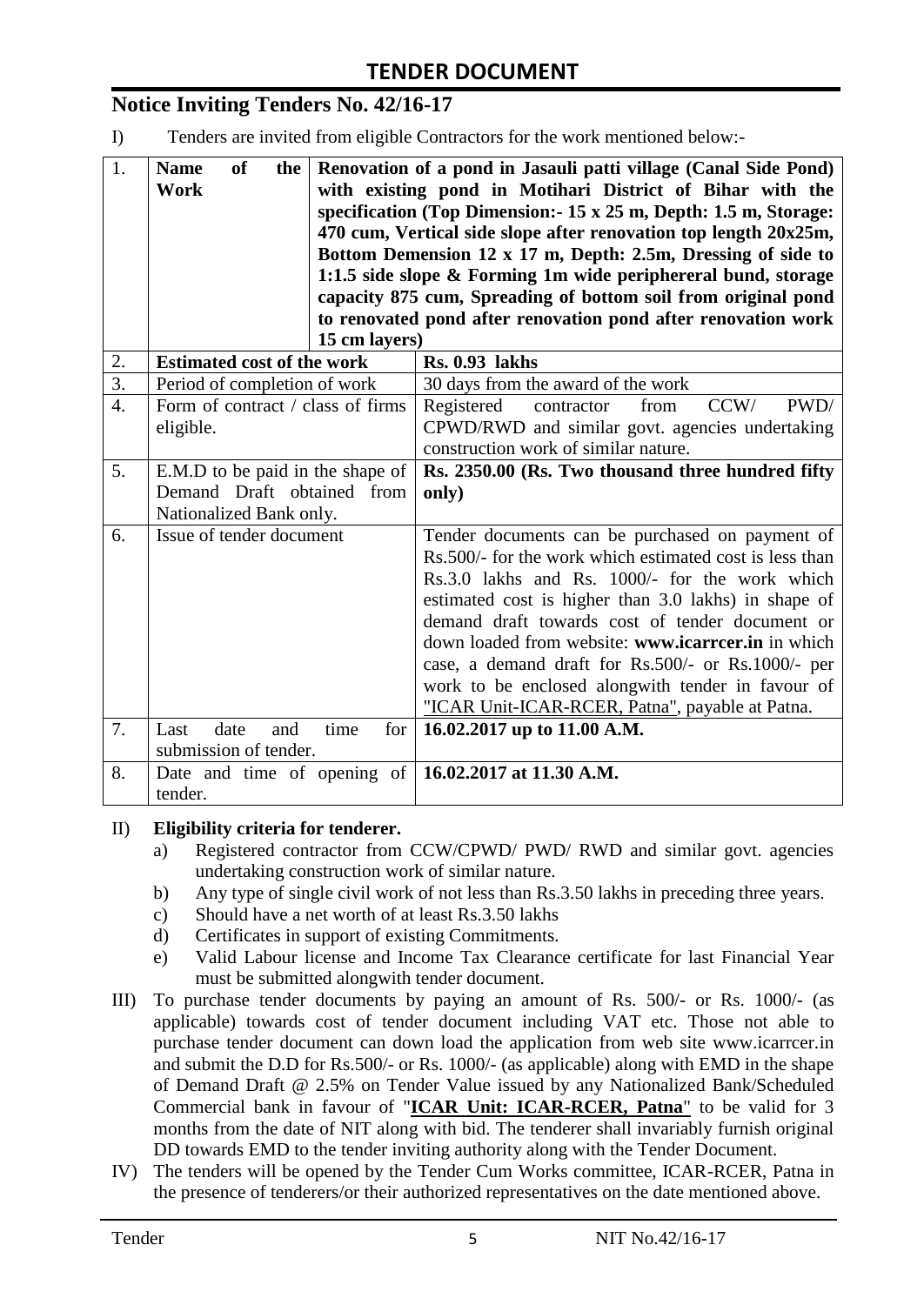- V) If the office happens to be closed on the dates specified above, the respective activity will be performed at the designated time on the next working day without any notification.
- VI) Any other details can be obtained from the Office of the **AAO (P), ICAR-RCER, Patna or www.icarrcer.in**.

#### **INSTRUCTIONS TO TENDERERS A – GENERAL**

#### **1. Name & Scope of work:**

1.1 Brief details of the work are as follows:

| A | Brief description and | Renovation of a pond in Jasauli patti village (Canal Side Pond) |
|---|-----------------------|-----------------------------------------------------------------|
|   | location of work      | with existing pond in Motihari District of Bihar with the       |
|   |                       | specification (Top Dimension: $15 \times 25$ m, Depth: 1.5 m,   |
|   |                       | Storage: 470 cum, Vertical side slope after renovation top      |
|   |                       | length $20x25m$ , Bottom Demension 12 x 17 m, Depth: 2.5m,      |
|   |                       | Dressing of side to 1:1.5 side slope & Forming 1m wide          |
|   |                       | periphereral bund, storage capacity 875 cum, Spreading of       |
|   |                       | bottom soil from original pond to renovated pond after          |
|   |                       | renovation pond after renovation work 15 cm layers)             |
| B | Scope of work:        | Civil work                                                      |
|   | Period                | of 30 days from the award of the work                           |
|   | Completion            |                                                                 |

- **1.2** The Director, ICAR-RCER, Patna invites tenders along with EMD of Rs. 2350/- in the shape of Demand Draft issued by any Nationalized Bank**, Payable at Patna** to be valid for 3 months from the date of NIT along with bid. Bids without EMD will be summarily rejected.
- **1.3** The successful tenderer is expected to complete the work within the stipulated time period, as specified in 1.1 C.

#### **2. Firms Eligible to Tender:**

- 2.1 The Firms who are having;
	- a) Registered contractor from CCW/PWD/CPWD/RWD and similar govt. agencies undertaking construction work of similar nature.
	- b) Any type of single civil work of not less than **Rs.3.50** lakhs in preceding the years.
	- c) Should have net worth of at least **Rs.3.50** Lakhs.
	- d) Experience in any type of civil work.
	- e) Certificates in support of Existing Commitments.
	- f) Valid Labour license and Income Tax Clearance certificate for last Financial Year must be submitted alongwith tender document.

#### **3. Qualification data of the Tenderers:**

- 3.1 The tenderer shall furnish the following particulars in the formats enclosed, supported by documentary evidence as specified in the formats.
	- a) Check slip to accompany the tender **(in Annexure-I)**.
	- b) Attested copies of documents relating to experience in the similar type of works.
- 3.2 Even though the tenderers meet the above qualifying criteria, they are liable to be disqualified / debarred / suspended / blacklisted if they have
	- Furnished false / fabricated particulars in the forms, statements and /annexure submitted in proof of the qualification requirements and/or
	- Not turned up for entering into agreement, when called upon.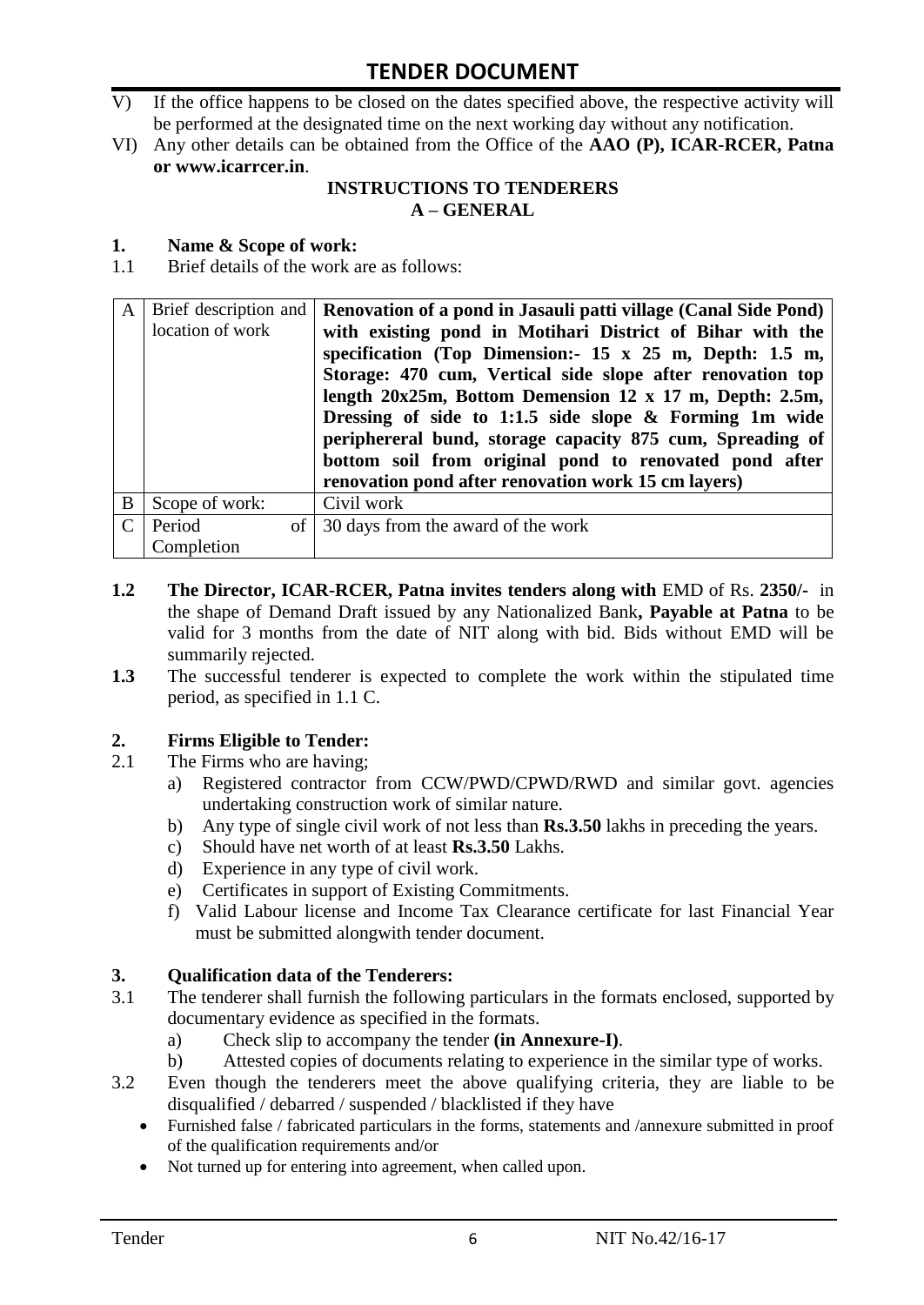- Record of poor progress such as abandoning the work, not properly completing the contract, inordinate delays in completion, litigation history or financial failures etc. and/or
- Participated in the previous bidding for the same work and had quoted unreasonably high tender rate and
- Even while execution of the work, if found that the work was awarded to the Contractor based on false / fake certificates of experience, the Contractor will be blacklisted and work will be taken over invoking relevant standard rules of GOI.
- 3.3 **A tenderer submitting a Tender which the tender accepting authority considers excessive and or indicative of insufficient knowledge of current prices or definite attempt of profiteering will render him liable to be debarred permanently from tendering or for such period as the tender accepting authority may decide. The tenderer overall quote should be based on the controlled prices for the materials, if any, fixed by the Government or the reasonable prices permissible for the tenderer to charge a private purchaser under the provisions of clause-6 of the hoarding and profiteering prevention ordinance of 1943 as amended from time to time and on similar principle in regard to labour supervision on the construction.**

#### **4. One Tender per Tenderer:**

4.1 Each Tenderer shall submit only one Tender for the work. A Tenderer who submits more than one Tender will cause disqualification of all the Tenders submitted by the Tenderer.

#### **5. Cost of Tendering**

5.1 The Tenderer shall bear all costs associated with the preparation and submission of his Tender and the tender inviting authority will in no case be responsible and liable for those costs.

#### **6. Site Visit.**

6.1 The Tenderer, at the Tenderer"s own responsibility and risk is advised to visit and examine the Site of Work and its surroundings and obtain all information that may be necessary for preparing the Tender for entering into a contract, for construction of the work. The costs of visiting the site shall be at the Tenderer's own expenses.

## **B. TENDER DOCUMENT**

#### **7. Contents of Tender document.**

- 7.1 One set of Tender document, comprises of the following:
	- 1) **Notice Inviting Tenders (NIT)**
	- **2) Instruction to Tenderers**
	- **3) Forms of Tender and qualification information**
	- **4) Conditions of Contract.**
	- **5) Specifications.**
	- **6) Drawings.**
	- **7) Forms of Securities. i.e., EMD, Additional Security etc.**
	- **8) Bill of quantities and Price.**

#### **8. Clarification on Tender Documents.**

8.1 A prospective Tenderer requiring any clarification on Tender documents may contact the Administrative Officer at the address **indicated in the NIT**. The Administrative Officer will also respond to any request for clarification, received through post.

#### **9. Amendment to Tender Documents.**

9.1 Before the last date for submission of Tenders, the Tender Inviting Officer may modify any of the Contents of the Tender Notice, Tender documents by issuing amendment / Addendum.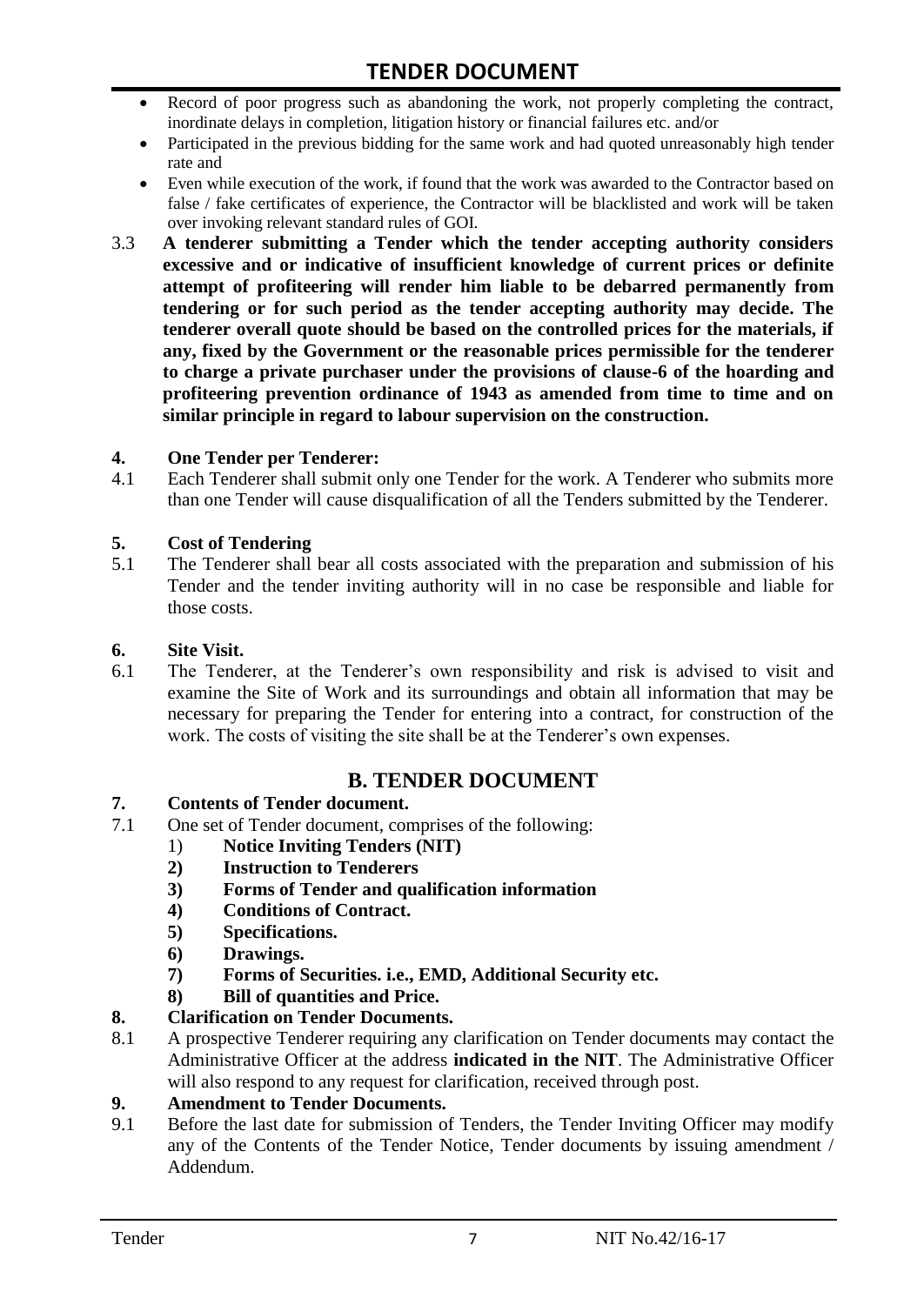- 9.2 Any addendum/amendments issued by the Tender Inviting Officer shall be part of the Tender Document and it shall either be communicated in writing to all the purchasers of the Tender documents or notified in the News Papers in which NIT was published.
- 9.3 To give prospective Tenderers reasonable time to take an addendum into account in preparing their bids, the Tender Inviting Officer may extend if necessary, the last date for submission of tenders.

# **C. PREPARATION OF TENDERS**

**10. Language of the Tender:** All documents relating to the tender shall be in the English Language only.

#### **11. Documents comprising of the Tender.**

- 11.1 The bidders are requested to submit a proposal as detail in this document.<br>11.2 The bidders, who are desirous of participating in the Tender, shall sign on
- The bidders, who are desirous of participating in the Tender, shall sign on all the statements, documents, certificates, tender document purchased by him, owning responsibility for their correctness/authenticity.
- 11.3 **Earnest Money Deposit (EMD):** The bidders shall submit EMD as indicated earlier along with the Proposal. The proposals without EMD are liable for rejection.

#### **11.4 The tenderer should place two bids in separate envelopes namely;**

- **a) Technical bid**
- **b) Financial bid or Price bid Both the envelope should clearly mention the NIT No. and type of bid i.e. technical or financial or price bid.**

#### **11.5 Proposal of Technical Bid**

- a. In preparing the Technical bid, bidders are expected to examine the documents comprising this tender document in detail. Material deficiencies in providing the information requested may result in rejection of a Proposal.
- b. While preparing the Technical bid, bidders must give particular attention to the following:
	- I) If a bidder considers that they do not have all the expertise for the Assignment, it may obtain a full range of expertise by associating with other firms as appropriate.
	- II) The Technical Proposal should provide the following information using the attached Standard Forms, where ever applicable
	- III) A brief description of the bidder organization and an outline of recent experience on assignments of a similar nature. For each assignment, the outline should indicate, inter alia, duration of the assignment, contract amount, and bidder involvement.
	- IV) List of equipment make, model etc with technical brochures, if any equipment is to be supplied.
	- V) List of personnel who will be looking after the work execution.
	- VI) Any comments or suggestions on the proposed scope of work, list of services, and any facilities expected to be provided by the **ICAR-RCER, Patna**.
	- VII) Any additional comments/ remarks.
- c. The Technical Proposal shall not include any financial information.
- **11.6** The Technical proposal will be reviewed by Tender cum Works Monitoring Committee of the **ICAR-RCER, Patna** and the clarifications, particulars if any required from the bidders will be obtained or in the conventional method by addressing the bidders.
- **11.7 The Tender Document will be opened in front of Tender cum Works Monitoring Committee of the ICAR-RCER, Patna at the time and date as specified in the tender documents.**

#### **12. Price Offer:**

12.1 The tenderer should however quote his lump sum tender based on this schedule of quantities. He should quote his offer as an overall tender percentage. The over all tender percentage should be written both in words and figures. The bid offers i.e., percentage shall be written both in figures and words legibly and free from erasures, over writings or corrections of figures. Corrections where unavoidable should be made by crossing out, and rewriting duly initialising with date.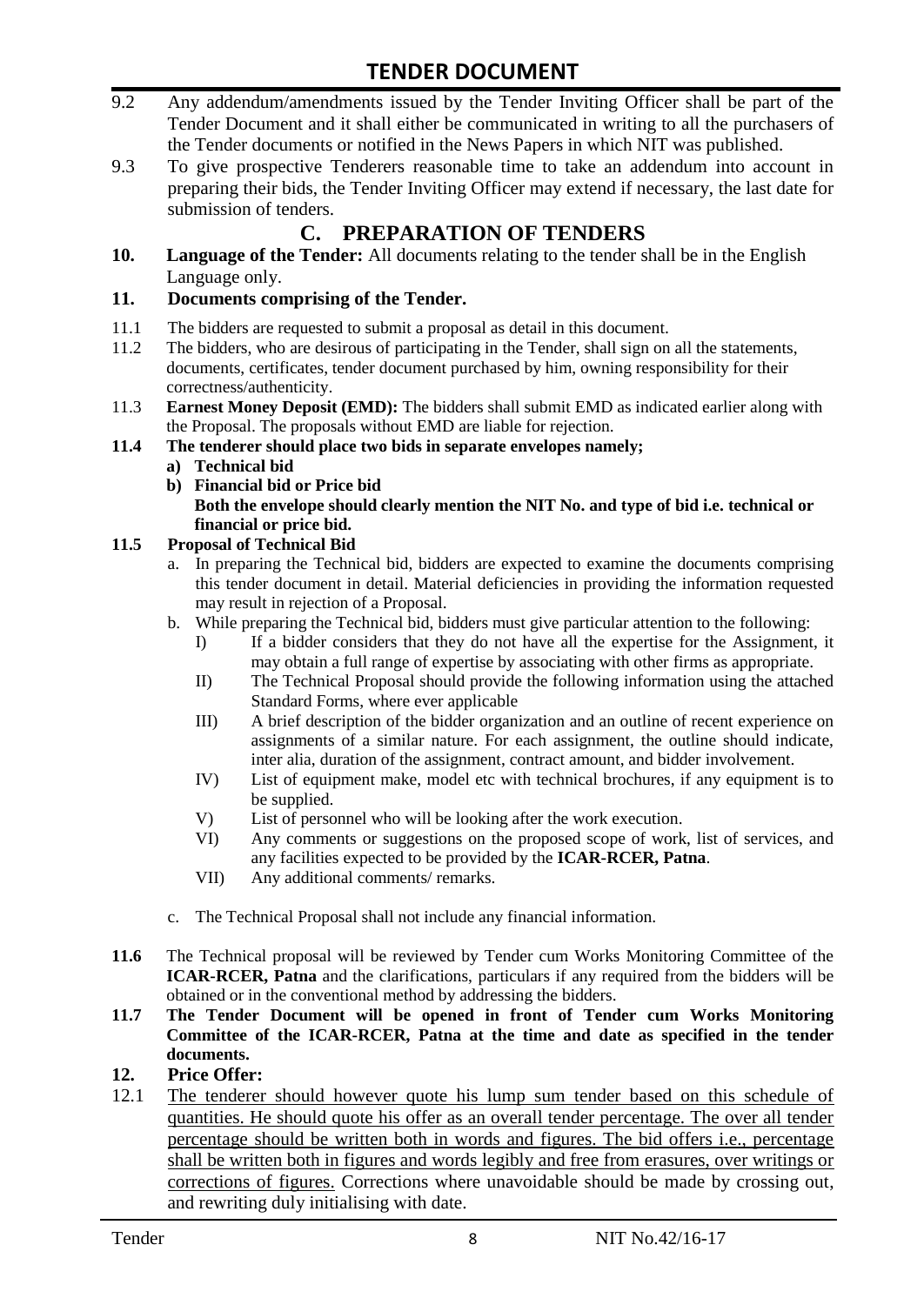- 12.2 The Schedule A contains not only the quantities but also the rates worked out by the department and the amount for each item and total value of the estimated contract. The tenderer should workout his own rates keeping in view the work, site conditions and quote his overall tender percentage with which he intends to execute the work.
- 12.3 The bid offer shall be for the whole work and not for individual items / part of the work.
- 12.4 All duties, taxes, and other levies payable by the contractor as per State / Central Government rules, shall be included in the tender percentage quoted by the tenderer.
- 12.5 **The tendered contract amount as computed based on overall tender percentage is subject to variation during the performance of the Contract in accordance with variation in quantities etc.**

#### **13. Validity of Tenders:**

- 13.1 Tenders shall remain valid for a period of not less than six months from the last date for receipt of Tender.
- 13.2 During the above mentioned period no plea by the tenderer for any sort of modification of the tender based upon or arising out of any alleged misunderstanding or misconceptions or mistake or for any reason will be entertained.
- 13.3 In exceptional circumstances, prior to expiry of the original time limit, the Tender Inviting Officer may request the bidders to extend the period of validity for a specified additional period. Such request to the Tenderers shall be made in writing. A Tenderer may refuse the request without forfeiting his E.M.D. A tenderer agreeing to the request will not be permitted to modify his Tender, but will be required to extend the validity of his E.M.D for a period of the extension.

#### **14. Signing of Tenders**

- 14.1 If the tender is made by an individual, it shall be signed with his full name and his address shall be given. If it is made by a firm, it shall be signed with the co-partnership name by a member of the firm, who shall also sign his own name, and the name and address of each member of the firm shall be given, if the tender is made by a corporation it shall be signed by a duly authorized officer who shall produce with his tender satisfactory evidence of his authorization. Such tendering corporation may be required before the contract is executed, to furnish evidence of its corporate existence. Tenders signed on behalf of G.P.A holder will be rejected.
- 14.2 The tender shall contain no alterations or additions, except those to comply with instructions issued by the tender inviting officer, or as necessary to correct errors made by the tenderer, in which case all such corrections shall be initialled by the person signing the tender.
- 14.3 No alteration which is made by the tenderer in the contract form, the conditions of the contract, the drawings, specifications or statements / formats or quantities accompanying the same will be recognized, and, if any such alterations are made the tender will be void.

## **D. SUBMISSION OF TENDERS.**

# **15. Submission of Tenders:**

- 15.1 The tenderer shall invariably ensure that the following are to be submitted along with tender document.
	- **a) Check slip**
	- **b) Copy of Experience Certificate in Similar type of Work.**
	- **c) Any type of single civil work of not less than Rs.3.50 lakhs in preceding three years.**
	- **d) DD towards EMD.**
	- **e) Declaration towards the genuineness of the certificates**
- 15.2 The successful tenderer shall furnish the original hard copies of all the documents/ EMD / certificates / statements by them before concluding the agreement.
- 15.3 Submit tenders in as explained above. The tender should be submitted in a water proof covers and duly sealed. The cover should clearly indicate the Tender Number, Name of work tendered, due date for opening, address of the bidder and the Bid schedule. The EMD should be enclosed prominently along with the BID.
- **16. Last date / time for submission of the tenders.**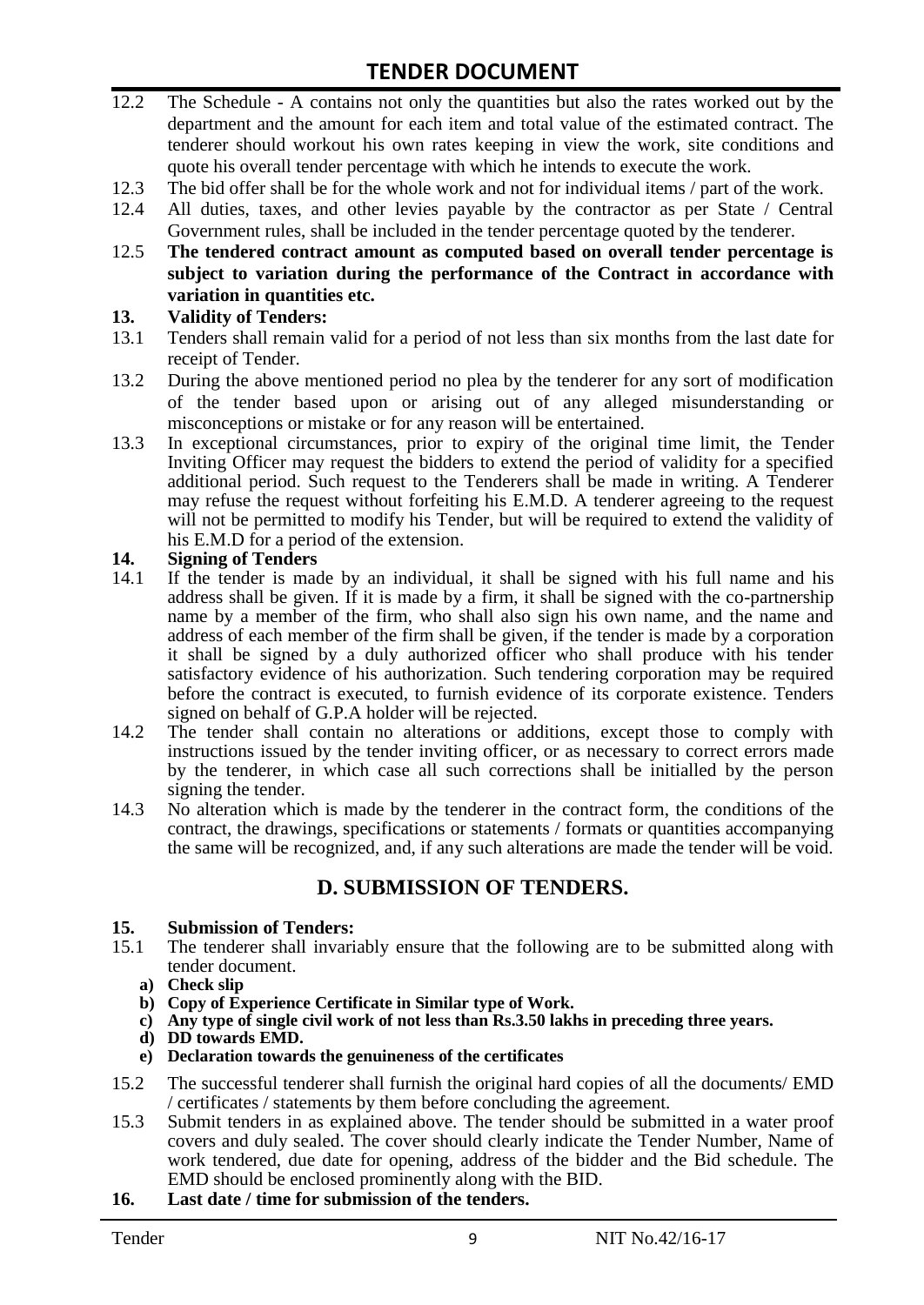- 16.1 Tenders must be submitted not later than the date and time specified in NIT. In the event of the specified date / time for the submission of bids declared as holiday, the bids will be received on the next working day.
- 16.2 The Director, ICAR-RCER may extend the dates for issue and receipt of Tenders by issuing an amendment in which case all rights and obligations of the Incharge and the Tenderers will remain same as previously.

# **17. Late tenders**

- 17.1 Any tender received after the last date / time prescribed will be summarily rejected.<br>18. Modification to the tender
- **18. Modification to the tender**<br>18.1 No tender shall be modified
- No tender shall be modified after the last date / time of submission of tenders.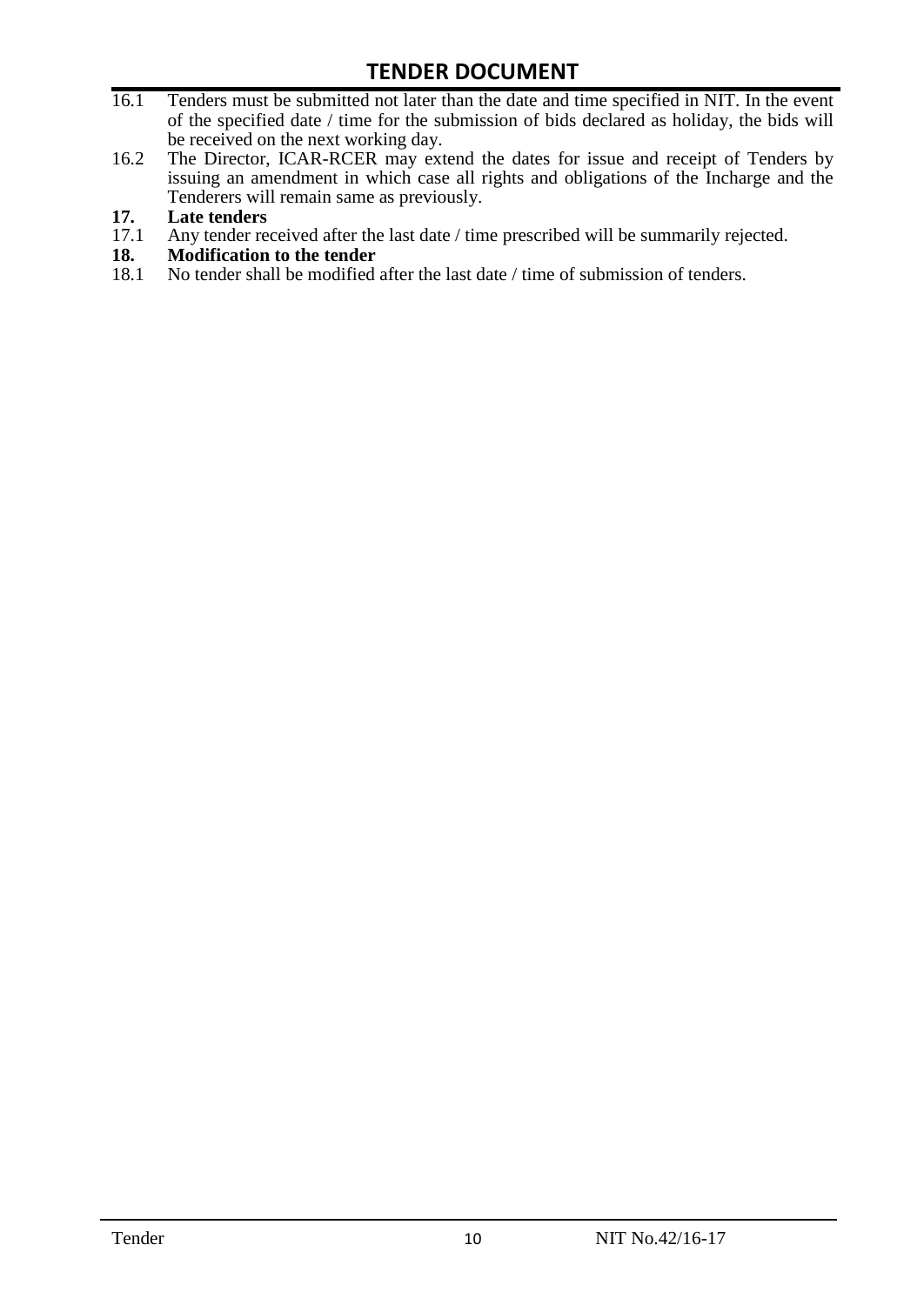## **E. TENDER OPENING AND EVALUATION**

- **19. Tender opening**
- 19.1 **The tenderers or their authorized representatives can be present at the time of opening of the tenders. Either the tenderer himself or one of his representative with proper authorization only will be allowed at the time of tender opening. If any of the tenderer is not present at the time of opening of tenders, the tender opening authority will, on opening the tender of the absentee tenderer, reads out and record the deficiencies if any, which shall be binding on the tenderer.**
- 19.2 **The technical bid containing qualification requirements as per Annexure: I and statement I to VII in 11:5 (b) will be evaluated by the tender opening authority and the minutes are recorded which will be signed by the tender opening authority as well as tenderers or their authorized representatives present.**

#### **20. Clarification of the Tender Document.**

- 20.1 The tender opening authority may call upon any tenderer for clarification on the statements, documentary proof relating to the Tender Document. The request for clarification and response thereto shall be in writing and it shall be only on the qualification information furnished by the tenderer. The clarification called for from the tenderers shall be furnished within the stipulated time, which shall not be more than a week.
- 20.2 The tenderer if so desirous, shall agree in writing to furnish the clarification called for within the stipulated time and, for disqualification and rejection of his tender in the event of failure to do so.

# **21. Examination of Tender Document and determination of responsiveness**

- 21.1 The Director, ICAR-RCER will evaluate whether each tenderer is satisfying the eligibility criteria prescribed in the tender document and declares them as a qualified tenderer.
- 21.2 If any alteration is made by the tenderer in the tender documents, the conditions of the contract, the drawings, specifications or statements / formats or quantities the tender will be rejected.
- 21.3 Tenders shall be scrutinized in accordance with the conditions stipulated in the Tender document. In case of any discrepancy of non-adherence conditions the tender accepting authority shall communicate the same which will be binding both on the tender opening authority and the tenderer. In case of any ambiguity, the decision taken by the tender accepting authority on tenders shall be final.
- 21.4 Those proposals which are found to meet the minimum standards as prescribed by the Director, ICAR-RCER will be treated as responsive bids.

# **22. Evaluation and comparison of price.**

- The committee will evaluate and compare the price of all the qualified tenderers.
- 22.2 Negotiations at any level are strictly prohibited. However, good gesture rebate, if offered by the lowest tenderer prior to finalization of tenders may be accepted by the tender accepting authority.
- 22.3 Selection of tenderer among the lowest and equally quoted tenderers will be in the following orders:
	- **a) The tenderer whose bid capacity is higher will be selected.**
	- **b) In case the bid capacity is also same the tenderer whose annual turnover is more will be preferred.**
	- **c) Even if the criteria incidentally become the same, the turnover on similar works and thereafter machinery available for the work and then the clean track record will be considered for selection.**

#### **23. Process to be confidential**

- 23.1 Information relating to the examination, clarification, evaluation and comparison of tenders and recommendations for the award of a contract shall not be disclosed to tenderers or any other persons not officially concerned with such process until the award to the successful tenderer has been announced by the tender accepting authority. Any effort by a tenderer to influence the processing of tenders or award decisions may result in the rejection of his tender.
- 23.2 No Tenderer shall contact the Director, ICAR-RCER or any authority concerned with finalisation of tenders on any matter relating to its Tender from the time of the Tender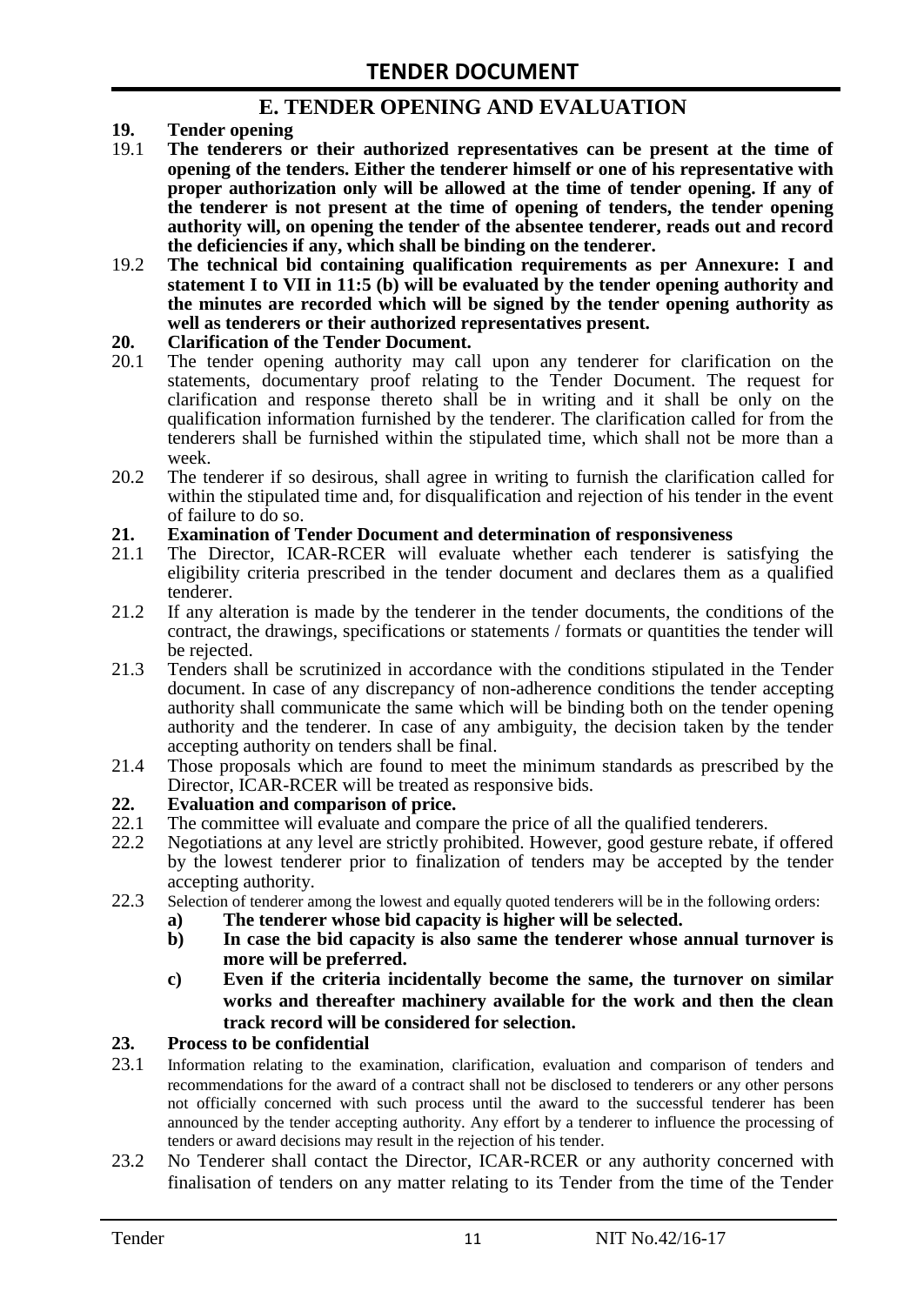opening to the time the Contract is awarded. If the Tenderer wishes to bring additional information to the notice of the Director, it should do so in writing.

23.3 Before recommending / accepting the tender, the tender recommending / accepting authority shall verify the correctness of certificates submitted to meet the eligibility criteria and specifically experience. The authenticated agreements of previous works executed by the lowest tenderer shall be called for.

# **F. AWARD OF CONTRACT**

#### **24. Award Criteria**

- 24.1 The Director, ICAR-RCER will award or recommend to the competent tender accepting authority for award of the contract to the tenderer who is found technically qualified as per the tender conditions and whose price is lowest.
- 24.2 The tender accepting authority reserves the right to accept or reject any tender or all tenders and to cancel the tendering process, at any time prior to the award of contract, without thereby incurring any liability to the affected tenderer or tenderers or any obligation to inform the affected tenderer or tenderers of the reasons for such action.
- 25. Notification of award and signing of agreement
- 25.1 **The Tenderer whose Tender has been accepted will be notified of the award of the work by The Director ICAR-RCER prior to expiration of the Tender validity period by registered letter. This letter (hereinafter and in the Conditions of Contract called "Letter of Acceptance") will indicate the sum that the Government will pay the Contractor in consideration of the execution, completion, and maintenance of the Works by the Contractor as prescribed by the Contract (hereinafter and in the Contract called the "Contract Amount").**
- 25.2 The successful tenderer has to sign an agreement within a period of 15 days from the date of receipt of communication of acceptance of his tender. On failure to do so his tender will be cancelled duly forfeiting the E.M.D., paid by him without issuing any further notice and action will be initiated for black listing the tenderer.

#### **26. Corrupt or fraudulent practices**

- 26.1 The Government requires that the bidders / suppliers / contractors under Government financed contracts, observe the highest standard of ethics during the procurement and execution of such contracts. In pursuance of this policy, the Government
- (a) Define for the purposes of the provision, the terms set forth below as follows:
- (i) "corrupt practices" means the offering, giving, receiving or soliciting of anything of value to influence the action of a Government official in procurement process or in contract execution: and
- (ii) "fraudulent practice" means a misrepresentation of facts in order to influence a procurement process or the execution of a contract to the detriment of the Government and includes collusive practice among Tenderers (prior to or after Tender submission) designed to establish in Tender prices at artificial noncompetitive levels and to deprive the Government of the benefits of free and open competition.
- (b) Will reject a proposal for award if it determines that the tenderer recommended for award has engaged in corrupt or fraudulent practices in competing for the contract in question.
- (c) Will blacklist / or debar a firm, either indefinitely or for a stated period of time, if at any time determines that the firm has engaged in corrupt or fraudulent practices in competing for, or in executing a Government contract.
- (d) Further more, tenderers shall be aware of the provisions stated in the general conditions of contract.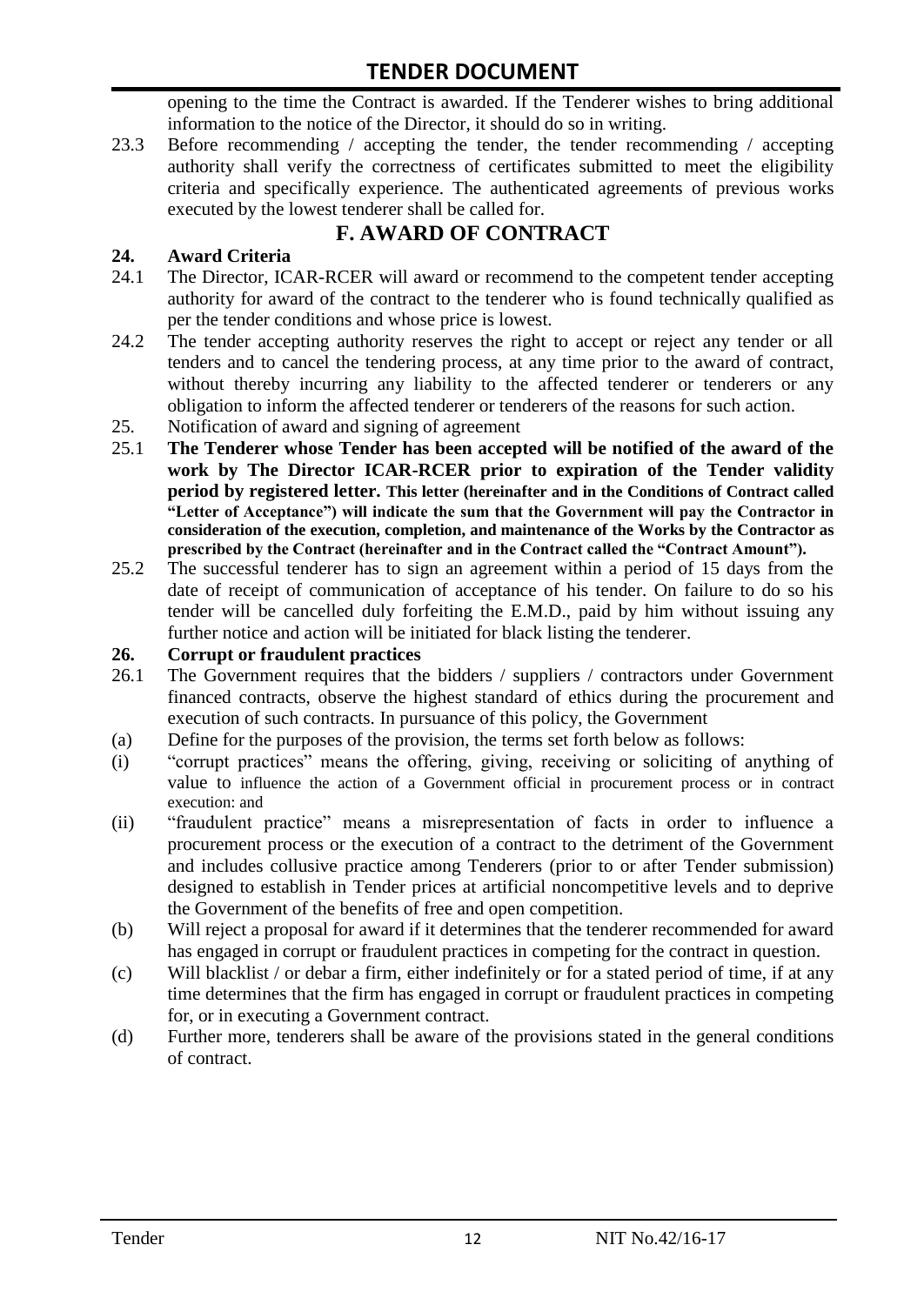# **QUALIFICATION INFORMATION Annexure –I**

|  |  | <b>CHECKLIST TO ACOMPANY THE TENDER</b> |  |
|--|--|-----------------------------------------|--|
|  |  |                                         |  |

| SI.<br>No.     | <b>Description</b>                                                                                                                                    | <b>Submitted</b><br>Yes/No | Page No.<br>(see Note<br>below) |
|----------------|-------------------------------------------------------------------------------------------------------------------------------------------------------|----------------------------|---------------------------------|
| 1              | 2                                                                                                                                                     | 3                          | 4                               |
| $\mathbf{1}$   | Attested photocopy of Registered contractor from<br>CCW/CPWD/ PWD/ RWD and similar govt. agencies<br>undertaking construction work of similar nature. | Yes / No                   |                                 |
| 2              | Any type of single civil work of not less than Rs.3.50<br>lakhs in preceding three years.                                                             | Yes / No                   |                                 |
| 3              | Certificates in support of Existing Commitments.                                                                                                      | Yes / No                   |                                 |
| 4              | DD towards EMD.                                                                                                                                       | Yes / No                   |                                 |
| 5              | Declaration towards the genuineness of the certificates                                                                                               | Yes / No                   |                                 |
| 6              | <b>Experience :</b> Experience in any type of civil work                                                                                              | Yes / No                   |                                 |
| $\overline{7}$ | Valid Labour license and Income Tax Clearance<br>certificate for last Financial Year must be submitted<br>alongwith tender document.                  | Yes / No                   |                                 |

#### **Notes:-**

- 1) All the statements copies of the certificates, documents etc., enclosed to the Tender Document shall be given page numbers on the right corner of each certificate, which will be indicated in column (4) against each item. The statements furnished shall be in the formats appended to the tender document.
- 2) The information shall be filled-in by the Tenderer in the checklist and **statements VI & VII** of section 11.5 (b) and shall be enclosed to the Technical bid for the purposes of verification as well as evaluation of the tenderer"s Compliance to the qualification criteria as provided in the Tender document. All the Certificates, documents, statements as per check-list shall be submitted by the tenderer.
- 3) The bidder shall sign all the statements/documents/certificates received by him owing responsibility for their correctness/authenticity. The successful tenderer shall furnish the original hard copies of all the documents / certificates / statements received by them before concluding the Agreement.

#### **DECLARATION**

I / WE ………………………………………………………………. have gone through carefully all the Tender conditions and solemnly declare that the certificates or the documents uploaded by me/us are genuine and I/We will abide by any penal action such as disqualification or black listing or determination of contract or any other action deemed fit, taken by, the Institute against us, if it is found that the statements, documents, certificates produced by me/us are false/fabricated.

I / WE hereby declare that, I / WE have not been blacklisted / debarred / Suspended / demoted in any department in any State due to any reasons.

Signature of the Tenderer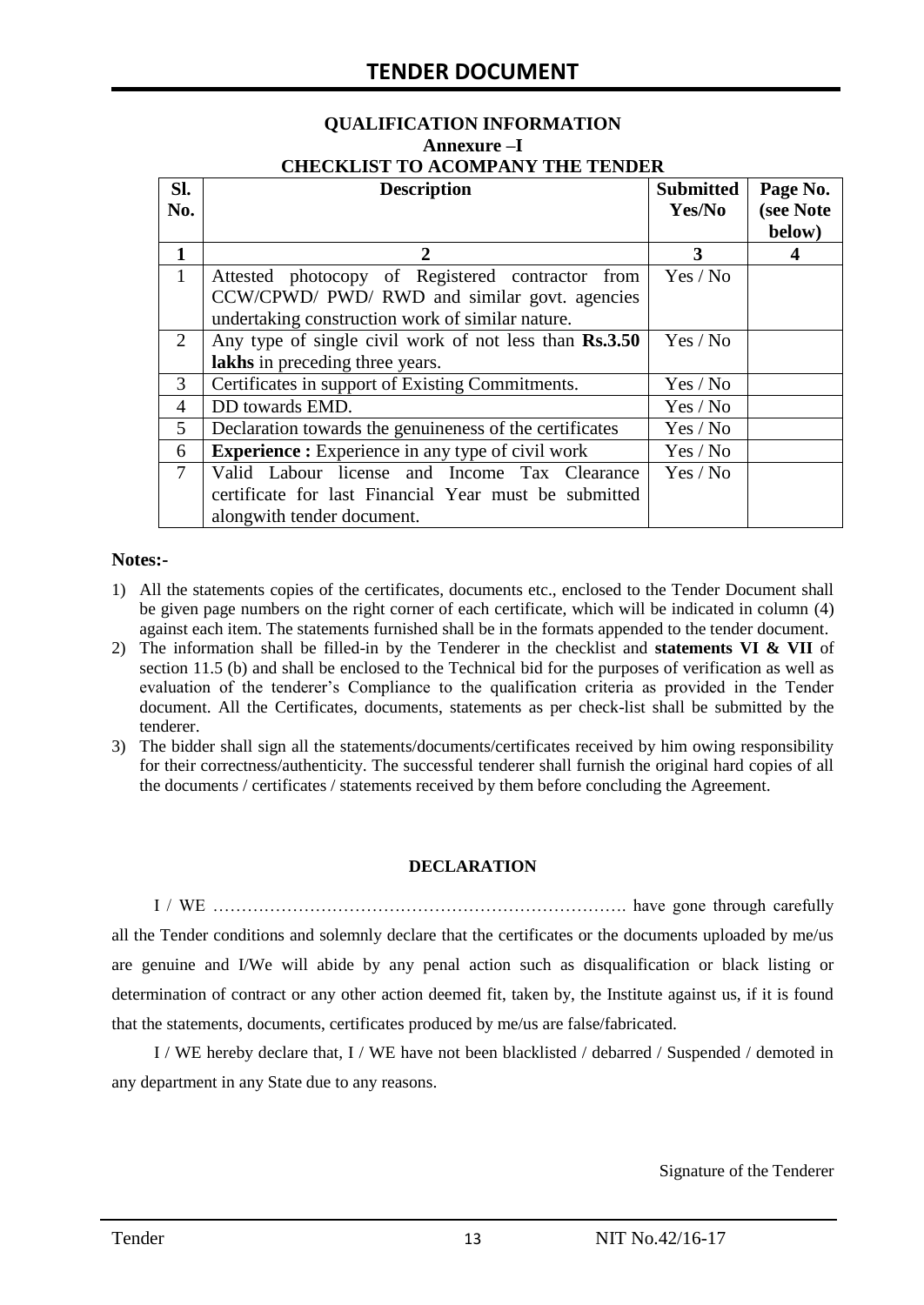### **CONDITIONS OF CONTRACT**

#### **TENDER**

Date: ……………

To The Director, ICAR-RCER, Patna

Sir,

I / We do hereby tender and if this tender be accepted, under take to execute the work entitled "**Renovation of a pond in Jasauli patti village (Canal Side Pond) with existing pond in Motihari District of Bihar with the specification (Top Dimension:- 15 x 25 m, Depth: 1.5 m, Storage: 470 cum, Vertical side slope after renovation top length 20x25m, Bottom Demension 12 x 17 m, Depth: 2.5m, Dressing of side to 1:1.5 side slope & Forming 1m wide periphereral bund, storage capacity 875 cum, Spreading of bottom soil from original pond to renovated pond after renovation pond after renovation work 15 cm layers) "** as shown in the drawings and as per specifications described in this document of ICAR-RCER, Patna for the sum of **Rs. 0.93 lakhs** or such other sum as may be arrived under the clause of the standard preliminary specifications relating to "Payment by final measurement at unit rates"

I/WE have also quoted rates in Schedule "A", annexed (in words and figures) for which I/We agree to execute the work when the lumpsum payment under the terms of the agreement is varied by payment on measurement quantities.

I/WE have quoted rates in Schedule "A" both in words & figures. In case of any discrepancy between the Percentage excess or less on E.C.V., in words and figures, the rates quoted words only shall prevail.

I/WE agreed to keep the offer in this tender valid a period of six month(s) mentioned in the tender notice and not to modify the whole or any part of it for any reason within above period. If the tender is withdrawn by me/us for any reasons whatsoever, the earnest money paid by me/us will be forfeited to Government

I/WE hereby distinctly and expressly, declare and acknowledge that, before the submission of my/our tender I/We have carefully followed the instructions in the tender notice and have read the preliminary specifications and that I/We have made such examination of the contract documents and the plans, specifications and quantities and of the location where the said work is to be done, and such investigation of the work required to be done, and in regard to the material required to be furnished as to enable me/us to thoroughly understand the intention of same and the requirements, covenants, agreements, stipulations and restrictions contained in the contract, and in the said plans and specifications and distinctly agree that I/We will not hereafter make any claim or demand upon the Government based upon or arising out of any alleged misunderstanding or misconception /or mistake on my/or our part of the said requirement, covenants, agreements, stipulations, restrictions and conditions.

I / WE enclosed to my/our application for tender schedule a crossed demand draft (No.

dated:  $\qquad \qquad$  for Rs: as earnest money not to bear interest.

I / WE shall not assign the contractor or sublet any portion of the same. In case if it becomes necessary such subletting with the permission of the shall be limited to (1) Labour contract, (2) Material contract, (3) Transport contract and (4) Engaging specialists for special item of work.

IF MY / OUR tender is not accepted the sum shall be returned to me/us on application when intimation is sent to me/us of rejection or at the expiration of three months from last date of receipt of this tender, whichever is earlier. If my/our tender is accepted the earnest money shall be retained by the Government as security for the due fulfilment of this contract. If upon written intimation to me/us by the Office, I/We fail to attend the said office on the date herein fixed or if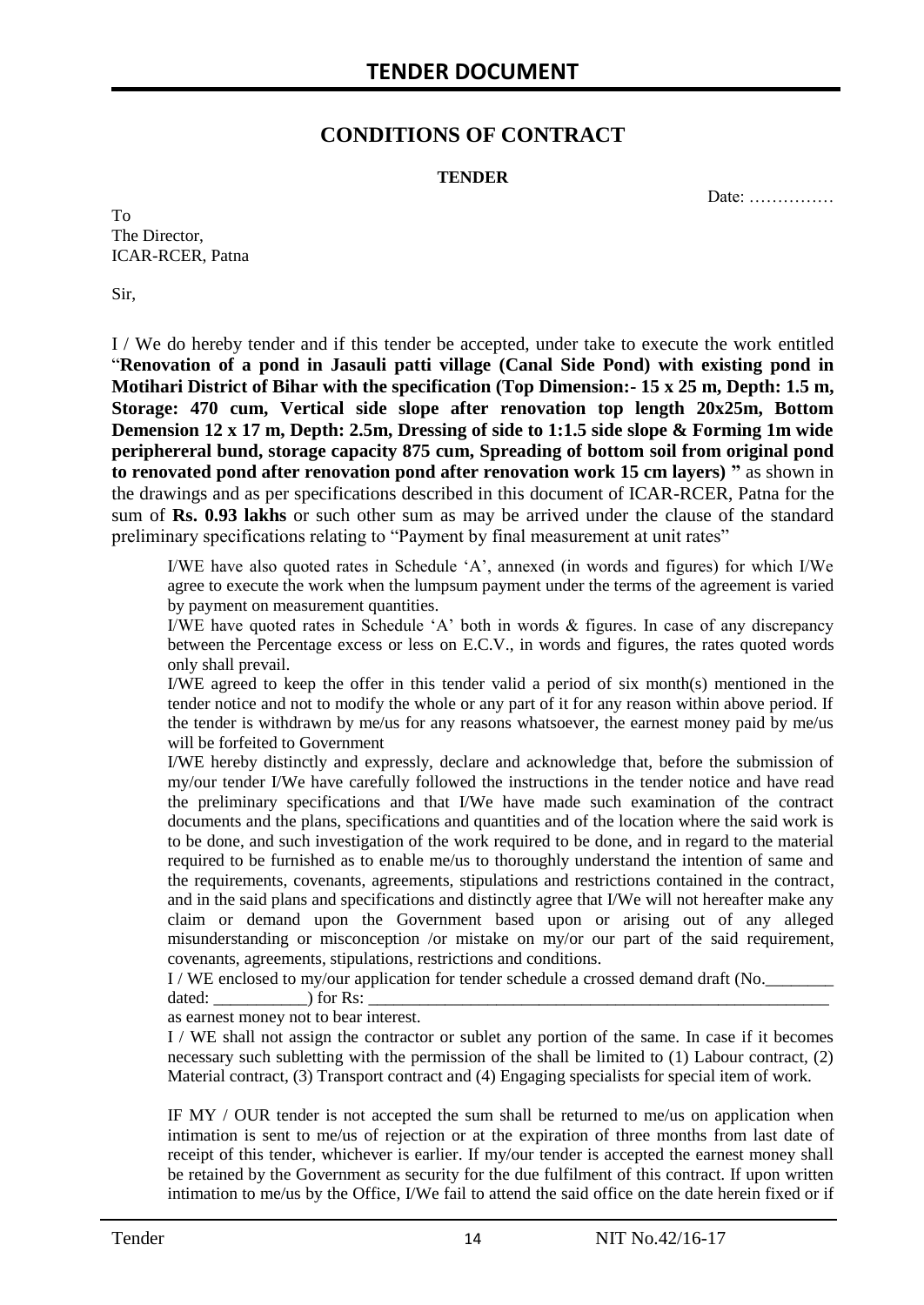upon intimation being given to me/us or acceptance of my/our tender, and if I/We fail to make the additional security deposit or to enter into the required agreement as defined in tender document, then I/We agree the forfeiture of the earnest money. Any notice required to be served on me/us here under shall be sufficiently served on me/us if delivered to me/us hereunder shall be sufficiently served on me/us if delivered to me/us personally or forwarded to me/us by post to (registered or ordinary) or left at my/our address given herein. Such notice shall if sent by post be deemed to have been served on me/us at the time when in due course of post it would be delivered at the address to which it is sent.

I/WE fully understand that the written agreement to be entered into between me/us and Government shall be the foundation of the rights of the both the parties and the contract shall not be deemed to be complete until the agreement has first been signed by me/us and then by the proper officer authorized to enter into contract on behalf of Government.

I AM/WE ARE professionally qualified and my/our qualifications are given below:

| S. No. | Name | Qualification |
|--------|------|---------------|
|        |      |               |
|        |      |               |
|        |      |               |
|        |      |               |
|        |      |               |
|        |      |               |
|        |      |               |
|        |      |               |

I/WE will employ the following technical staff for supervising the work and will see that one of them is always at site during working hours, personally checking all items of works and paint extra attention to such works as required special attention (eg) Main panel boards, Cable connections etc.,

| S. No. | Name | Qualification |
|--------|------|---------------|
|        |      |               |
|        |      |               |
|        |      |               |
|        |      |               |
|        |      |               |
|        |      |               |

I / WE declare that I / WE agree to recover the salaries of the technical staff actually engaged on the work by the department, from the work bills, if I / We fail to employ technical staff as per the tender condition.

#### **TENDERERS / CONTRACTOR'S CERTIFICATE.**

- (1) I/WE hereby declare that I/We have perused in detail and examined closely the Indian Standard Specifications, all clauses of the preliminary specifications with all amendments and have either examined all the standards specifications or will examine all the standard specifications for items for which I/We tender, before I/We submit such tender and agree to be bound and comply with all such specifications for this agreement which I/We execute in the different Government Departments.
- (2)I/WE certify that I/We have inspected the site of the work before quoting my price, I /We have satisfied about the quality, availability and transport facilities for all the materials.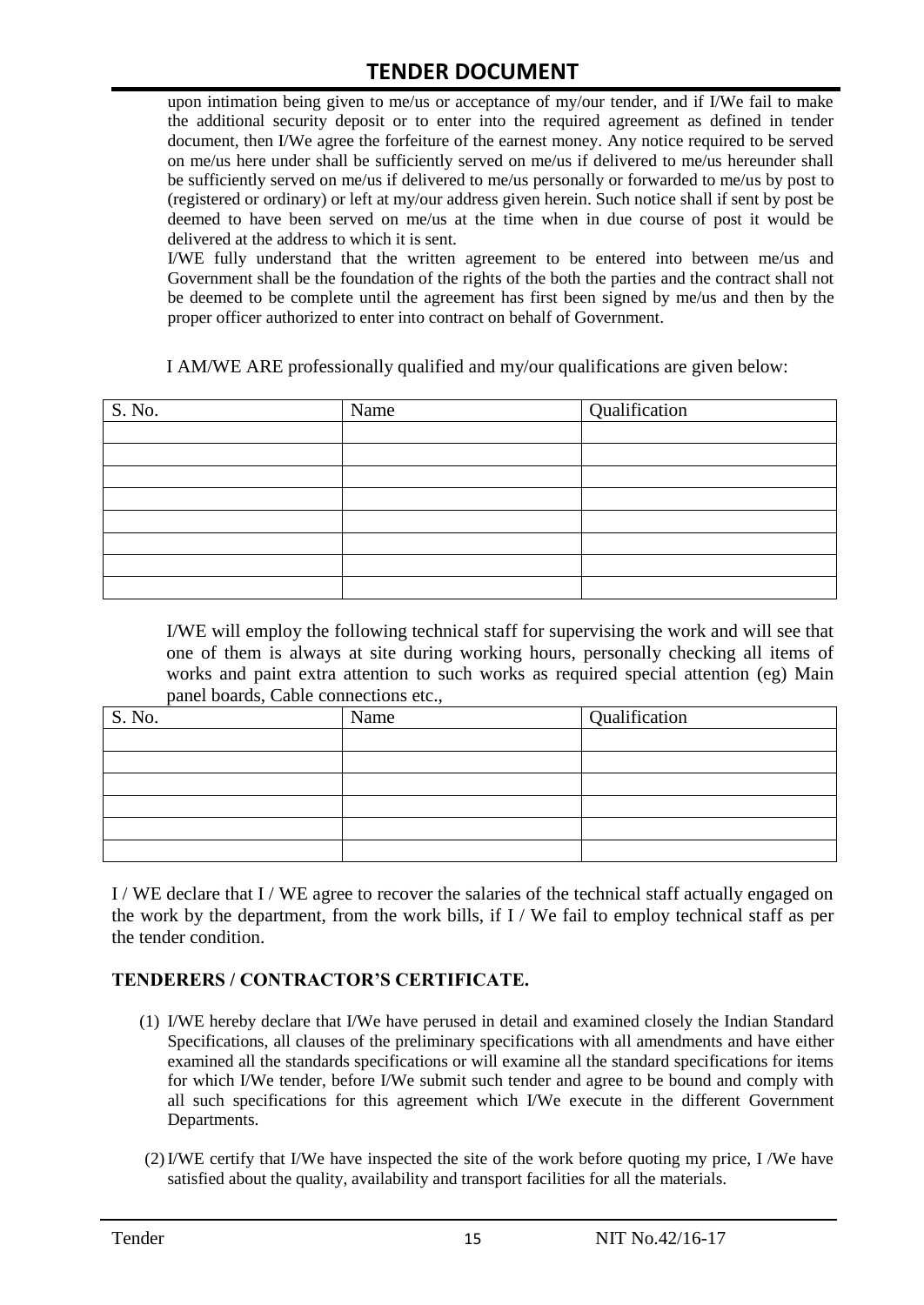- (3)I / WE am/are prepared to furnish detailed data in support of all my quoted rates, if and when called upon to do so without any reservations.
- $(4)$  I / WE hereby declare that I / We will not claim any price escalation.
- (5)I / WE hereby declare that I am / We are accepting for the defect liability period as 24 months.
- (6)I / WE declare that I / WE will not claim any extra amount towards any material used for the work other than the quoted works for respective schedule 'A' items.
- $(7)$ I / WE declare that I / WE will execute the work as per the mile stone programme, and if I / WE fail to complete the work as per the mile stone programme I abide by the condition to recover liquidated damages as per the tender conditions.
- $(8)$ I / WE declare that I / WE will abide for settlement of disputes as per the tender conditions.

#### **DECLARATION OF THE TENDERER**

- 1) I/WE have not been black listed in any department due to any reasons.
- 2) I/We declare that all the Certificates/Documents submitted by Me/US are Genuine.
- 3) I/WE agree to disqualify me/us for any wrong declaration in respect of the above and to summarily reject my/our tender.

Address of the Tenderer:

Phone No.: Fax No.: Fax No.: CONTRACTOR.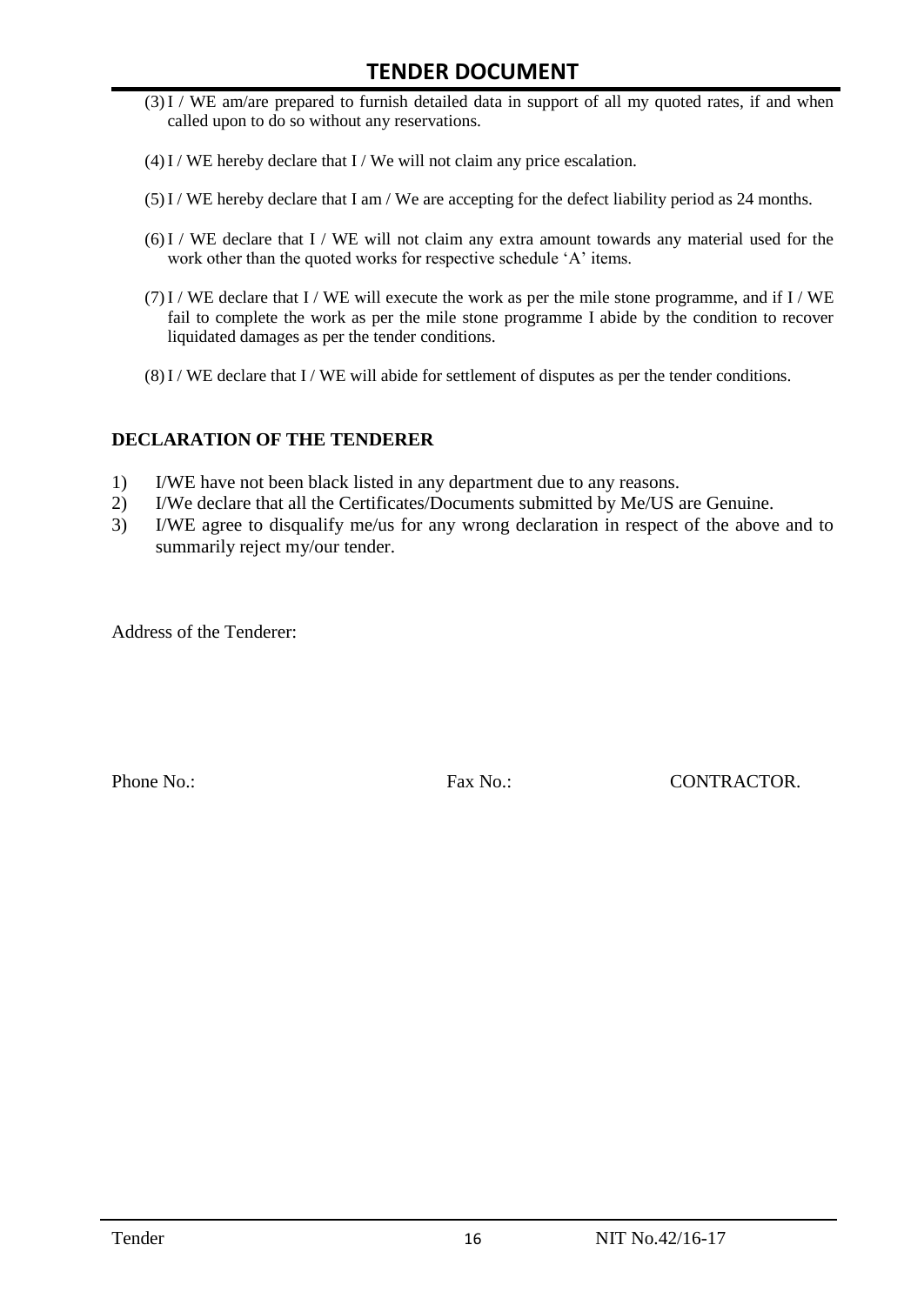# **CONDITIONS OF CONTRACT**

# **A. GENERAL**

#### **1. Interpretation:**

- 1.1 In interpreting these Conditions of Contract, singular also means plural, male also means female, and vice-versa. Headings have no significance. Works have their normal meaning under the language of the contract unless specifically defined. The Incharge will provide instructions clarifying queries about the conditions of Contract.
- 1.2 The documents forming the Contract shall be interpreted in the following order of priority:
- **1) Agreement**
- **2) Letter of Acceptance, notice to proceed with the works**
- **3) Contractor's Tender**
- **4) Conditions of contract**
- **5) Specifications**
- **6) Drawings**
- **7) Bill of quantities**
- **8) Any other document listed as forming part of the Contract.**

#### **2. Decisions:**

2.1 Except where otherwise specifically stated, the Director will decide the contractual matters between the Department and the Contractor in the role representing the Department.

#### **3. Delegation:**

3.1 The Director may delegate any of his duties and responsibilities to other officers and may cancel any delegation by an official order issued.

#### **4. Communications:**

4.1 Communications between parties, which are referred to in the conditions, are effective only when in writing. A notice shall be effective only when it is delivered **(in terms of Indian Contract Act)**

#### **5. Sub-contracting:**

**5.1 If the prime contractor desires to sub-let a part of the work, he should submit the same at the time of filing tenders itself or during execution, giving the name of the proposed Sub-contractor, along with details of his qualification and experience. The Tender Accepting Authority should verify the experience of the Sub-contractor and if the Sub-contractor satisfies the qualification criteria in proportion to the value of work proposed to be sub-let, he may permit the same. The total value of works to be awarded on sub-letting shall not exceed 50% of contract value. The extent of subletting shall be added to the experience of the sub-contractor and to that extent deducted from that of the main contractor.**

#### **6. Other Contractors:**

6.1 The Contractor shall cooperate and share the Site with other contractors, Public authorities, utilities, and the Department. The Contractor shall also provide facilities and services for them as directed by the Incharge.

#### **7. Personnel:**

- 7.1 The Contractor shall employ the required Key Personnel named in the Schedule of Key Personnel to carry out the functions stated in the Schedule or other personnel approved by the Incharge. The Incharge will approve any proposed replacement of Key Personnel only if their qualifications, abilities, and relevant experience are substantially equal to or better than those of the personnel listed in the Schedule.
- 7.2 Failure to employ the required technical personnel by the contractor the institute will depute its own technical person and expenditure of salary will be recovered from contractor.
- 7.3 The technical personnel should be on full time and available at site whenever required by Incharge to take instructions.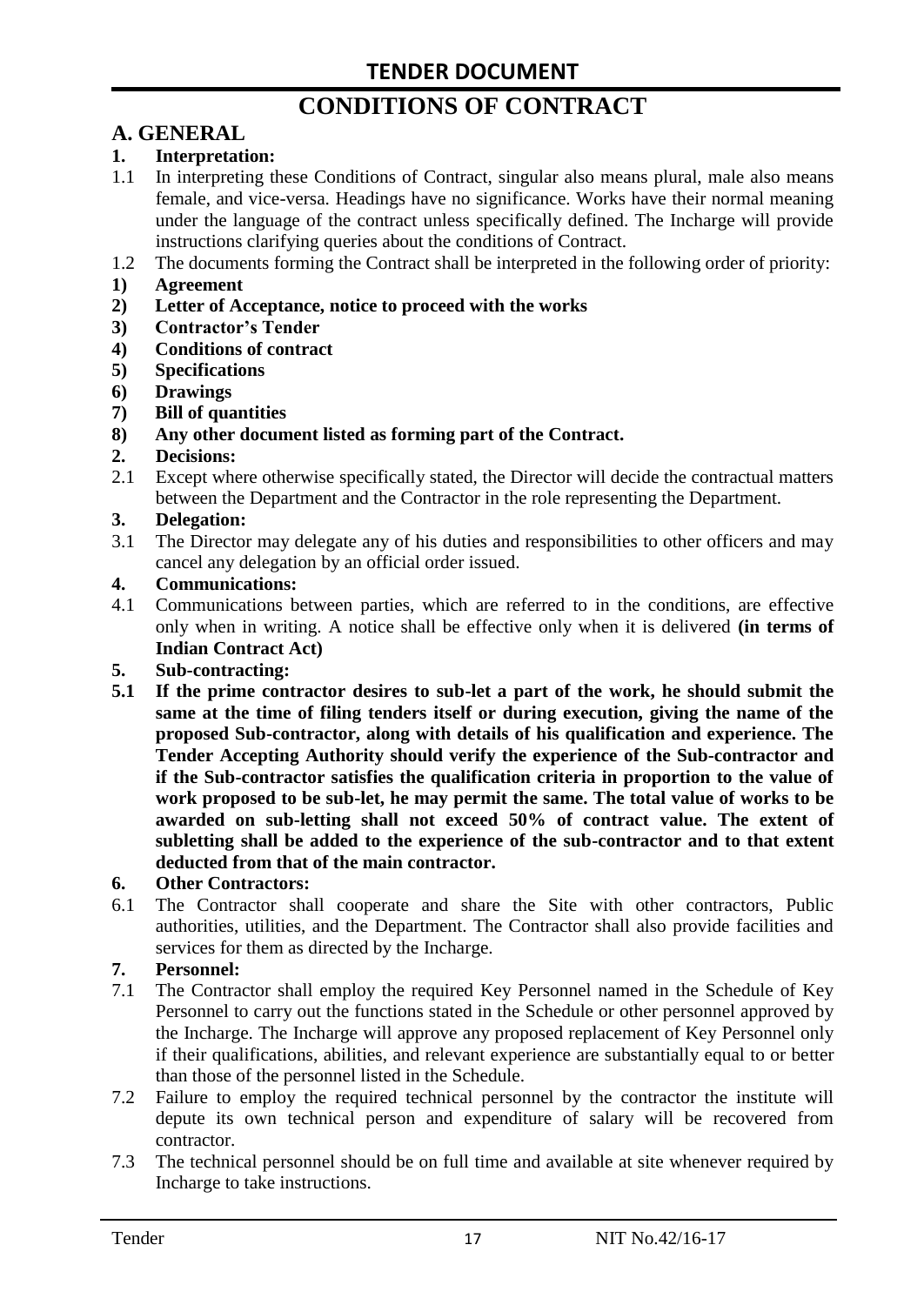- 7.4 The names of the technical personnel to be employed by the contractor should be furnished in the statement enclosed separately.
- 7.5 In case the contractor is already having more than one work on hand and has undertaken more than one work at the same time, he should employ separate technical personnel on each work.
- 7.6 If the contractor fails to employ technical personnel the work will be suspended or department will engage a technical personnel and recover the cost thereof from the contractor.
- 7.7 If the Incharge asks the Contractor to remove a person who is a member of Contractor"s staff or his work force stating the reasons the Contractor shall ensure that the person leaves the site forthwith and has no further connection with the work in the contract.

#### **8. Contractor's Risks:**

- 8.1 All risks of loss of or damage to physical property and of personnel injury and death, which arise during and in consequence of the performance of the Contract are the responsibility of the Contractor.
- **9. Insurance:**
- **9.1 The Contractor shall provide, in the joint names of the Department and the contractor, insurance cover from the Start Date to the end of the Defects Liability Period i.e., 24 months after completion for the following events which are due to the Contractor's risks.**
- **a) loss of or damage to the Works, Plant and Materials;**
- **b) loss of or damage to the Equipment;**
- **c) loss of or damage of property in connection with the Contract; and**
- **d) Personal injury or death of persons employed for construction.**
- **9.2 Policies and certificates of insurance shall be delivered by the Contractor to the Incharge at the time of concluding Agreement. All such insurance shall provide for compensation to be payable to rectify the loss or damage incurred.**
- **i) The contractor shall furnish insurance policy in force in accordance with proposal furnished in the Tender and approved by the Department for concluding the agreement.**
- **ii) The contractor shall also pay regularly the subsequent insurance premia and produce necessary receipt to the Incharge well in advance.**
- **iii) In case of failure to act in the above said manner the department will pay the premium and the same will be recovered from the Contractors payments.**
- **9.3 Alterations to the terms of insurance shall not be made without the approval of the Incharge.**

#### **10. Site Inspections:**

- 10.1 The contractor should inspect the site and also proposed quarries of choice for materials source of water and quote his rate including quarrying, conveyance and all other charges etc.
- 10.2 The responsibility for arranging the land for borrow area rests with the Contractor and no separate payment will be made for procurement or otherwise. The contractor's quoted rate will be inclusive of land cost.

#### **11. Contractor to Construct the Works:**

11.1 The Contractor shall construct and Commission the Work in accordance with the specifications and Drawings.

#### **12. Power Supply.**

- 12.1 The contractor shall make his own arrangements for obtaining power from the Electricity dept., at his own cost. The contractor will pay the bills of Electricity Department for the cost of power consumed by him till the **(Name of work**) is handed over to ICAR-RCER.
- 12.2 **The contractor shall satisfy all the conditions and rules required as per Indian Electricity Act 1910 and under Rule-45(I) of the Indian Electricity Rules, 1956 as amended from time to time and other pertinent rules.**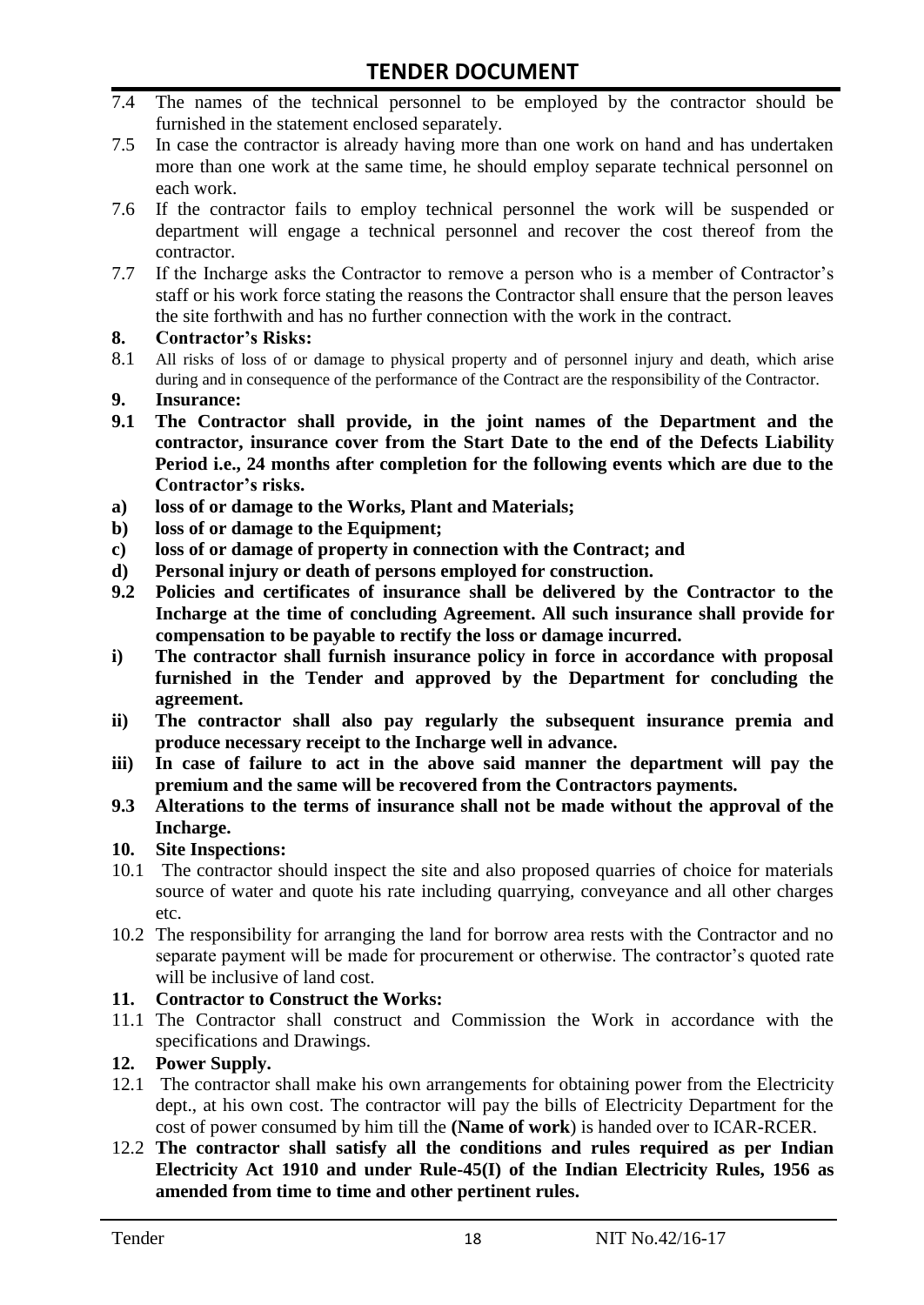12.3 The power shall be used for bonafide Departmental work only.

#### **13. Monsoon Damages:**

Damages due to rain or flood shall have to be made good by the contractor till the work is handed over to the Department. The responsibility of damages making good the damages due to rain or flood rests with the contractor. **No extra payment is payable** for such operations and the contractor shall therefore, have to take all necessary precautions to protect the work done during the construction period.

#### **14. The works to be Completed by the Intended Completion Date:**

14.1 The Contractor may commence execution of the Works on the Start Date and shall carry out the Works in accordance with the programme submitted by the Contractor, as updated with the approval of the Incharge, and complete the work by the Intended Completion Date.

#### **15. Safety:**

15.1 The Contractor shall be responsible for the safety of all activities on the Site.

#### **16. Discoveries:**

16.1 Anything of historical or other interest or of significant value unexpectedly discovered on the Site is the property of the Government. The Contractor is to notify the Incharge of such discoveries and carry out the Incharge instructions for dealing with them.

#### **17. Possession of the Site.**

17.1 The Department shall give possession of the site to the Contractor.

#### **18. Access to the Site:**

18.1 The Contractor shall provide the Incharge and any person authorised by the Incharge, access to the site and to any place where work in connection with the Contract is being carried out or is intended to be carried out.

#### **19. Instructions:**

- 19.1 The Contractor shall carry out all instructions of the Incharge and comply with all the applicable local laws where the Site is located.
- **20. Settlement of disputes:**
- 20.1 **If any dispute of difference of any kind whatsoever arises between the department and the Contractor in connection with, or arising out of the Contract, whether during the progress of the works or after their completion and whether before or after the termination, abandonment or breach of the Contract, it shall in the first place, be referred to and settled by the Incharge who shall, within a period of thirty days after being requested by the Contractor to do so, give written notice of his decision to the Contractor. Upon receipt of the written notice of the decision of the Incharge the Contractor shall promptly proceed without delay to comply with such notice of decision.**
- 20.2 **If the Incharge fails to give notice of his decision in writing within a period of thirty days after being requested or if the Contractor is dissatisfied with the notice of the decision of the Incharge the Contractor may within thirty days after receiving the notice of decision appeal to the Department who shall offer an opportunity to the contractor to be heard and to offer evidence in support of his appeal, the Department shall give notice of his decision within a period of thirty days after the Contractor has given the said evidence in support of his appeal, subject to arbitration, as hereinafter provided. Such decision of the Department in respect of every matter so referred shall be final and binding upon the Contractor and shall forthwith be given effect to by the Contractor, who shall proceed with the execution of the works with all due diligence whether he requires arbitration as hereinafter provided, or not. If the Department has given written notice of his decision to the Contractor and no claim to arbitration, has been communicated to him by the Contractor within a period of thirty days from receipt of such notice the said decision shall remain final and binding upon the Contractor. If the Department fail to give notice of his decision, as**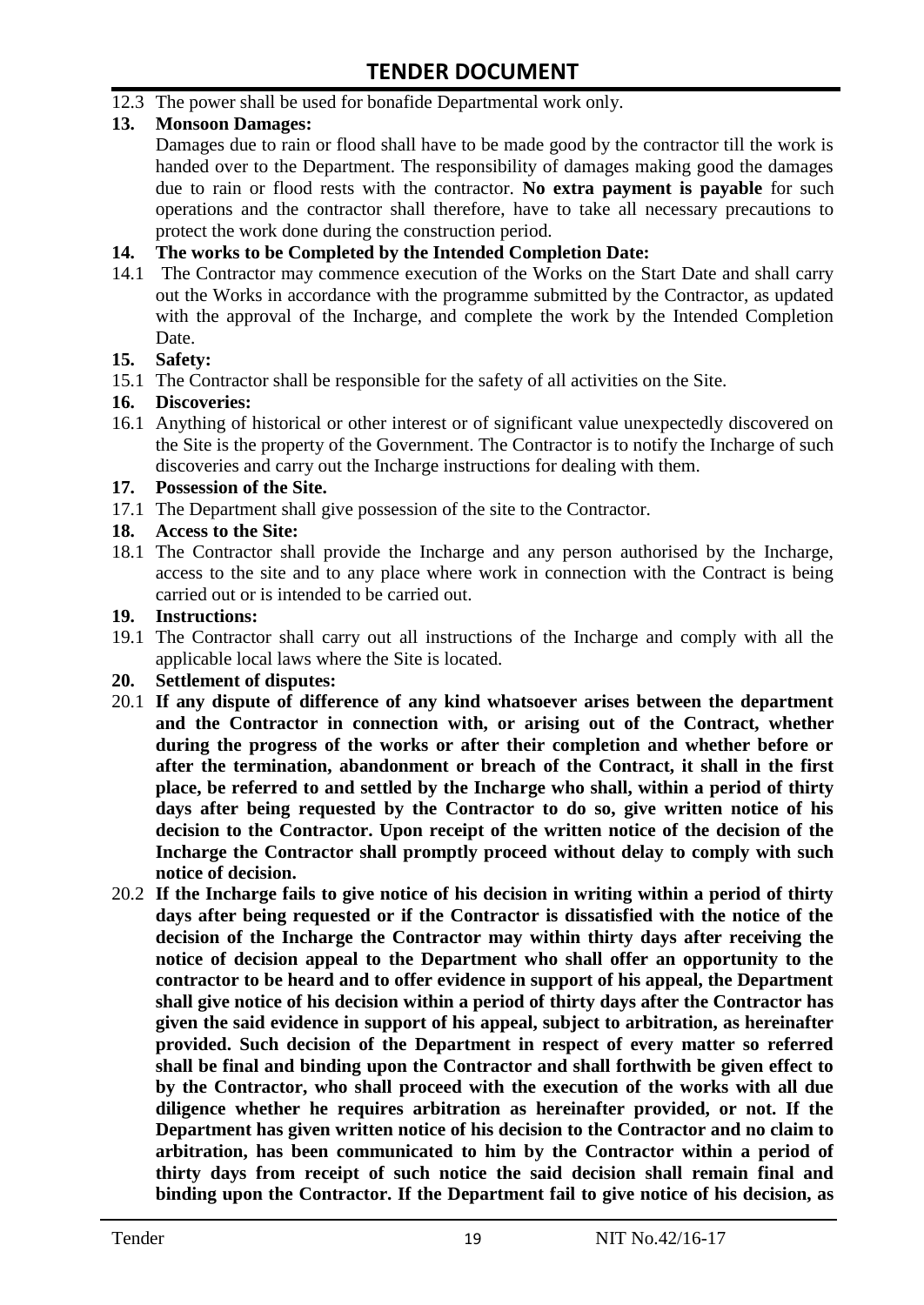**aforesaid within a period of thirty days after being requested as aforesaid, or if the Contractor be dissatisfied with any such decision, then and in any such case the contractor within thirty days after the expiration of the first named period of thirty days as the case may be, require that the matter or matters in dispute be referred to arbitration: jurisdiction of Patna limits.**

## **B. TIME FOR COMPLETION**

#### **21. Program:**

- 21.1 The total period of completion is (**duration of 30 days**) from the date of receipt of Work Order.
- 21.2 The attention of the tenderer is directed to the contract requirement at the time of beginning of the work. The rate of progress and proportionate value of work done from time to time as will be indicated by the Certificate for the value of work done will be required. Date of commencement of their programme will be the date for concluding agreement but not the date of handing over site.
- 21.3 After signing the agreement, the contractor shall forthwith begin the work, shall regularly and continuously proceed with them.
- 21.4 The contractor shall commence the works on site within the period specified under condition 23.1 to 23.2 after the receipt by him of a written order to this effect from the concerned authority and shall proceed with the same with due expedition and without delay, except as may be expressly sanctioned or ordered.
- 21.5 Save in so far as the contractor may prescribe, the extent of portions of the site of which the contractor is to be given possession from time to time and the order in which such portions shall be made available to him and, Subject to any requirement in the contract as to the order in which the works shall be executed, the "s written order to commence the works, give to the contractor possession of so much of the site as may be required to enable the contractor to commence proceed with the execution of the works in accordance with the programme if any, and otherwise in accordance with such reasonable proposals of the contractor as he shall by written notice to the Incharge, make and will from time to time as the works proceed, give to the contractor possession of such further portions of the site as may be required to enable the contractor to proceed with the execution of the works with due dispatch in accordance with the said programme or proposals as the case maybe; if the contractor suffers delay or incurs cost from failure on the part of the Concerned authority to give possession in accordance with the terms of this clause, the Concerned authority shall grant an extension of time for the completion of works.
- 21.6 The contractor shall bear all costs and charges for special or temporary way leases required by him in connection with access to the site. The contractor shall also provide at his own cost any additional accommodation outside the site required by him for the purposes of the work.
- 21.7 Subject to any requirement in the contract as to completion of any section of the works before completion of the whole of the works shall be completed in accordance with provisions of clauses in the Schedule within the time stated in the contract calculated from the last day of the period named in the statement to the tender as that within which the works are to be commenced or such extended time as may be allowed.

#### 21.8 **Delays and extension of time:**

No claim for compensation on account of delays or hindrances to the work from any cause whatever shall lie, except as hereafter defined. Reasonable extension of time will be allowed by the or by the office competent to sanction the extension, for unavoidable delays, such as may result from causes, which in the opinion of the , are undoubtedly beyond the control of the contractor. The shall assess the period of delay or hindrance caused by any written instructions issued by him, at twenty five per cent in excess or the actual working period so lost.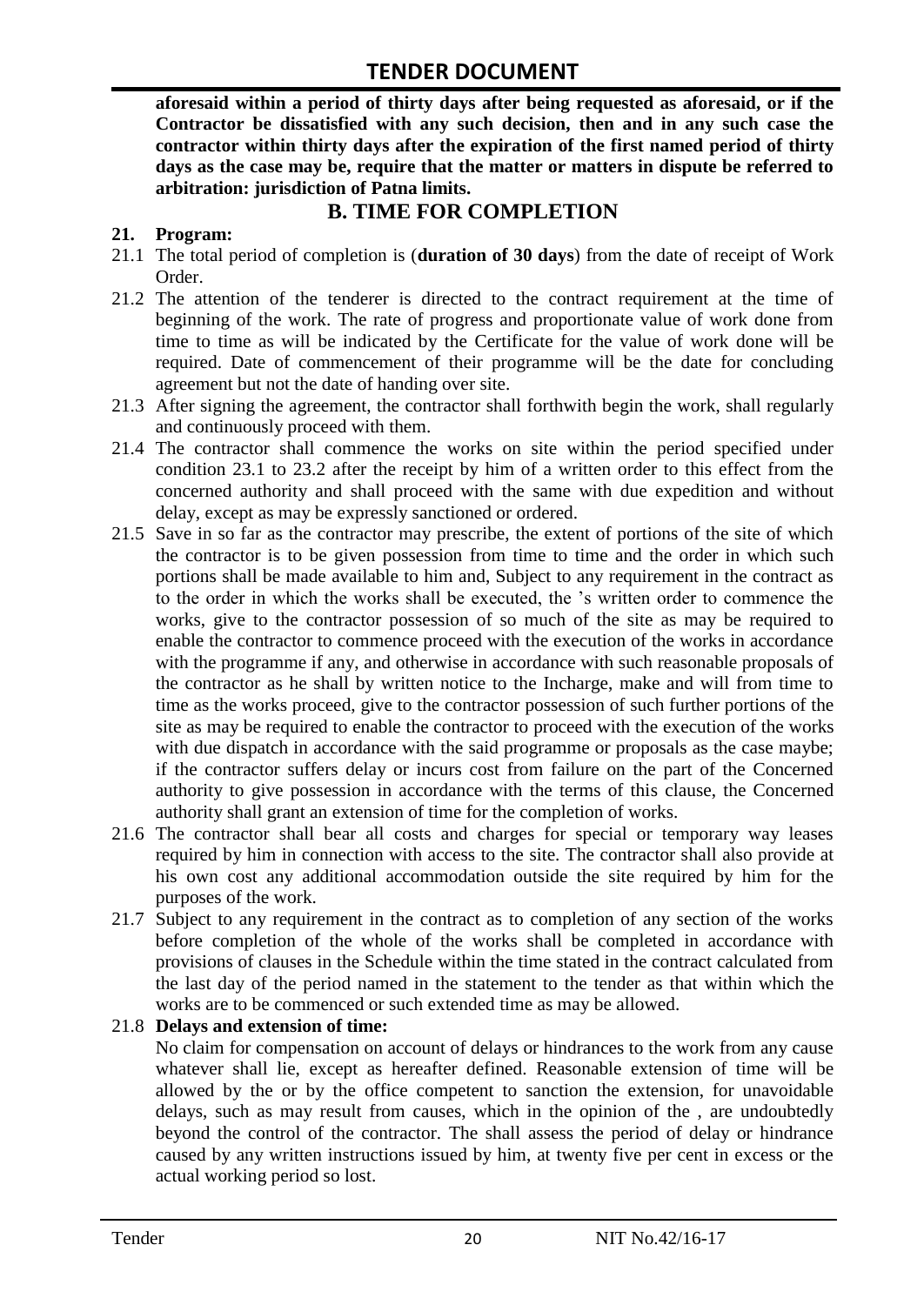In the event of the failing to issue necessary instructions and thereby causing delay and hindrance to the contractor, the latter shall have the right to claim an assessment of such delay by the Director, ICAR-RCER whose decision will be final and binding. The contractor shall lodge in writing with the statement of claim for any delay or hindrance referred to above, within fourteen days from its commencement, otherwise no extension of time will be allowed.

Whenever authorised alterations or additions made during the progress of the work are of such a nature in the opinion of the as to justify an extension of time in consequence thereof, such extension will be granted in writing by the or other competent authority when ordering such alterations or additions.

#### **22. Construction Programme:**

- 22.1 The Contractor shall furnish within 15 days of the order of the work a programme showing the sequence in which he proposed to carry out the work, monthly progress expected to be achieved, also indicating date of procurement of materials plant and machinery. The schedule should be such that it is practicable to achieve completion of the whole work within the time limit fixed and shall obtain the approval of the Incharge. Further rate of the progress as in the program shall be kept up to date. In case it is subsequently found necessary to alter this program, the contractor shall submit sufficiently in advance the revised program incorporating necessary modifications and get the same approved by the Incharge. No revised program shall be operative with out approval of Incharge.
- 22.2 The Director, ICAR-RCER shall have all times the right, without any way violating this contract, or forming grounds for any claim, to alter the order of progress of the works or any part thereof and the contractor shall after receiving such directions proceed in the order directed. The contractor shall also report the progress to the Director, ICAR-RCER within 7 days of the Incharge direction to alter the order of progress of works.
- 22.3 The Contractor shall give written notice to the Incharge whenever planning or progress of the works is likely to be delayed or disrupted unless any further drawings or order including a direction, instruction or approval is issued by the Incharge within a reasonable time. The notice shall include details of the drawing or order required and of why and by when it is required and of any delay or disruption likely to be suffered if it is late.
- 22.4 Rate of progress/percentage of work:

#### i) **(30 days) 100% of contract value**

#### **23. Speed of Work**

- 23.1 The Contractor shall at all times maintain the progress of work to conform to the latest operative progress schedule approved by the Incharge. The contractor should furnish progress report indicating the programme and progress once in a month. The Incharge may at any time in writing direct the contractor to slow down any part or whole of the work for any reason (which shall not be questioned) whatsoever, and the contractor shall comply with such orders of the Incharge. The compliance of such orders shall not entitle the contractor to any claim of compensation. Such orders of the Incharge for slowing down the work will however be duly taken into account while granting extension of time if asked by the contractor for which no extra payment will be entertained.
- 23.2 Delays in Commencement or progress or neglect of work and forfeiture of earnest money, Security deposit and withheld amounts:

If, at any time, the Incharge shall be of the opinion that the Contractor is delaying Commencement of the work or violating any of the provisions of the Contractor is neglecting or delaying the progress of the work as defined by the tabular statement. "Rate of progress" in the Articles of Agreement", he shall so advise the Contractors in writing and at the same time demand compliance in accordance with conditions of Tender notice. If the Contractor neglects to comply with such demand within seven days after receipt of such notice, it shall then or at any time there after, be lawful for the Director, ICAR-RCER to take suitable action in accordance with relevant Clauses.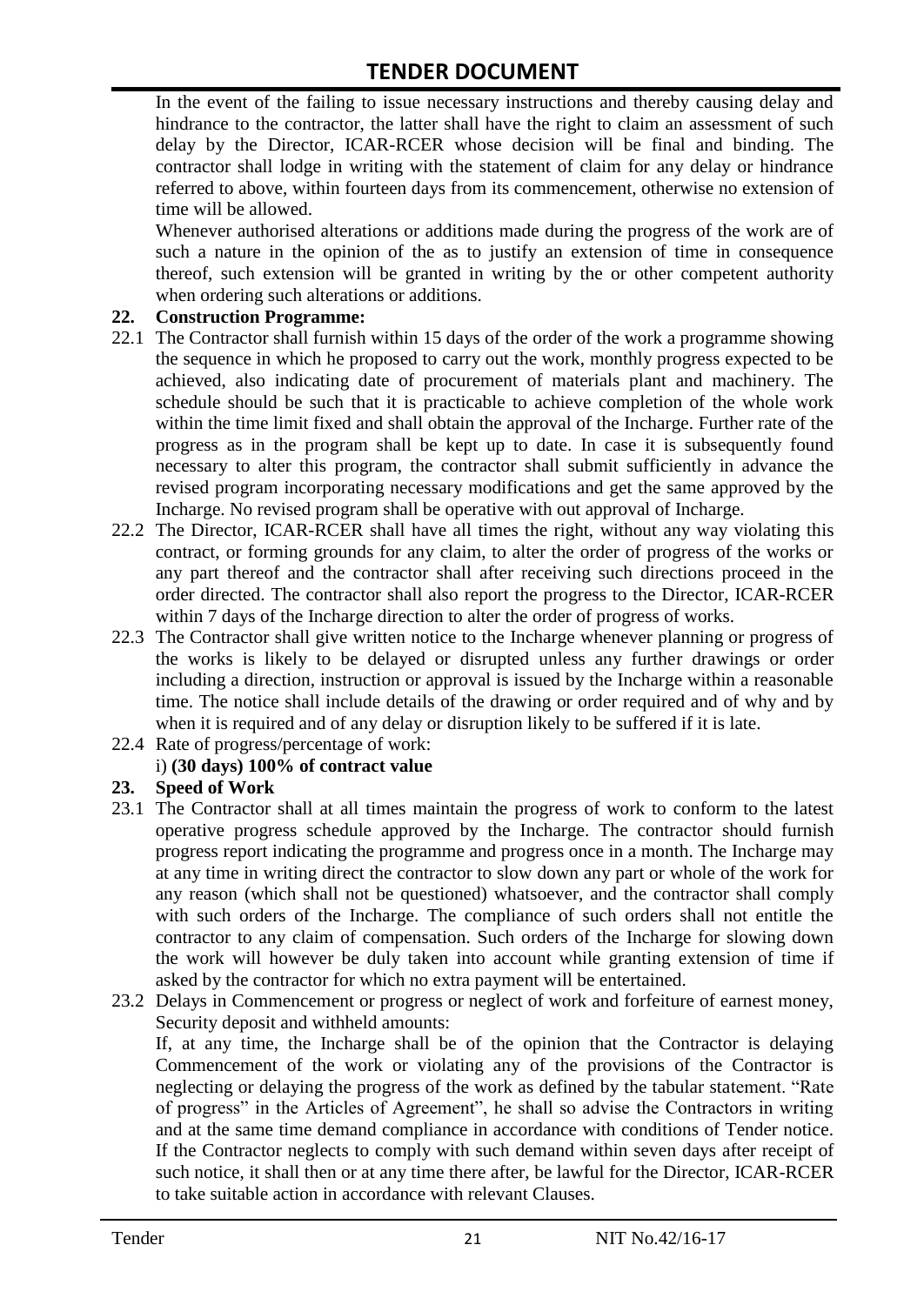#### **24. Suspension of works by the Contractor:**

- 24.1 If the Contractor shall suspend the works, or sublet the work without sanction of the Incharge, or in the opinion of the Incharge shall neglect or fail to proceed with due diligence in the performance of his part of the Contract as laid down in the Schedule rate of progress, or if he shall continue to default or repeat such default in the respects mentioned in relevant rules of GOI, Incharge shall take action in accordance with related Clauses.
- 24.2 If the Contractor stops work for 28 days and the Stoppage has not been authorised by the Incharge the Contract will be terminated as per the law.
- 24.3 If the Contractor has delayed the completion of works the Contract will be terminated under relavant Clauses.

#### **25. Extension of the Intended Completion Date:**

- 25.1 The Incharge shall extend or recommend for extension, in accordance with the Government orders in force, the Intended Completion Date if a Variation is issued which makes it impossible for Completion to be achieved by the Intended Completion Date.
- 25.2 The Incharge shall decide whether and by how much to extend the Intended Completion Date within 21 days of the Contractor asking the Engineer for a decision upon the effect of a Variation and submitting full supporting information. If the Contractor has failed to give early warning of a delay or has failed to cooperate in dealing with a delay, the delay by this failure shall not be considered in assessing the new Intended Completion Date.

#### **26. Delays Ordered by the Incharge**

26.1 The Incharge may instruct the Contractor to delay the start or progress of any activity within the Work.

#### **27. Early Warning:**

- 27.1 The contractor is to warn the Incharge at the earliest opportunity of specific likely future events or circumstances that may adversely affect the Execution of Works.
- 27.2 The Contractor shall cooperate with the Incharge in making and considering proposals for how the effect of such an event or circumstance can be avoided or reduced by anyone involved in the work and in carrying out any resulting instruction of the Incharge.

#### **28. Management Meetings:**

28.1 **The Incharge may require the Contractor to attend a management meeting. The business of a management meeting shall be to review the progress work.**

## **C. QUALITY CONTROL**

#### **29. Identifying Defects:**

29.1 The Incharge shall check the Contractor's work and notify the Contractor of any Defects that are found. Such checking shall not affect the Contractor"s responsibilities. The Incharge may instruct the Contractor to verify the Defect and to uncover and test any work that the Engineer considers may be a Defect.

#### **30. Tests:**

30.1 If the Incharge instructs the Contractor to carry out a test not specified in the Specification to check whether any work has a Defect and the Contractor shall pay for the test and any samples.

#### **31. Correction of Defects:**

- 31.1 The Incharge shall give notice to the Contractor of any Defects before the end of the Defects Liability Period, which begins on Completion. The defects liability period shall be extended for as long as defects remain to be corrected by the Contractor.
- 31.2 Every time notice of a Defect is given, the Contractor shall correct the notified defect within the length of time specified by the Incharge's notice.

#### **32. Uncorrected defects**

32.1 If the contractor has not corrected the defect within the time specified in the Incharge"s notice, the Incharge will assess the cost of having the defect corrected and the contractor will pay this amount.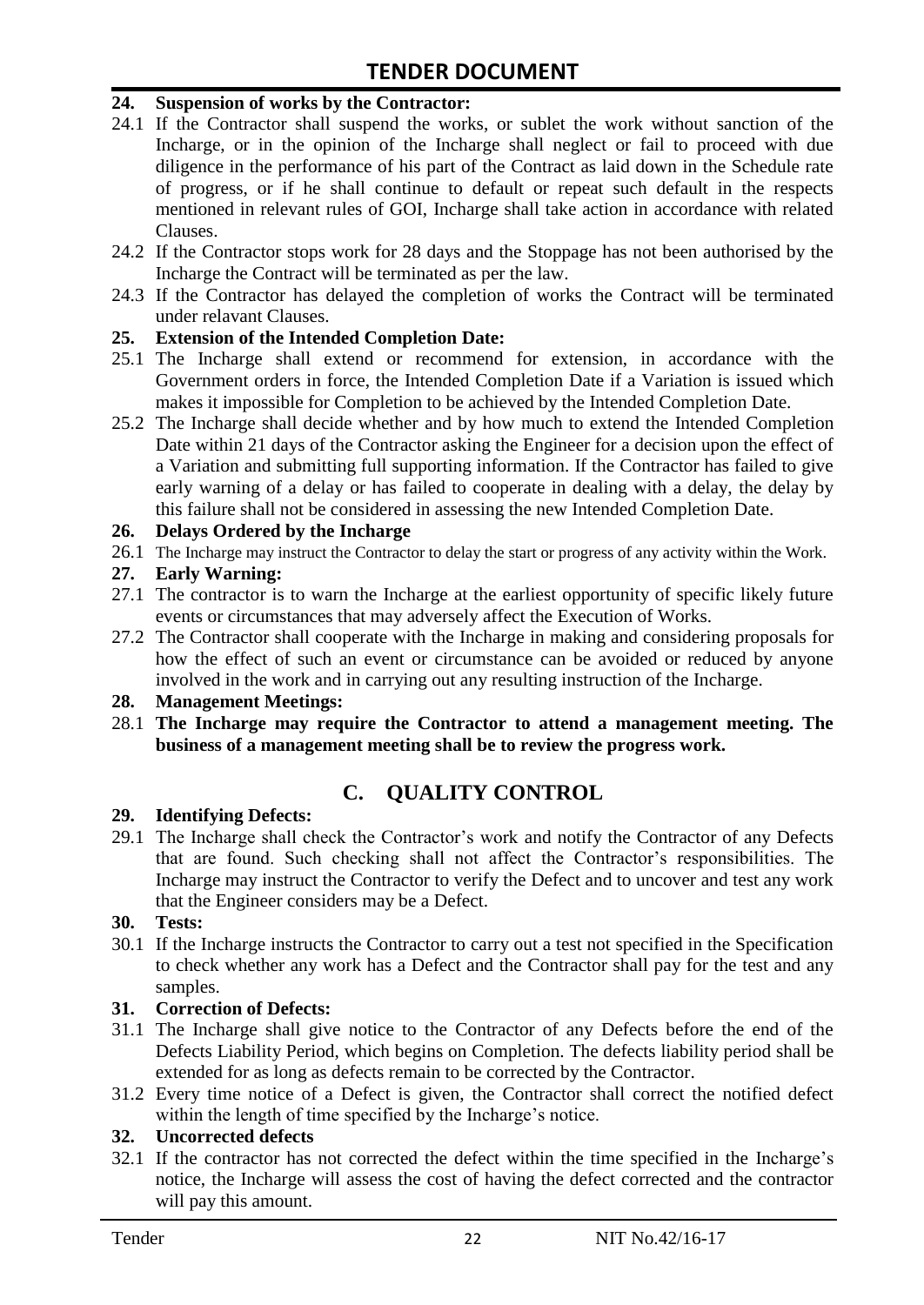#### **33. Quality Control:**

In addition to the normal inspection by the regular staff in charge of the execution of work, the work may also be inspected by the, Quality control Circle or by the State or District level Vigilance Cell Unit and any other authorised external Agency if any sub-standard work or excess payments are noticed with reference to measurement books etc., during inspection, action will be taken based on their observations and these will be effected by the Incharge of the execution of the work.

# **D. COST CONTROL**

#### **34. Bill of Quantities:**

- 34.1 The Bill Quantities shall contain items for the construction work to be done by the Contractor.
- 34.2 The Contractor is paid for the quantity of the work done as per quoted rate in the Bill of Quantities for each item.

#### **35. Changes in the Quantities:**

- 35.1 The contractor is bound to execute all supplemental works that are found essential, incidental and inevitable during execution of main work.
- 35.2 The payment of rates for such supplemental items of work will be regulated as under; Supplemental items directly deducible from similar items in the original agreement.
- 35.2.1 The rates shall be derived by adding to or subtracting from the agreement rate of such similar item the cost of the difference in the quantity of materials labour between the new items and similar items in the agreement worked out with reference to the Standard Schedule of Rates adopted in the sanctioned estimate with which the tenders are accepted.
- 35.2.2 (a) Similar items but the rates of which cannot be directly deduced from the original agreement.

(b) Purely new items which do not correspond to any item in the agreement.

35.2.3 The rates of all such items shall be Estimated Rates plus or minus overall Tender premium.

#### **36. Extra Items:**

- 36.1 Extra items of work shall not vitiate the contract. The contractor shall be bound to execute extra items of work as directed by the Incharge. The rates for extra items shall be worked out by the as per the conditions of the Contract and the same are binding on the Contractor.
- 36.2 The contractor shall before the 15th day of each month, submit in writing to the a statement of extra items if any that they have executed during the preceding month failing which the contractor shall not be entitled to claim any.

#### **36.3 Entrustment of additional items:**

- 36.3.1 Where ever additional items not contingent on the main work and outside the scope of original agreement are to be entrusted to the original contractor dispensing with bids and if the value of such items exceeds the limits up to which the officer is empowered to entrust works initially to contractor without calling for tenders, approval of next higher authority shall be obtained. Entrustment of such items on nomination shall be at rates not exceeding the estimated rates.
- 36.3.2 Entrustment of the additional items contingent on the main work will be authorised by the officers upto the monetary limits upto which they themselves are competent to accept items in the original agreement so long as the total amounts upto which they are competent to accept in an original agreement rates for such items shall be worked out in accordance with the procedure (I) For all items of work in excess of the quantities shown in the Bill of Quantities of the Tenders, the rate payable for such items shall be estimate rates for the items accepted by the competent authority.
- 36.3.3 Entrustment of either the additional or supplemental items shall be subject to the provisions of the agreement entered into by a Competent Authority after the tender is accepted. The Director being the authority next higher to the Director, who entered into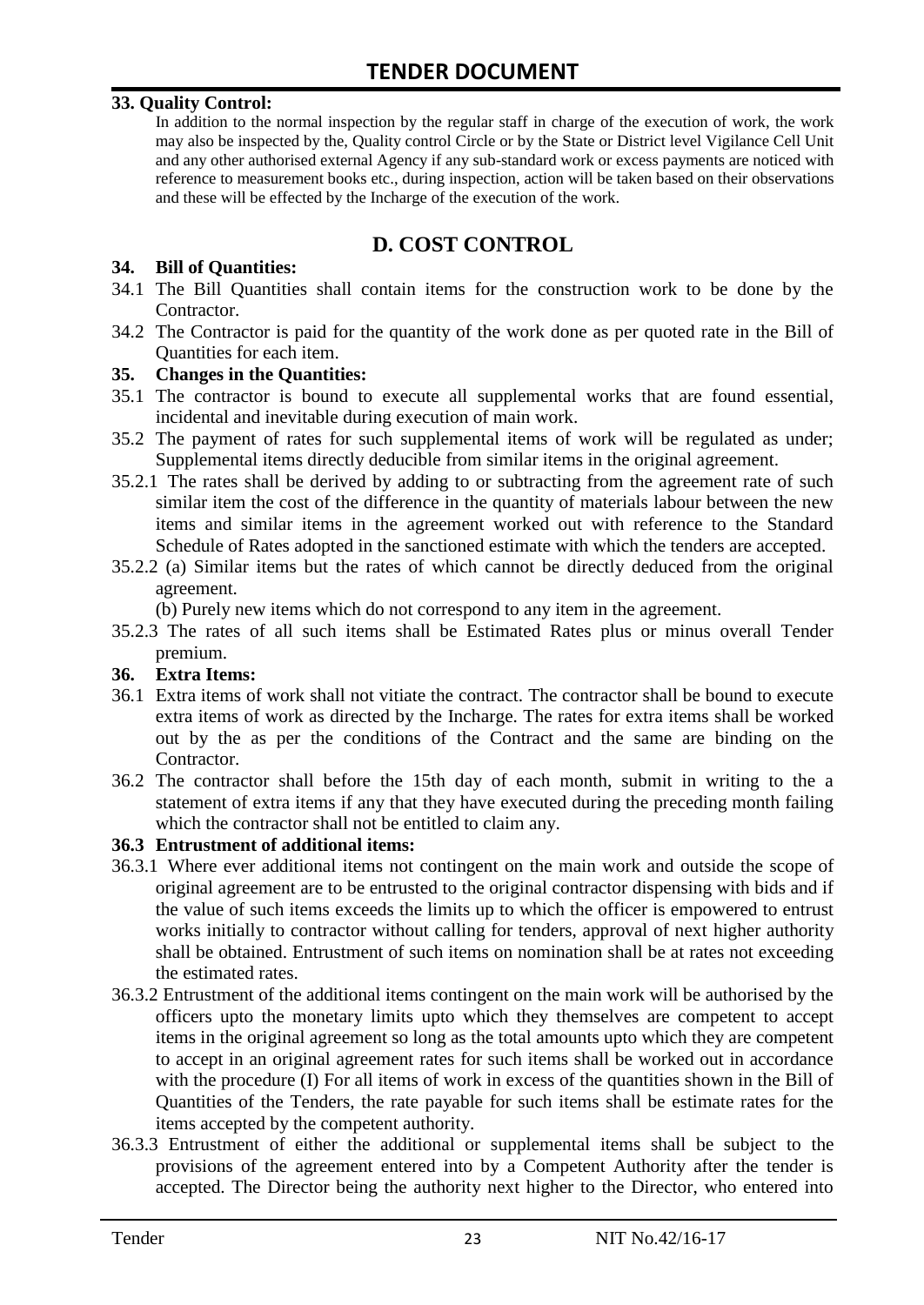the agreement approves the rate for the items / variation in quantity in the current agreement. The items shall not be ordered by an officer on his own responsibility if the revised estimate or deviation statement providing for the same requires the sanction of Director.

- Note:It may be noted that the term Estimate Rate used above means the rate in the sanctioned estimate with which the tenders are accepted, or if no such rates is available in the estimate, the rate derived will be with reference to the Standard Schedule of Rates adopted in the sanctioned estimate with which tenders are accepted.
- **37. Cash flow forecasts:**
- **37.1 When the program is updated, the contractor is to provide the Incharge with an updated cash flow forecast.**
- **38. Payment Certificates:**
- **38.1 The Contractor shall submit to the Incharge monthly statements of the estimated value of the work completed less the cumulative amount certified previously.**
- **38.2 The Incharge shall check the Contractor's monthly statement within 14 days.**
- **38.3 The value of work executed shall be determined by the Incharge.**
- **38.4 The value of work executed shall comprise the value of the quantities of the items in the Bill of Quantities completed.**
- **38.5 The Incharge may exclude any item certified in a previous certificate or reduce the proportion of any item previously certified in any certificate in the light of later information.**
- **39. Payments:**
- **39.1 Payment will be made after satisfactory completion of the work.**
- 39.2 Part Payment if any will be consider as per Govt. of India norms.
- 39.3 Part payment if any will be adjusted against the final payment
- **39.3 Payments and Certificates:**
- 39.3.1 In case of over payments or wrong payment if any made to the contractor due to wrong interpretation of the provisions of the contract a n d c ontract conditions etc., such unauthorized payment will be deducted in the subsequent bills or final bill for the work or from the bills under any other contracts with the Government or at any time there after from the deposits available with the Government.
- 39.3.2 Any recovery or recoveries advised by the Government Department either state or central, due to non-fulfilment of any contract entered into with them by the contractor shall be recovered from any bill or deposits of the contractor.
- 39.3.3 No claim shall be entertained, if the same is not represented in writing to the Incharge within 15 days of its occurrence.
- 39.3.4 The contractor is not eligible for any compensation for inevitable delay in handing over the site or for any other reason. In such case, suitable extensions of time will be granted after considering the merits of the case.

#### **40. Interest on Money due to the Contractor:**

- 40.1 No omission by the or the sub-divisional officer to pay the amount due upon certificates shall vitiate or make void the contract, nor shall the contractor be entitled to interest upon any guarantee fund or payments in arrear, nor upon any balance which may, on the final settlement of his accounts, found to be due to him.
- **41. Certificate of Completion of works:**
- **41.1 Certificate of Completion of works:**
- **41.1.1 When the whole of the work has been completed and has satisfactory passed any final test that may be prescribed by the Contract, the Contractor may give a notice to that effect to the Incharge accompanied by an undertaking to carryout any rectification work during the period of maintenance, such notice and undertaking shall be in writing and shall be deemed to be request by the Contractor for the Incharge to issue a Certificate of completion in respect of the Works. The Incharge**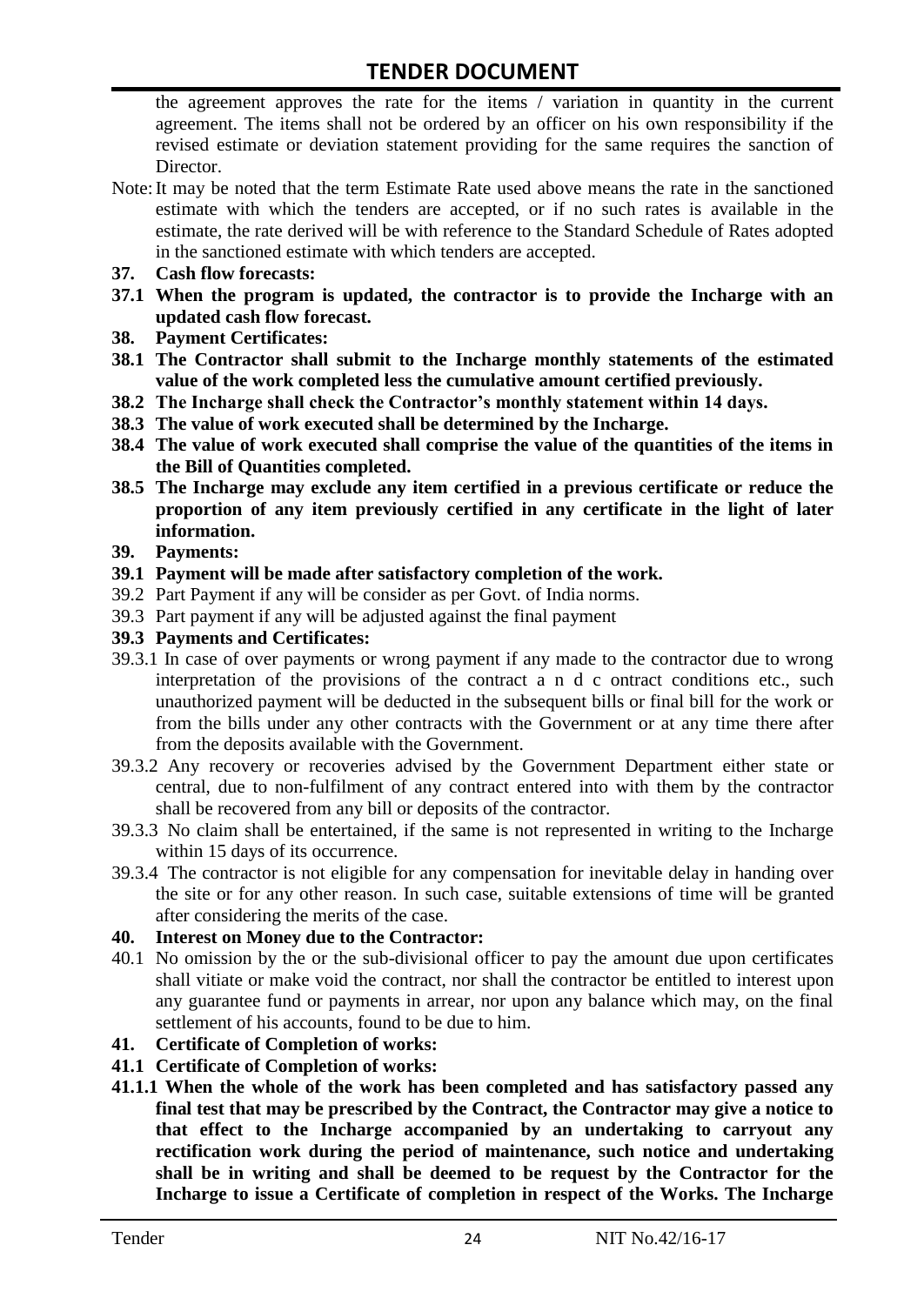**shall, within twenty one days of the date of delivery of such notice either issue to the Contractor, a certificate of completion stating the date on which, in his opinion, the works were completed in accordance with the Contract or give instructions in writing to the Contractor specifying all the Works which, in the Incharge'' opinion, required to be done by the Contractor before the issue of such Certificate.**

- **41.1.2 Incharge shall also notify the Contractor of any defects in the Works affecting completion that may appear after such instructions and before completion of the Works specified there in. The Contractor shall be entitled to receive such Certificate of the Completion within twenty one days of completion to the satisfaction of the Incharge of the Works so specified and making good of any defects so notified.**
- **41.1.3 Similarly, the Contractor may request and the Incharge shall issue a Certificate of Completion in respect of:**
- **a) Any section of the Permanent works in respect of which a separate time for completion is provided in the Contract, and**
- **b) Any substantial part of the Permanent Works which has been both completed to the satisfaction of the Incharge and occupied or used by the Department.**
- **41.1.4 If any part of the Permanent Works shall have been completed and shall have satisfactorily passed any final test that may be prescribed by the Contract, the Incharge may issue such certificate, and the Contractor shall be deemed to have undertaken to complete any outstanding work in that part of the Works during the period of Maintenance.**

#### **42. Taxes included in the Price:**

42.1 The rates quoted by the contractor shall be deemed to be inclusive of the sales Tax and other taxes on all materials that the contractor will have to purchase for performance of this contract.

#### **43. Liquidated Damages:**

- 43.1 If for any reason, which does not entitle the contractor to an extension of item, the rate of progress of works, or any section is at any time, in the opinion of the Director, ICAR-RCER too slow to ensure completion by the prescribed time or extended time for completion Director, ICAR-RCER shall so notify the contractor in writing and the contractor shall there upon take such steps as are necessary and the Director, ICAR-RCER may approve to expedite progress so as to complete the works or such section by the prescribed time or extended time. The contractor shall not be entitled to any additional payment for taking such steps. If as a result of any notice given by the Director, ICAR-RCER under this clause the contractor shall seek the Director, ICAR-RCER permission to do any work at night or on Sundays, if locally recognised as days or rest, or their locally recognised equivalent, such permission shall not be unreasonably refused.
- 43.2 If the contractor fails to complete whole of the works or any part thereof or section of the works within the stipulated periods of individual mile stones (including any bonafide extensions allowed by the competent authority without levying liquidated damages), the Director, ICAR-RCER may without prejudice to any other method of recovery will deduct one hundreds of one percent of contract value per calendar day or part of the day for the period of delays subject to a maximum of 10% of the contract value not as a penalty from any monies in his hands due or which may become due to the contractor. The payment or deductions of such damages shall not relieve the contractor from his obligation to complete the works, or from any other of his obligations and liabilities under the contract
- 43.3 The liquidated damages for the whole of the work are @0.05% of value of contract per day for delay. The maximum amount of liquidated damages for the whole of the works is ten percent of final contract price.

The effective date will be from the date of handing over of the site after agreement and after obtaining a Program of the work.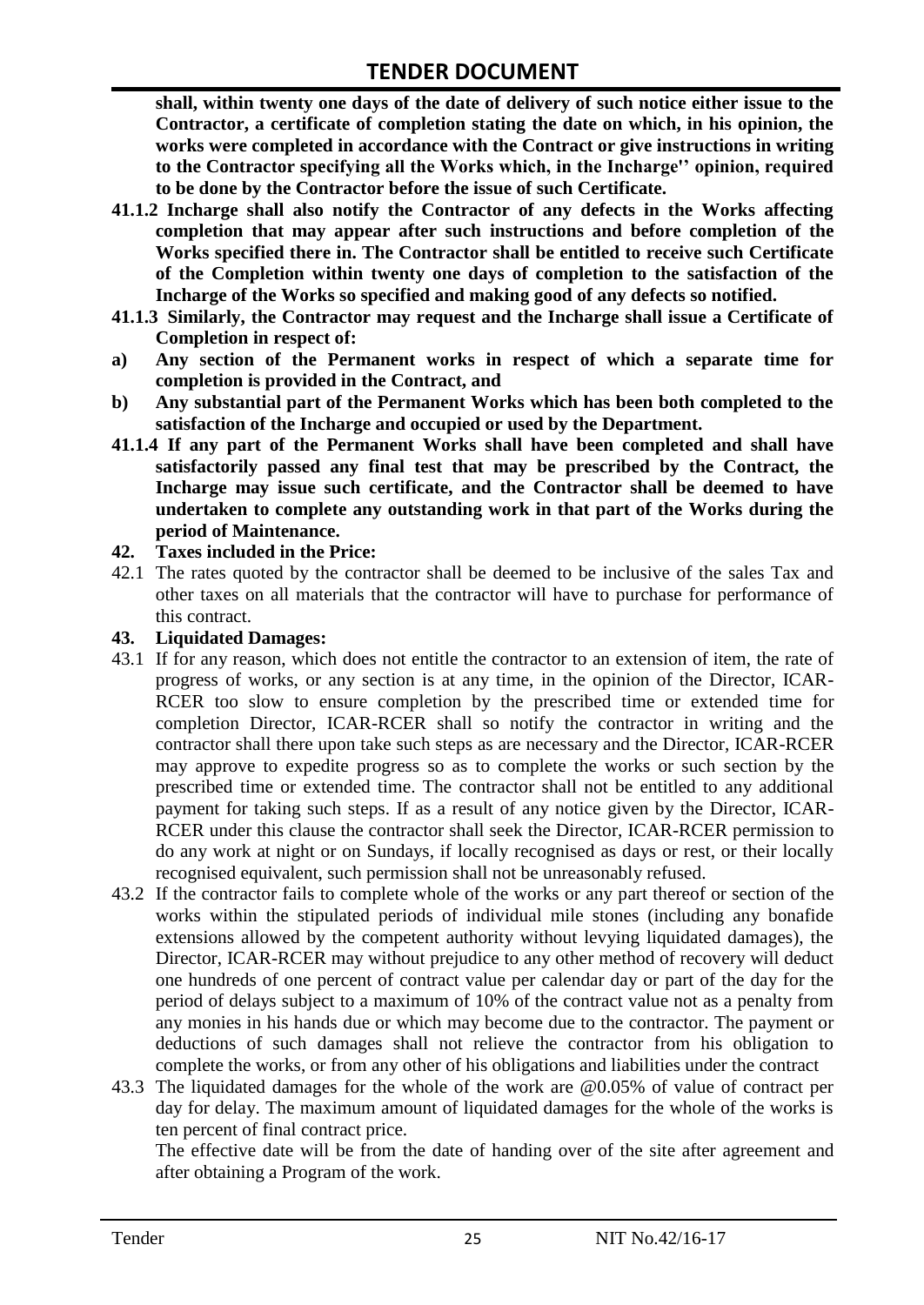#### **44. Cost of Repairs:**

44.1 Loss or damage to the works or materials to the works between the start date and the end of the defects correction periods shall be remedied by the contractor at the contractor"s cost if the loss or damage arises from the contractor's acts or omissions.

# **E. FINISHING THE CONTRACT**

#### **45. Completion:**

45.1 The Contractor shall request the Incharge to issue a Certificate of completion of the Works and the Incharge will do so upon deciding that the work is completed.

#### **46. Taking Over:**

- 46.1 The Department shall takes over the Site and the Works within seven days of the Incharge issuing a certificate of Completion based on the report given by the Consultant.
- *47. Final Account:*
- **47.1 The Contractor shall supply to the Incharge a detailed account of the total amount that the Contractor considers payable under the Contract before the end of the Defects Liability Period. The Incharge shall issue a Defects Liability Certificate and certify any final payment that is due to the Contractor within 56 days of receiving the Contractor's account if it is correct and complete. If it is not, the Incharge shall issue within 56 days a schedule that states the scope of the corrections or additions that are necessary. If the final Account is still unsatisfactory after it has been resubmitted, the Incharge shall decide on the amount payable to the Contractor and issue a payment certificate with in 56 days of receiving the Contractor's revised account.**

#### **48. Termination:**

- 48.1 The Department may terminate the Contract if the contractor causes a fundamental breach of the Contract.
- 48.2 Fundamental breaches of Contract include, but shall not be limited to the following.
- a) The Contractor stops work for 28 days when no stoppage of work is shown on the current program and the stoppage has not been authorised by the Incharge.
- b) The Contractor is made bankrupt or goes into liquidation other than for a reconstruction or amalgamation.
- c) The Incharge gives Notice that failure to correct a particular Defect is a fundamental breach of Contract and the Contractor fails to correct it within a reasonable period of time determined by the Incharge; and
- d) The Contractor does not maintain a security which is required and
- e) The Contractor has delayed the completion of works by the number of days for which the maximum amount of liquidated damages can be paid as defined.
- f) If the contractor, in the judgement of the Department has engaged in corrupt or fraudulent practices in competing for or in the executing the contract.

For the purpose of this paragraph: "corrupt practice" means the offering, giving, receiving or soliciting of any thing of value to influence the action of a public official in the procurement process or in contract execution. "Fraudulent practice" means a misrepresentation of facts in order to influence a procurement process or the execution of a contract to the detriment o the Government and includes collusive practice among Tenderers (prior to or after Tender submission) designed to establish Tender prices at artificial non-competitive levels and to deprive the Government of the benefits of free and open competition.

- 48.3 Notwithstanding the above the Department may terminate the contract for convenience.
- 48.4 If the Contract is terminated, the Contractor shall stop work immediately, make the Site safe and secured leave the Site as soon as reasonably possible.

#### **49. Payment upon Termination:**

**49.1 If the Contract is terminated because of a fundamental breach of Contract by the Contractor, the Incharge shall issue a certificate for the value of the work done less**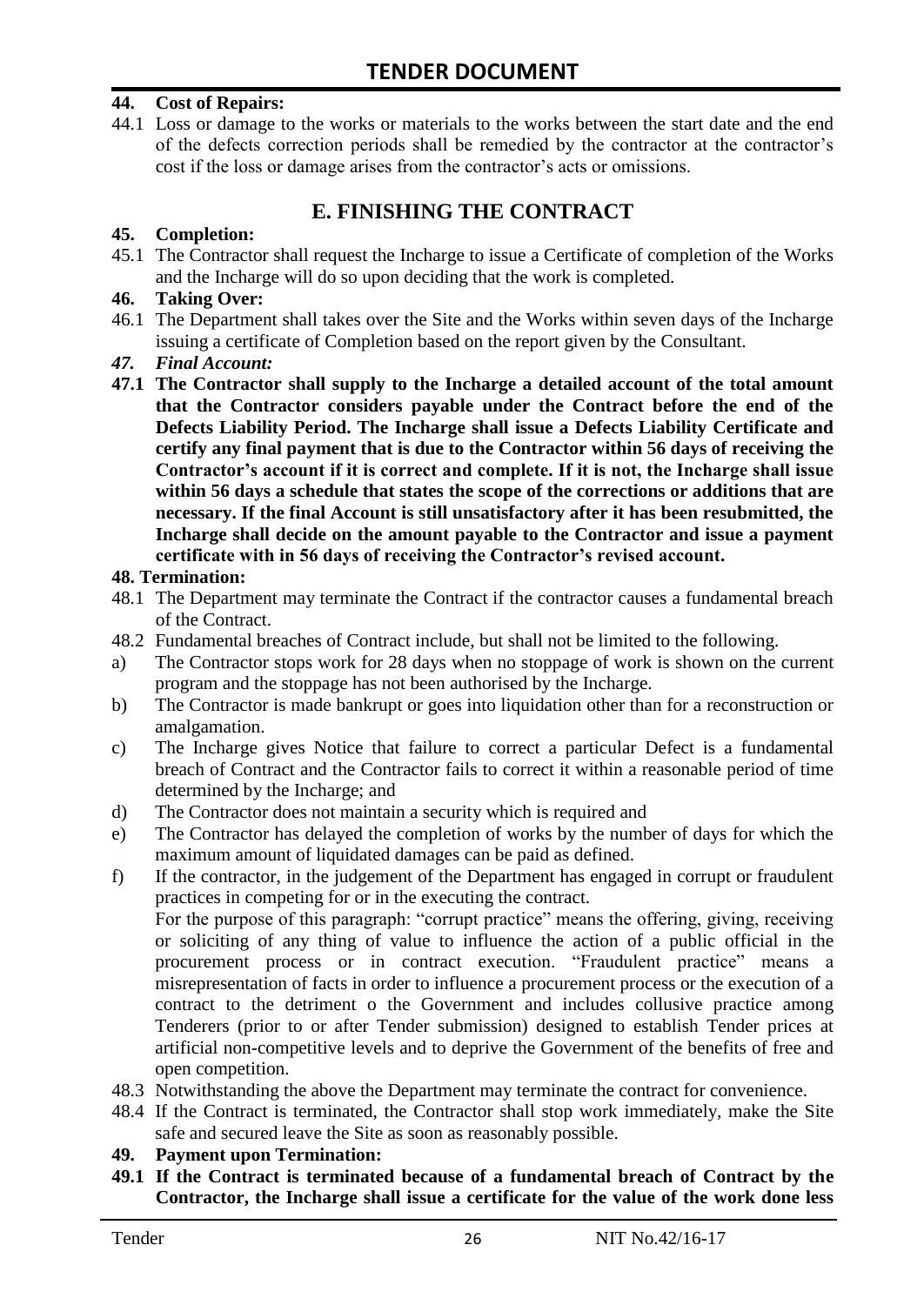**advance payments received upon the date of the issue of the certificate, less other recoveries due in terms of the Contract, less taxes due to be deducted at source as per applicable law and less the rate to apply to the work not completed.. If the total amount due to the Department exceeds any payment due to the Contractor the difference shall be a debt payable to the Department.**

- **50. Property:**
- 50.1 All materials on the Site, Plant, Equipment, Temporary Works and Works are deemed to be the property of the Department if the Contract is terminated because of Contractor's default.
- **51. Release from Performance:**
- 51.1 **If the Contract is frustrated by the outbreak of war or by any other event entirely outside the control of either the Department or the Contractor the Incharge shall certify that the contract has been frustrated. The Contractor shall make the site safe and stop work as quickly as possible after receiving this certificate and shall be paid for all works carried out before receiving it and for any work carried out after wards to which commitment was made.**

# **F. Special Conditions**

#### **52. Water Supply:**

The Contractor has to make his own arrangements for water required for the work and to the colonies and work sites, which are to be established by the Contractor.

#### **53. Electrical Power:**

The Contractors will have to make their own arrangements for drawing electric power from the nearest power line after obtaining permission from the PESU at his own cost. In case of failure of electricity, the Contractor has to make alternative arrangements for supply of electricity by Diesel Generator sets of suitable capacity at place of work. If the supply is arranged by the Department, necessary Tariff rates shall have to be paid based on the prevailing rates.

The contractor will pay the bills of Electricity Board for the cost of power consumed by him.

**The contractor shall satisfy all the conditions and rules required as per Indian Electricity Act 1910 and under rule –45(I) of the Indian Electricity Rules, 1956 as amended from time to time and other pertinent rules.**

The power shall be used for bonafide Departmental works only.

#### **53.1 Electric Power for Domestic Supply:**

- a) The contractor has to make his own arrangements for the supply of electric power for domestic purposes and the charges for this purpose have to be paid by him at the rates as fixed by the Bihar State Electricity Board from time to time.
- b) The contractor will have to make his own arrangements to lay and maintain the necessary distribution lines and wiring for the camp at his own cost. The layout and the methods of laying the lines and wiring shall have the prior approval of the Incharge. All camp area shall be properly electrified. All lines, streets, approaches for the camp etc., shall be sufficiently lighted for the safety of staff and labour of the contractor, at the cost of the Contractor and it will be subject to the approval of the Incharge.

#### **54. Land:**

#### **54.1 Land for Contractor's use:**

The contractor will be permitted to use Government land for execution of work. The contractor shall have to make his own arrangements for acquiring and clearing the site, leveling, providing drainage and other facilities for labour staff colonies, site office, workshop or stores and for related activities. The Contractor shall apply to the Department within a reasonable time after the award of the contract and atleast 30 days in advance of its use, the details of land required by him for the work at site and the land required for his camp and should any private land which has not been acquired, be required by the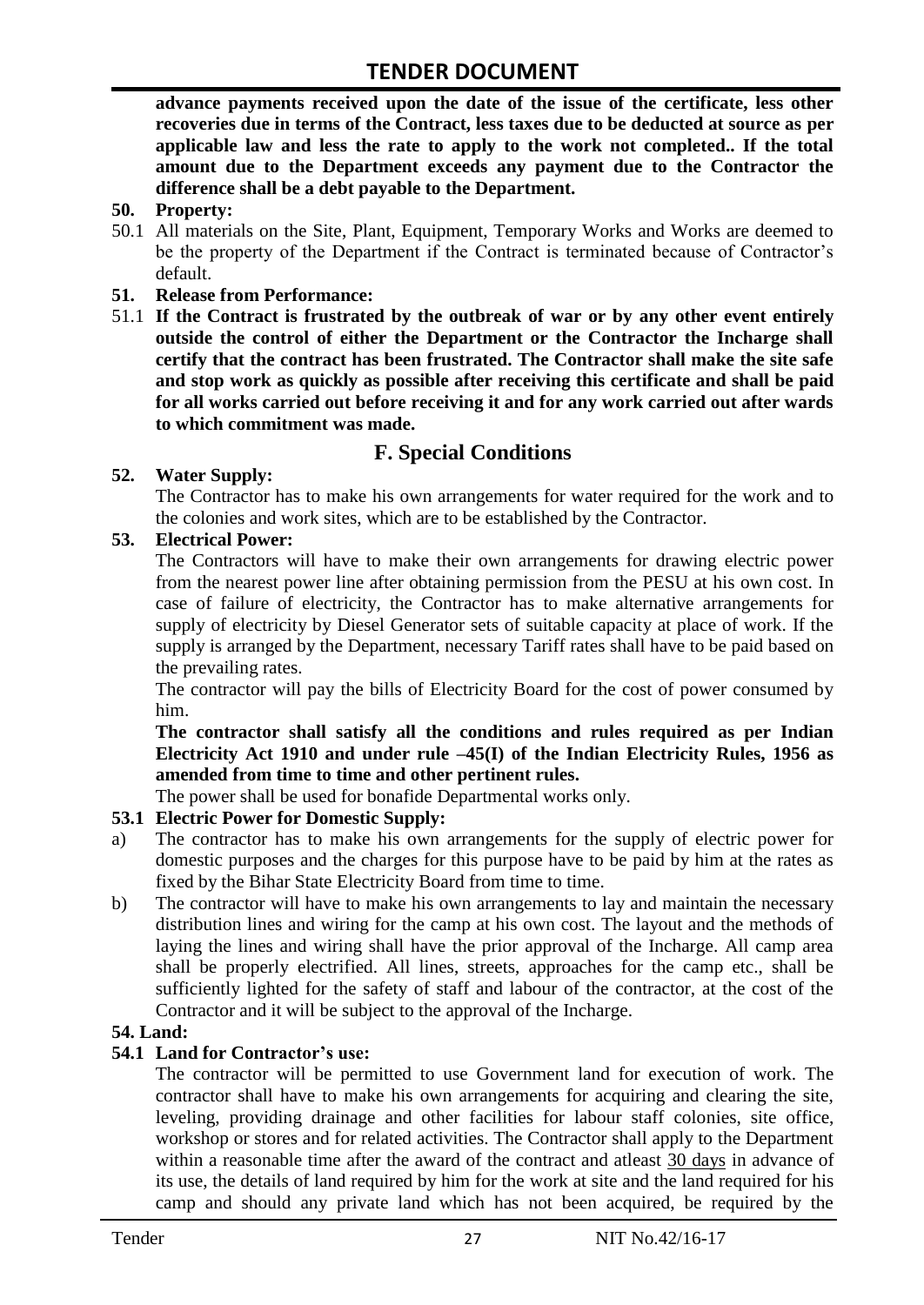contractor for his use. The same may be acquired by the contractor at his own cost by private negotiations and no claim shall be admissible to him on this account. The Incharge reserves the right to refuse permission for use of any government land for which no claim or compensation shall be admissible to the contractor. The contractor shall, however, not be required to pay cost or any rent for the Government land given to him.

#### **54.2 Surrender of occupied land**

- a) The Government land as here in before mentioned shall be surrendered to the Incharge within seven days, after issue of completion certificate. Also no land shall be held by the contractor longer than the Incharge shall deem necessary and the contractor shall on the receipt of due notice from the Incharge, vacate and surrender the land which the Incharge may certify as no longer required by the Contractor for the purpose of the work.
- b) The contractor shall make good to the satisfaction of the Incharge any damage to areas, which he has to return or to other property or land handed over to him for purpose of this work. Temporary structures may be erected by the contractor for storage sheds, offices, residences etc., for non-commercial use, with the permission of the on the land handed over to him at his own cost. At the completion of the work these structures shall be dismantled site cleared and handed over to the. The land required for providing amenities will be given free of cost from Government lands if available otherwise the contractor shall have to make his own arrangements.

#### **54.3 Contractor not to dispose off Spoil etc.,**

The contractor shall not dispose off or remove except for the purpose of fulfilment of this contract, sand, stone, clay ballast, earth, trees and shrubs or other materials obtained in the excavation made or lying on the site of the work, and all such materials and produce shall remain property of the Government. The Department may upon request from the contractor, or if so stipulated in the conditions of the contract allow the contractor to use any of the above materials for the works either free of cost or after payment as may be specifically mentioned or considered necessary during the execution of the work.

#### **55. Roads:**

In addition to existing public roads and roads Constructed by Government, if any, in work area all additional approach roads inside work area and camp required by the Contractor shall be constructed and maintained by him at his own cost. The layout design, construction and maintenance etc. of the roads shall be subject to the approval of the Incharge. The contractor shall permit the use of these roads by the Government free of charge.

It is possible that work at, or in the vicinity of the work site will be performed by the Government or by other contractors engaged in work for the Government during the contract period. The contractor shall without charge permit the government and such other contractor and other workmen to use the access facilities including roads and other facilities, constructed and acquired by the contractor for use in the performance of the works.

The contractor's heavy construction traffic or tracked equipment shall not traverse any public roads or bridges unless the contractor has made arrangement with the authority concerned. In case contractor"s heavy construction traffic or tracked equipment is not allowed to traverse any public roads or bridges and the contractor is required to make some alternative arrangements, no claim on this account shall be entertained. The contractor is cautioned to take necessary precautions in transportation of construction materials to avoid accidents.

#### **56. Payment for Camp Construction**

No payment will be made to the contractor for construction, operation and maintenance of camp and other camp facilities and the entire cost of such work shall be deemed to have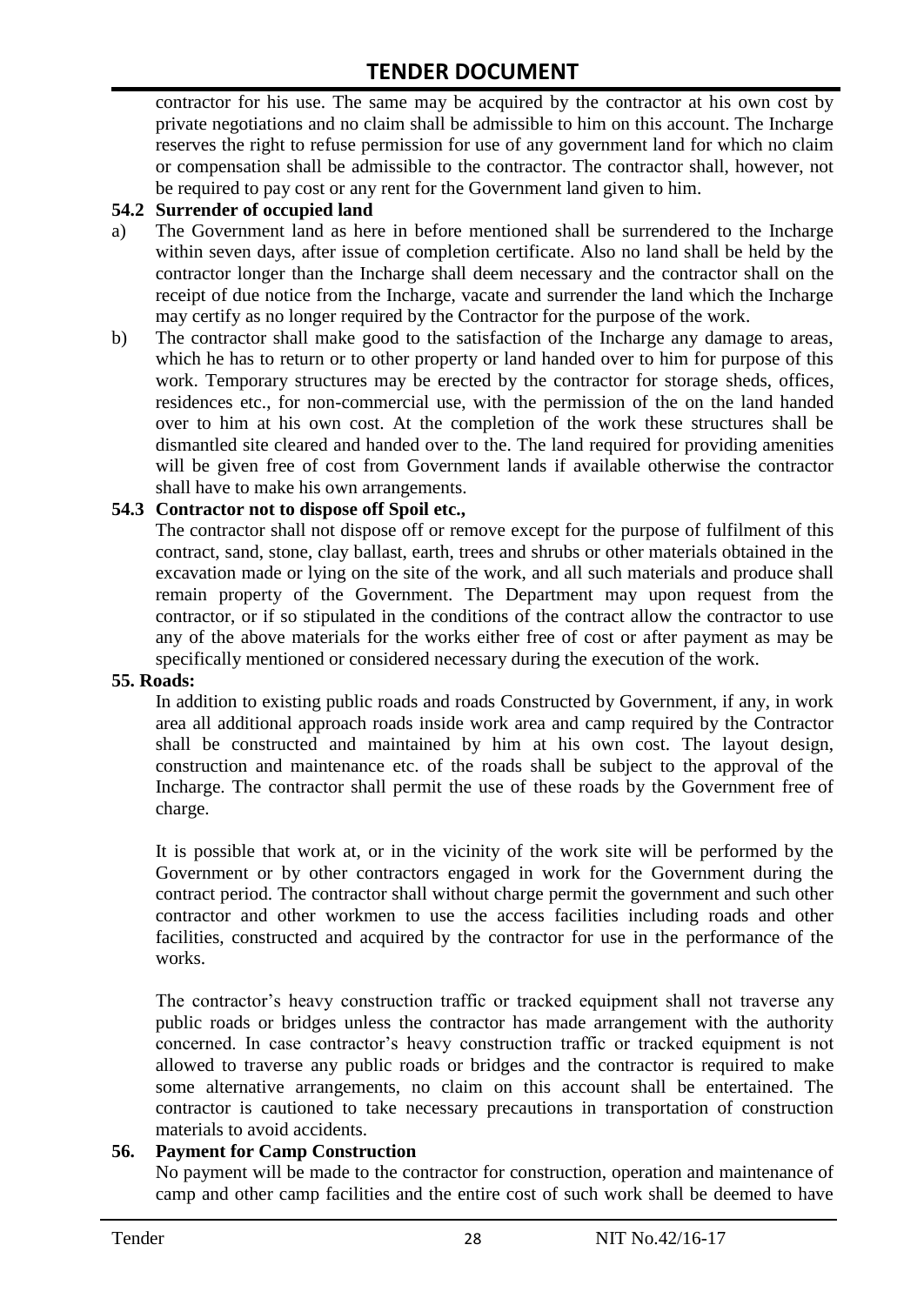been included in the tendered rate for the various items of work in the schedule of quantities and bids.

#### **57. Explosive And Fuel Storage Tanks**

No explosive shall be stored within ½ (half) KM of the limit of the camp sites. The storage of gasoline and other fuel oils or of Butane, Propane and other liquefied petroleum gases, shall confirm to the regulations of Andhra Pradesh State Government and Government of India. The tanks, above ground and having capacity in excess of 2000 liters, shall not be located within the camp area, nor within 200m, of any building.

#### **58. Labour:**

The contractor shall, make his own arrangements for the engagement of all staff and labour, local or other, and for their payment, housing, feeding and transport.

Labour importation and amenities to labour and contractor's staff shall be to the contractor's account. His quoted rate shall include the expenditure towards importation of labour amenities to labour and staff;

The contractor shall, if required by the Incharge deliver to the Incharge a written in detail, is such form and at such intervals as the Incharge may prescribe, showing the staff and the numbers of the several classes of labour from time to time employed by the contractor on the Site and such information respecting Contractor"s Equipment as the Incharge may require.

#### **58.1 Transportation of Labour:**

- I. The contractor shall make his own arrangement for the daily transportation of the labour and staff from labour camps colonies to the work spot and no labour or staff of the contractor shall stay at the work spot. No extra payment will be made to the contractor for the above transportation of the labour and his quoted rate to the work shall include the transportation charges of labour from colonies to work spot and back.
- **II. The contractor will at all times duly observe the provisions of employment of children Act XXVI of 1938 and any enactment or modification of the same and will not employ or permit any person to do any work for the purpose under the provisions of this agreement in contravention of said Act. The contractor here by agrees to indemnify the department from and against all claims, penalties which may be suffered by the department or any person employed by the department by any default on the part of the contractor in the observance and performance of the provisions of the employment of children Act. XXVI of 1938 or any enactment or modification of the same.**

**The contractor shall obtain the insurance at his own cost to cover the risk on the works to labour engaged by him during period of execution against fire and other usual risks and produce the same to the concerned before commencement of work as per govt. guidelines.**

#### **59. Safety Measures:**

- 1. The contractor shall take necessary precautions for safety of the workers and preserving their health while working in such jobs, which require special protection and precautions. The following are some of the measures listed but they are not exhaustive and contractor shall add to and augment these precautions on his own initiative where necessary and shall comply with directions issued by the or on his behalf from time to time and at all times.
- 2. Providing protective foot wear to workers situations like mixing and placing of mortar or concrete sand in quarries and places where the work is done under much wet conditions.
- 3. Providing protective head wear to workers at places like under ground excavations to protect them against rock falls.
- 4. Providing masks to workers at granulates or at other locations where too much fine dust is floating about and sprinkling water at frequent intervals by water hoses on all stone crushing area and storage bins abate to dust.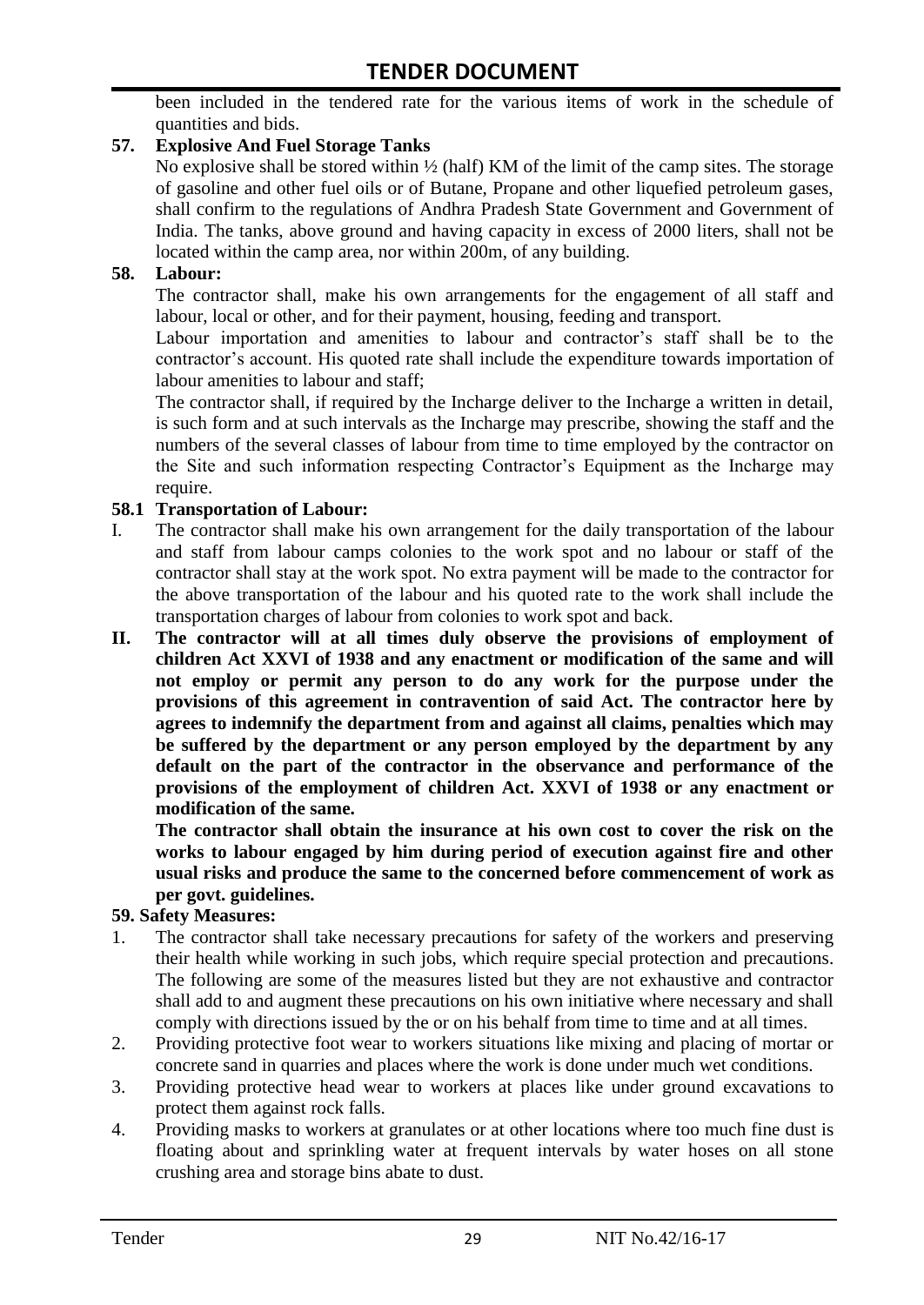- 5. Getting the workers in such jobs periodically examined for chest trouble due to too much breathing in to fine dust.
- 6. Taking such normal precautions like fencing and lightening in excavation of trenches, not allowing rolls and metal parts of useless timber spread around, making danger areas for blasting providing whistles etc.
- 7. Supply work men with proper belts, ropes etc., when working in precarious slopes etc.
- 8. Avoiding named electrical wire etc., as they would electrocute the works.
- 9. Taking necessary steps towards training the workers concerned on the machinery before they are allowed to handle them independently and taking all necessary precautions in around the areas where machines hoists and similar units are working.

#### **60. Fair Wage Clause:**

- 1. The contractor shall pay not less than fair wages to labourers engaged by him on the work.
- 2. "Fair" wages means wages whether for time of piecework notified by the Government from time in the area in which the work is situated.
- 3. The contractor shall not with-standing the revisions of any contract to the contrary cause to be paid to the labour, in directly engaged on the work including any labour engaged by the sub-contractor in connection with the said work, as if the laborers had been directly employed by him.
- 4. In respect of labour directly or indirectly employed in the works for the purpose of the contractors part of the agreement the contractor shall comply with the rules and regulations on the maintenance of suitable records prescribed for this purpose from time to time by the Government. He shall maintain his accounts and vouchers on the payment of wages to the laborers to the satisfaction of the Incharge.
- 5. The shall have the right to call for such record as required to satisfy himself on the payment of fair wages to the labourers and shall have the right to deduct from the contract amount a suitable amount for making good the loss suffered by the worker or workers by reason of the "fair wages" clause to the workers.
- 6. The contractor shall be primarily liable for all payments to be made and for the observance of the regulations framed by the Govt. from time to time without prejudice to his right to claim indemnity from his sub-contractors.
- **7. As per contract labour (Regulation and abolition) Act. 1970 the contractor has to produce the license obtained from the licensing officers of the labour department along with the tender or at the time of agreement.**
- 8. Any violation of the conditions above shall be deemed to be a breach of his contract.
- 9. Equal wages are to be paid for both men and women if the nature of work is same and similar.
- 10. The contractor shall arrange for the recruitment of skilled and unskilled labour local and imported to the extent necessary to complete the work within the agreed period as directed by the Engineer-in-charge in writing.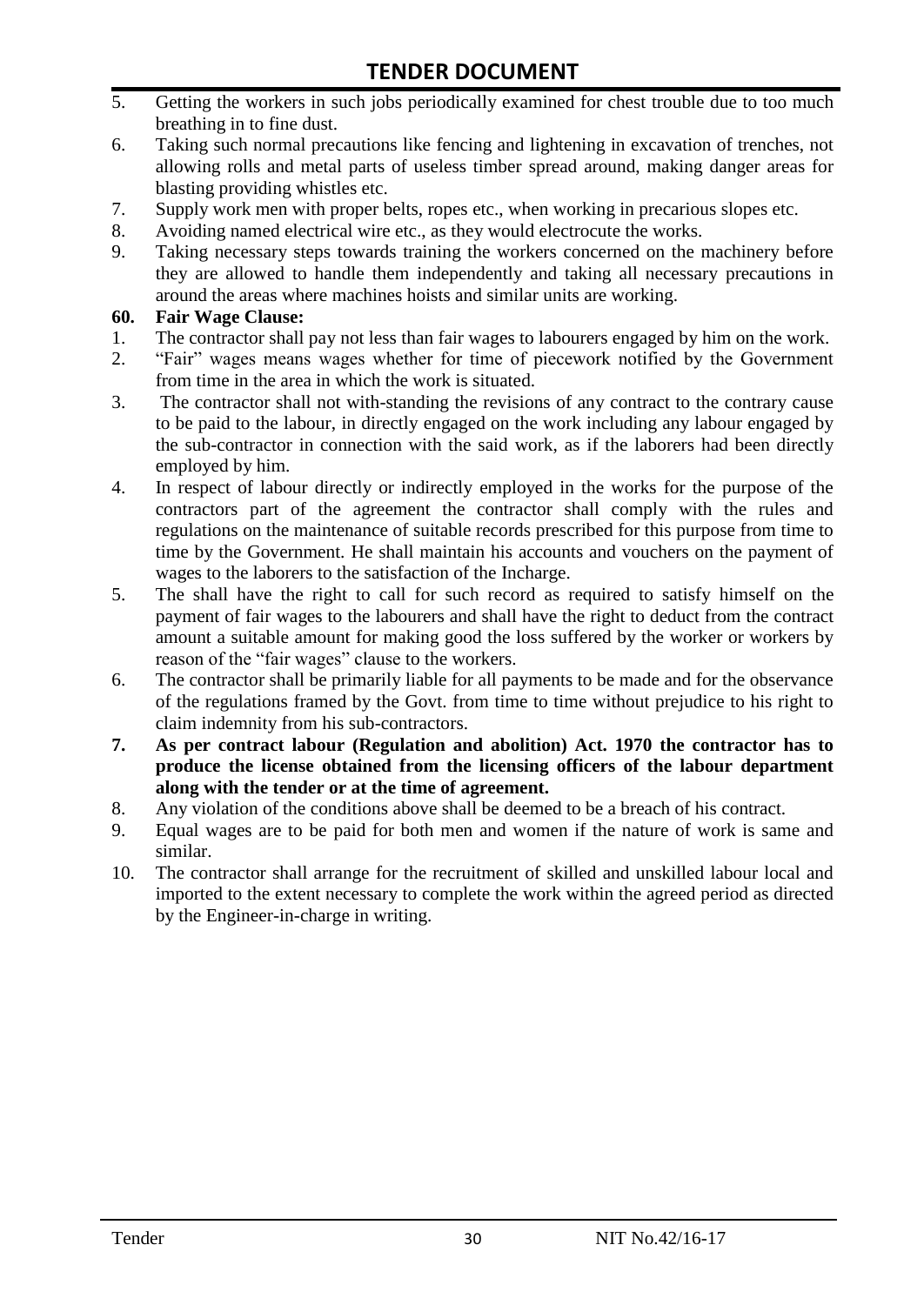#### **61. Indemnity Bond:**

**Name of work: Renovation of a pond in Jasauli patti village (Canal Side Pond) with existing pond in Motihari District of Bihar with the specification (Top Dimension:- 15 x 25 m, Depth: 1.5 m, Storage: 470 cum, Vertical side slope after renovation top length 20x25m, Bottom Demension 12 x 17 m, Depth: 2.5m, Dressing of side to 1:1.5 side slope & Forming 1m wide periphereral bund, storage capacity 875 cum, Spreading of bottom soil from original pond to renovated pond after renovation pond after renovation work 15 cm layers) .**

**I …………………………………. contractor S/o……………………………………..... aged ……………………………Resident of ……………………………………………. do hereby bind myself to pay all the claims may come (a) under Workmen's Compensation Act. 1933 with any statutory modification there of and rules there under or otherwise for or in respect of any damage or compensation payable in connection with any accident or injury sustained (b) under Minimum wages Act 1948 (c) under payment of wages Act.1936 (d) under the Contractor labour (Regulation and Abolition) Act. 1970 by workmen engaged for the performance of the business relating to the above contract i.e., failing such payment of claims of workmen engaged in the above work, I abide in accepting for the recovery of such claims, effected from any of my assets with the departments.**

- **62. Compliance with Labour Regulations:**
	- **During continuance of the contract, the contractor and his sub contractors shall abide at all times by all existing labour enactments and rules made there under, regulations, notifications and bye laws of the State or Central Government or local authority and any other labour law (including rules), regulations, bye laws that may be passed or notifications that may be issued under any labour law in future either by the State or the Central Government or the local authority and also applicable labour regulations, health and sanitary arrangements for workmen, insurance and other benefits. Salient features of some of the major labour laws that are applicable to construction industry are given below. The contractor shall keep the Department indemnified in case any action is taken against Department by the competent authority on account of contravention of any of the provisions of any Act or rules made there under, regulations or notifications including amendments. If the Department is caused to pay or reimburse, such amounts as may be necessary to cause or observe, or for non-observance of the provision stipulated in the notifications/bye laws/Acts/Rules/regulations including amendments, if any, on the part of the contractor, the Incharge /Department shall have the right to deduct any money due to the contractor including his amount of performance security. The Department/Incharge shall also have right to recover from the contractor any sum required or estimated to be required for making good the loss or damage suffered by the Department.**

**The employees of the Contractor and the Sub-contractor in no case shall be treated as the Department of the Department at any point of time.**

- **63. Salient features of some major labour laws applicable to establishment engaged in buildings and other construction work:**
- **(a) Workmen compensation Act 1923: The Act provides for compensation in case if injury by accident arising out of and during the course of employment.**
- **(b) Payment of Gratuity Act 1972: Gratuity is payable to an employee under the Act on satisfaction of certain conditions on separation if any employee has completed 5 years service or more, or on death, the rate of 15 days wages for every completed year of service. The Act is applicable to all establishments, employing 10 or more employees.**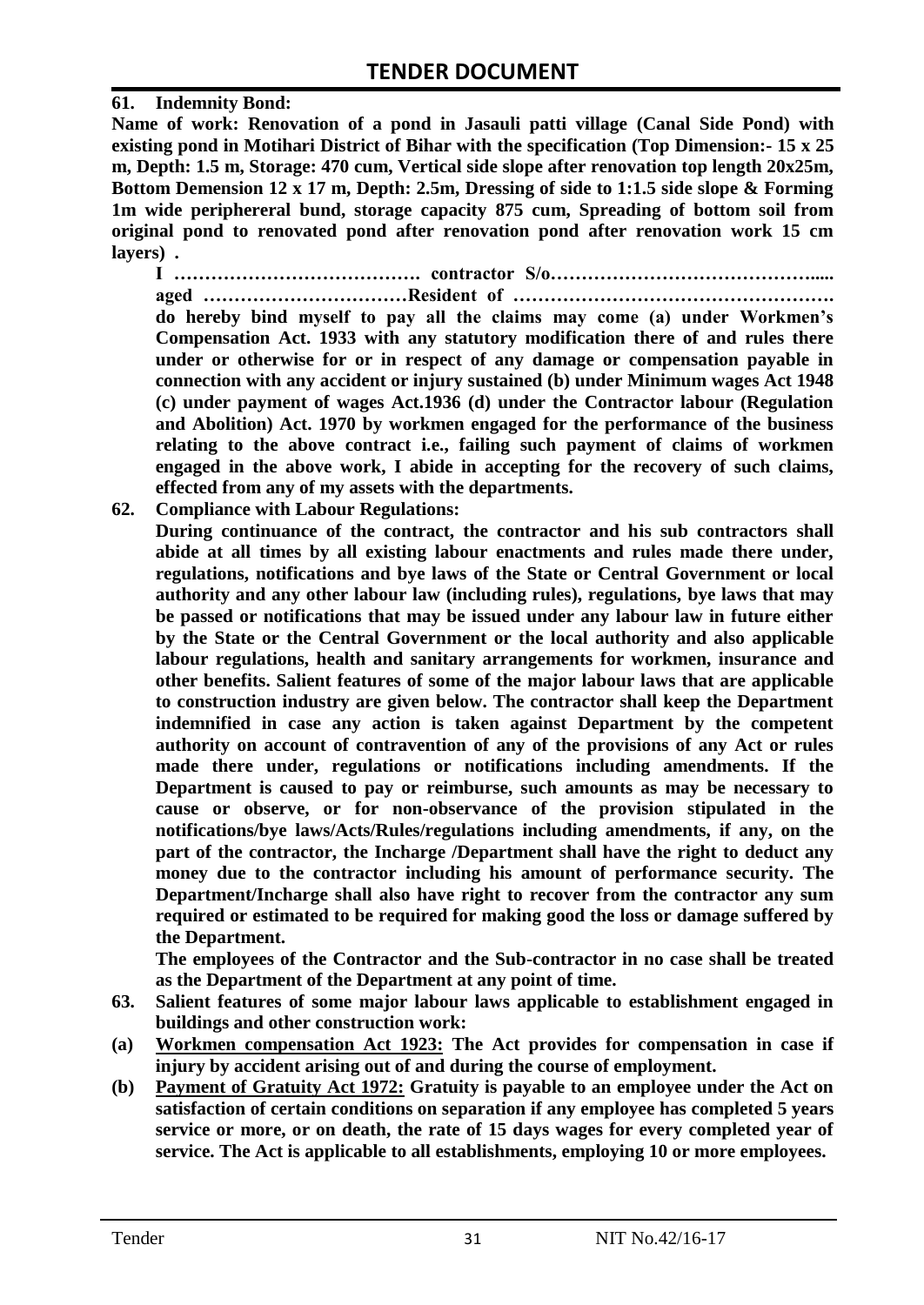- **(c) Employees P.F. and Miscellaneous provision Act 1952: The Act provides for monthly contributions by the Department plus workers @ 10% or 8.33%. The benefits payable under the Act are:**
- **(i) Pension or family pension on retirement or death, as the case may be.**
- **(ii) Deposit linked insurance on the death in harness of the worker.**
- **(iii) Payment of P.F. accumulation on retirement/death etc.,**
- **(d) Maternity Benefit Act 1951: The Act provides for leave and some other benefits to women employees in case of confinements or miscarriage etc.**
- **(e) Contract Labour (Regulation & Abolition) Act 1970: The Act provides for certain welfare measures to be provided by the contractor to contract labour and in case the Contractor fails to provide, the same are required to be provided by the Principal Department by Law. The Principal Department is required to take certificate of Registration and the contractor is required to take license from the designated Officer. The Act is applicable to the establishments or Contractor of Principal Department if they employ 20 or more contract labour.**
- **(f) Minimum wages Act 1948: The Department is supposed to pay not less than the Minimum wages fixed by appropriate Government as per provisions of the Act if the employment is a scheduled employment construction of Buildings, Roads, Runways are scheduled employments.**
- **(g) Payment of wages Act 1936: It lays down as to by what date the wages are to be paid, when it will be paid and what deductions can be made form the wages of the workers.**
- **(h) Equal Remuneration Act 1979: The Act provides for payment of equal wages for work of equal nature to Male or Female workers and for not making discrimination against Female employee in the matters of transfers, training and promotions etc.**
- **(i) Payment of Bonus Act 1965: The Act Is applicable to all establishments employing 20 or more employees. The Act provides for payment of annual bonus subject to a minimum of 8.33% of wages and maximum of 20% of wages to employees drawing Rs. 3500/- per month or less. The bonus to be paid to employees getting Rs.2500/- per months or above and upto Rs.3500/- per month shall be worked out by taking wages as Rs.2500/- per monthly only. The Act does not apply to certain establishments. The newly set-up establishments are exempted for five years in certain circumstances. Some of the State Governments have reduced the employment size from 20 to 10 for the purpose of applicability of this Act.**
- **(j) Industrial Disputes Act 1947: The Act lays down the machinery and procedure fo resolution of Industrial disputes, in what situations a strike or lock- out becomes illegal and what are the requirements for laying off or retrenching the employees or closing down the establishment.**
- **(k) Industrial Employment (Standing Orders) Act 1946: It is applicable to all establishments employing 100 or more workmen (employment size reduced by some of the State and Central Government to 50). The Act provides for laying down rules governing the conditions of employment by the Department on matters provided in the Act and get the same certified by the designated Authority.**
- **(l) Trade Unions Act 1926: The Act lays down the procedure for registration of trade unions of workmen and Departments. The Trade Unions registered under the act have been given certain immunities from civil and criminal liabilities.**
- **(m) Child Labour (Prohibition & Regulation) Act 1986: The Act prohibits employment of children below 14 years of age in certain occupations and processes and provides for regulation of employment of children in all other occupations and processes, Employment Child Labour is prohibited in Building and Construction Industry.**
- **(n) Inter-State Migrant workmen's (Regulation of Employment & Conditions of service) Act 1979: The Act applicable to an establishment, which employs 5 or more interstate migrant workmen through an intermediary (who has recruited workmen in one**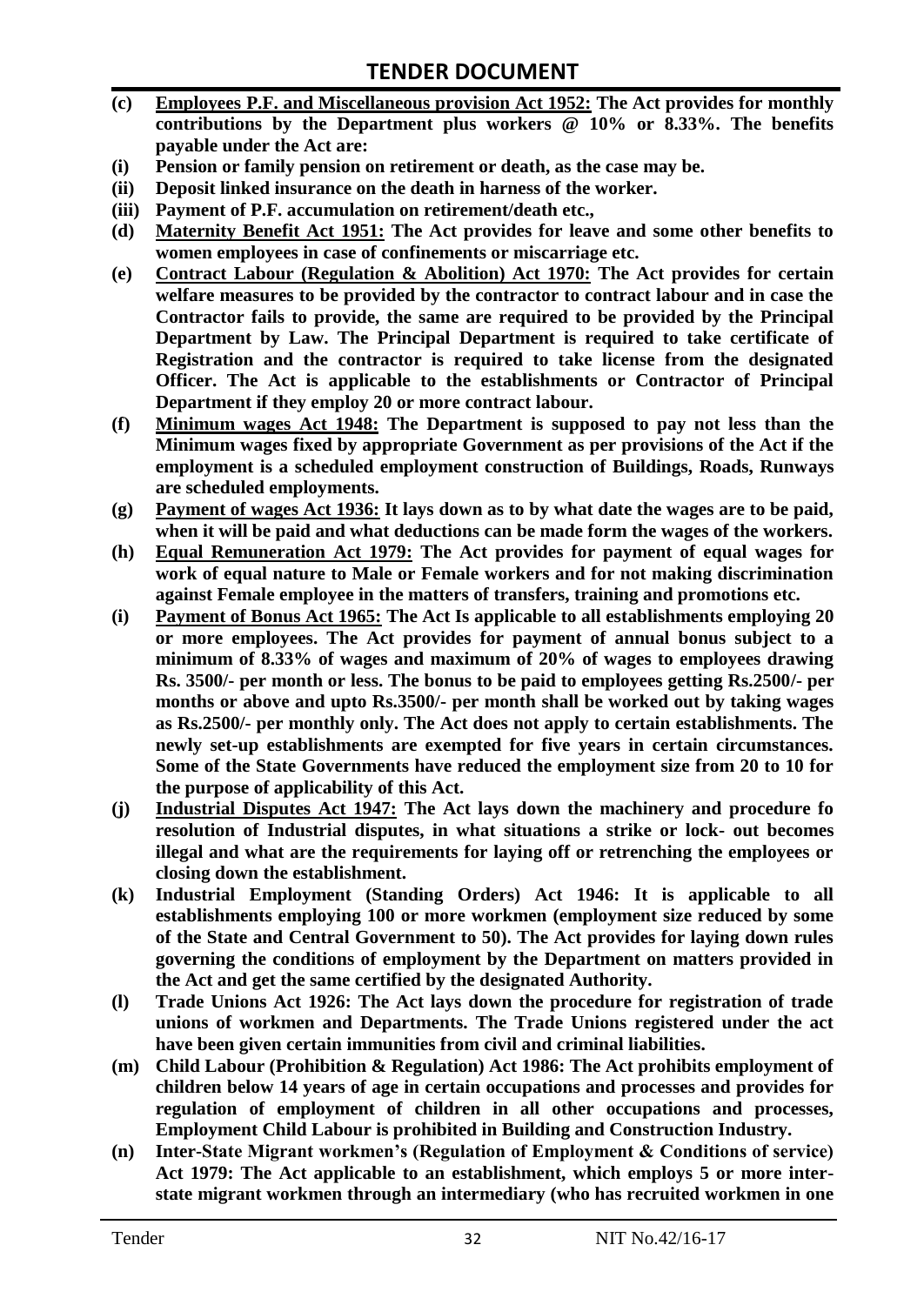**state for employment in the establishment situated in another State). The inter State migrant workmen, in an establishment to which this Act becomes applicable, are required to be provided certain facilities such as housing, medical aid, traveling expenses from home upto the establishment and back, etc.**

- **(o) The Building and Other Construction workers (regulation of Employment and conditions of service) Act 1996 and the Cess Act of 1996: All the establishments who carryon any building or other construction work and employs 10 or more workers are covered under this Act. All such establishments are required to pay cess at the rate not exceeding 2% of the cost of construction as may be modified by the Government. The Department of the establishment is required to provide safety measures at the Building or construction work and other welfare measures, such as Canteens, First-aid facilities, Ambulance, Housing accommodations for workers near the work place etc. The Department to whom the Act applies has to obtain a registration certificate from the Registering Officer appointed by the Government.**
- **(p) Factories Act 1948: The Act lays down the procedure for approval of plans before setting up a factory, health and safety provisions, welfare provisions, working hours, annual earned leave and rendering information regarding accidents or dangerous occurrences to designated authorities. It is applicable to premises employing 10 person or more with aid of power or 20 or more persons without the aid of power engaged in manufacturing process.**

#### **64. Liabilities of the Contractor**

- 64.1 Accident Relief and workmen compensation:
	- The contractor should make all necessary arrangements for the safety of workmen on the occurrence of the accident, which results in the injury or death of any of the workmen employed by the contractor, the contractor shall within 24 hours of the happenings of the accident and such accidents should intimate in writing to the Consultant and Incharge of the Centre. The contractor shall indemnify Centre against all loss or damage sustained by the Centre resulting directly or indirectly from his failure to give intimation in the manner aforesaid including the penalties or fines if any payable by Centre as a consequence of Centre failure to give notice under workmen"s compensation Act or otherwise conform to the provisions of the said Act in regard to such accident.
- 64.2 In the event of an accident in respect of which compensation may become payable under the workmen"s compensation Act VIII 23 whether by the contractor, by the Government it shall be lawful for the Incharge to retain such sum of money which may in the opinion of the Incharge be sufficient to meet such liability. The opinion of the Incharge shall be final in regard to all matters arising under this clause.
- 64.3 The contractor shall at all times indemnify the Centre against all claims which may be made under the workmen"s compensation act or any statutory modification thereafter or rules there under or otherwise consequent of any damage or compensation payable in consequent of any accident or injuries sustained or death of any workmen engaged in the performance of the business relating to the contractor.

#### **65. Contractor's Staff, Representatives and Labour:**

- (a) The contractor shall, at all times, maintain on the works, staff of qualified Engineers, and Supervisors of sufficient experience of similar other jobs to assure that the quality of work turned out shall be as intended in the specifications. The contractor shall also maintain at the works, a Work Manager or sufficient status, experience and office and duly authorize him to deal with all aspects of the day-today work. All communications to any commitments by the Work Manager shall be considered as binding on the Contractor.
- (b) The Contractor shall at all times submit details of skilled and unskilled labour and equipment employed to the Incharge in prescribed proforma as he may require to assess and ensure the proper progress of work.
- (c) If the contractor does not employ the technical person agreed to on the work a fine may be imposed as decided by the Competent Authority.

#### **66. Accommodation and food:**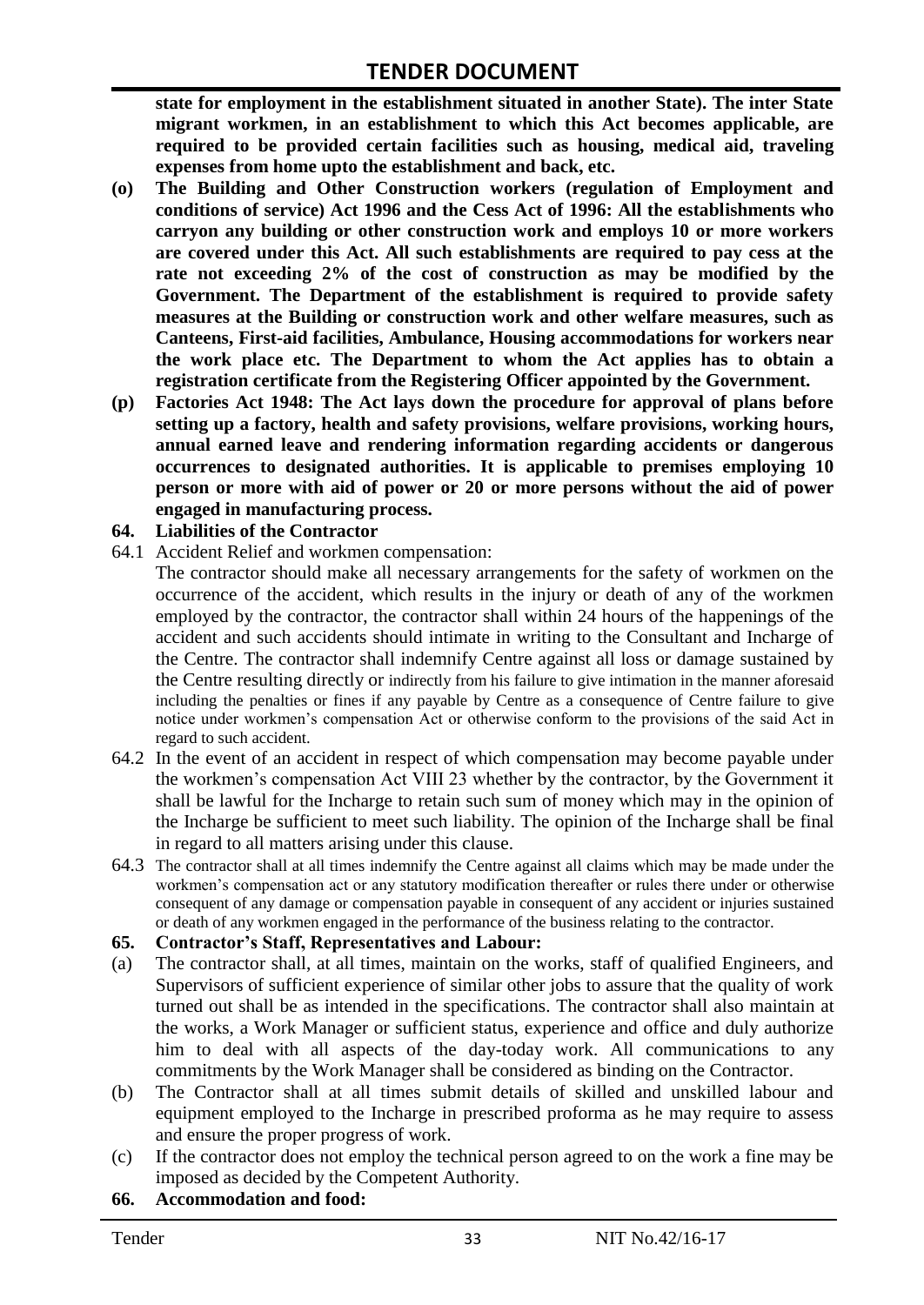The contractor should arrange accommodation he needs, at his own cost. The contractor shall make his own arrangements for supply of food grains, fuel and other provision to his staff and labourers including controlled commodities.

#### **67. Relationship :**

Contractor shall have to furnish information along with tender, about the relationship he is having with any officer of the Centre.

#### **68. Protection of adjoining premises:**

The contractor shall protect adjoining sites against structural, decorative and other damages that could be caused by the execution of these works and make good at his cost any such damages.

#### **69. Work during night or on Sundays and holidays:**

The works can be allowed to be carried out during night, Sundays or authorised holidays in order to enable him to meet the schedule targets and the work shall require almost round the clock working keeping in view:

- (i) The provisions of relevant labour laws being adhered to:
- (ii) Adequate lighting, supervision and safety measures are established to the satisfaction of the and
- (iii) The construction programme given by the Contractor and agreed upon by the envisages such night working or working during Sundays or authorised holidays

#### **70. Layout of materials stacks:**

The contractor shall deposit materials for the purpose of the work on such parts only of the ground as may be approved by the Incharge before starting work. A detailed survey, clearly indicating position and areas where materials shall be stacked and sheds built is to be conducted by the contractor at his own cost and only after obtaining necessary approval of the plan for use of sites by the Incharge, the Contractor can use the sites accordingly.

#### **71. Use of blasting materials:**

Procurement of blasting materials and its storage is the responsibility of the contractor. The contractor shall engage licensed blaster for blasting operation. The contractor is to act in accordance with Indian Explosive Act and other rules prevailing, during the execution of work. It is the responsibility of the contractor to see, that works by other agencies in the vicinity are not hampered, in such cases if any claim is made by other agencies that should be borne by the contractor. Carriage of blasting materials, from the magazine to the work site, is the responsibility of the contractor.

#### **72. Plant and Equipment:**

- 72.1 The contractor shall have sufficient plant, equipment and labour and shall work such hours and shifts as may be necessary to maintain the progress on the work as per the approval progress schedule. The working and shifts hours shall comply with the Govt. Regulations in force.
- 72.2 It is to expressly and clearly understood that contractor shall make his own arrangements to equip himself with all machinery and special tools and plant for the speedy and proper execution of the work and the department does not undertake responsibility towards their supply.
- 72.3 The department shall supply such of the machinery that may be available on hire basis but their supply cannot be demanded as matter of right and no delay in progress can be attributed to such non-supply of the plant by the department and the department cannot be made liable for any damage to the contractor. The Contractor shall be responsible for safe custody of the departmental machinery supplied to him (which will be delivered to contractor at the machinery yard at site of work) and he has to make good all damages and losses if any other than fire, wear and tear to bring it to the conditions that existed at the time of issue to the contractor before handing over the same to the department. The hire charges for the machinery handed over to the contractor will be recovered at the rate prevalent at the time of supply. The contractor will have to execute supplemental agreement with at the time of supply of the machinery.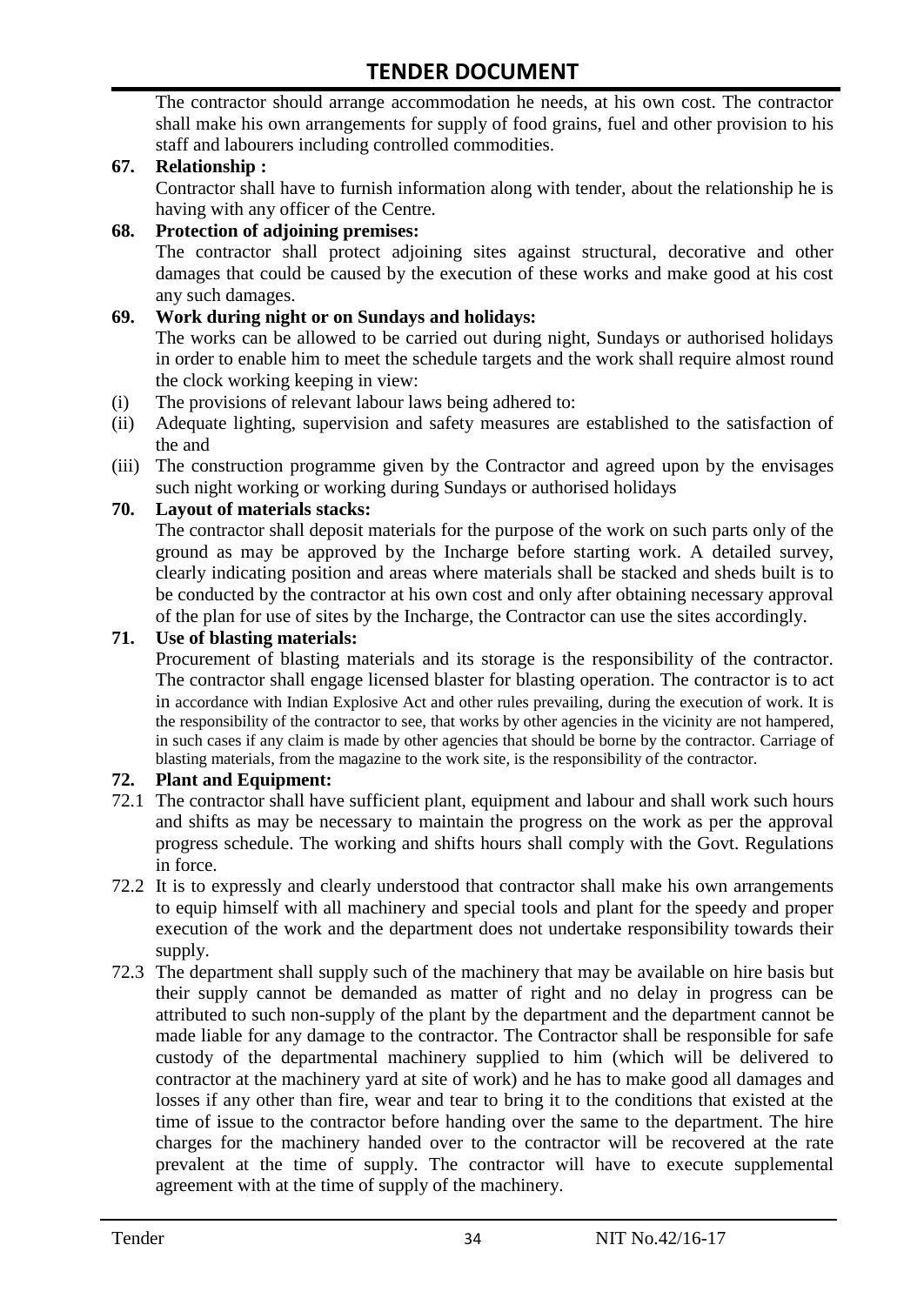#### 72.4 The acceptance of departmental machinery on hire is optional to the contractor.

#### **73. Steel forms:**

Steel forms should be used for all items involving and use of centering and shuttering shall be single plane without any dents and undulations.

#### **74. Inconvenience to public:**

The contractor shall not deposit materials at any site, which will cause inconvenience to public. The Incharge may direct the contractor to remove such materials or may undertake the job at the cost of the contractor.

#### **75. Conflict of interest:**

**Any bribe, commission, gift or advantage given, promised or offered by on behalf of contractor or his partner, agent or servant or any one on his behalf to any officer, servant, representatives, agents of Incharge or any persons on their behalf, in relation to the obtaining or to execution of this, or any other contract with Incharge shall in addition to any criminal liability, which it may occur, subject to the cancellation of this or all other contracts and also to payment of any loss or damage resulting from any such cancellation. Incharge shall then be entitled to deduct the amount, so payable from any money, otherwise due to the contractor under this or any other contract.**

#### **76. Contract documents and materials to be treated as confidential:**

All documents, correspondences, decisions and orders, concerning the contract shall be considered as confidential and/or restricted in nature by the contractor and he shall not divulge or allow access to them by any unauthorized person

#### **77. General obligations of Contractor:**

- 77.1 The contractor shall, subject to the provision of the contract and with due care and diligence, execute and maintain the works in accordance with specifications and drawings.
- 77.2 The contractor shall promptly inform the Department and the Incharge of any error, omission, fault and such defect in the design of or specifications for the works which are discovered when reviewing the contract documents or in the process of execution of the works.
- 77.3 If Contractor believes that a decision taken by the Incharge was either outside the authority given to the Incharge by the Contract or that the decision was wrongly taken, the decision shall be referred to the technical expert within 14 days of the notification of the Incharge's decisions.
- 77.4 Pending finalisation of disputes, the contractor shall proceed with execution of work with all due diligence

#### **78. Security measures:**

- a) Security requirements for the work shall be in accordance with the Government's general requirements including provisions of this clause and the Contractor shall conform to such requirements and shall be held responsible for the actions of all his staff, employees and the staff and employees of his sub-contractors
- b) All contractors' employees, representatives and sub-contractor's employees shall wear identifications badges provided by the contractor. Badges shall identify the contractor, showing and employee's number and shall be worn at all times while at the site. Individual labour will not be required to wear identification badges.
- c) All vehicles used by the contractor shall be clearly marked with contractor"s name.
- d) The contractor shall be responsible for the security of the works for the duration of the contract and shall provide and maintain continuously adequate security personnel to fulfil these obligations. The requirements of security measures shall include, but not limited to maintenance of order on the site, provision of all lighting, fencing, guard flagmen and all other measures necessary for the protection of the works within the colonies, camps and elsewhere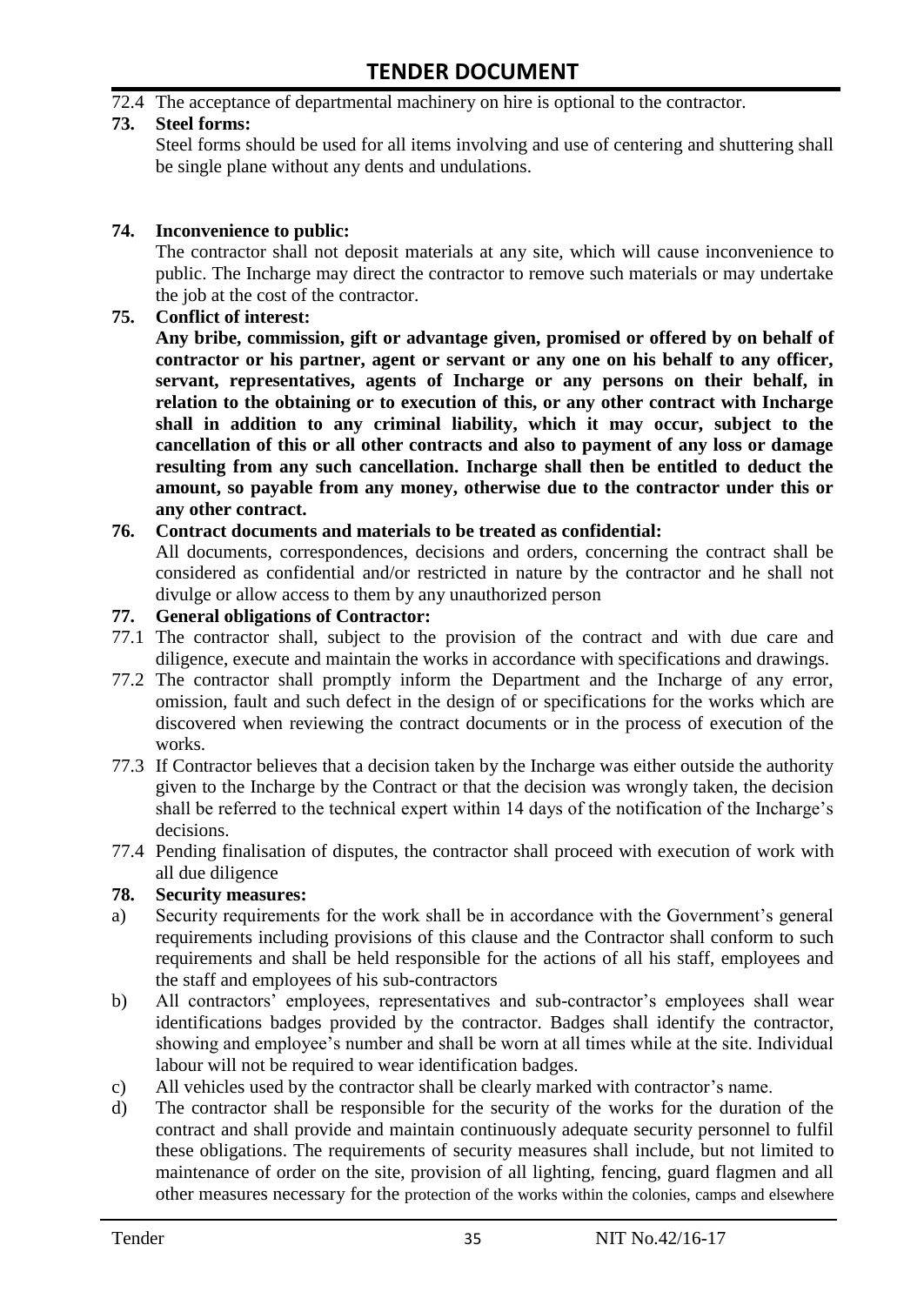on the site, all materials delivered to the site, all persons employed in connection with the works continuously throughout working and non working period including nights, Sundays and holidays for duration of the contract.

- e) Other contractors working on the site concurrently with the contractor will provide security for their own plant and materials. However, their security provisions shall in no way relieve the contractor of his responsibilities in this respect.
- f) Separate payment will not be made for provision of security services.

#### **79. Fire fighting measures:**

- a) The contractor shall provide and maintain adequate fire fighting equipment and take adequate fire precaution measures for the safety of all personnel and temporary and permanent works and shall take action to prevent damage to destruction by fire of trees shrubs and grasses.
- b) Separate payment will not be made for the provision of fire prevention measures.

#### **80. Sanitation:**

The contractor shall implement the sanitary and watch and ward rules and regulations for all forces employed under this contract and if the Contractor fails to enforce these rules, the Incharge may enforce them at the expenses of the Contractor.

#### **81. Training of personnel:**

The contractor, shall, if and as directed by the Incharge provide free of any charge adequate facilities, for vocational training of Government Officers, students, Engineers, supervisors, foremen, skilled workmen etc. not exceeding six in number at any one time on the contractor"s work. Their salaries, allowances etc. will be borne by the Government and the training schemes will be drawn up by the Incharge in consultation with the contractor.

#### **82. Ecological balance:**

- a) The contractor shall maintain ecological balance by preventing de-forestation, water pollution and defacing of natural landscape. The contractor shall so conduct his construction operation as to prevent any unnecessary destruction, scarring, or defacing of the natural surrounding in the vicinity of the work. In respect of the ecological balance, Contractor shall observe the following instructions.
- i) Where unnecessary destruction, scarring, damage or defacing may occur, as result of the operation, the same shall be repaired replanted or otherwise corrected at the contractor"s expense. The contractor shall adopt precautions when using explosives, which will prevent scattering of rocks or other debris outside the work area. All work area including borrow areas shall be smoothened and graded in a manner to conform to the natural appearances of the landscape as directed by the Incharge.
- ii) All trees and shrubbery which are not specifically required to be cleared or removed for construction purposes shall be preserved and shall be protected from any damage that may be caused by the contractor"s construction operation and equipment. The removal of trees and shrubs will be permitted only after prior approval by the Incharge. Special care shall be exercised where trees or shrubs are exposed to injuries by construction equipment, blasting, excavating, dumping, chemical damage or other operation and the contractor shall adequately protect such trees by use of protective barriers or other methods approval by the Incharge. Trees shall not be used for anchorages. The contractor shall be responsible for injuries to trees and shrubs cause by his operations. The term "injury" shall include, without limitation bruising, scarring, tearing and breaking of roots, trunks or branches. All injured trees and shrubs be restored as nearly as practicable without delay to their original condition at the contractor's expense.
- (iii) The contractor"s construction activities shall be performed by methods that will present entrance or accidental spillage of solid matter contaminants, debris and other objectionable pollutants and wastage into river. Such pollutant and waste include earth and earth products, garbage, cement concrete, sewage effluent, industrial wastes, radio-active substances, mercury, oil and other petroleum products, aggregate processing, mineral salts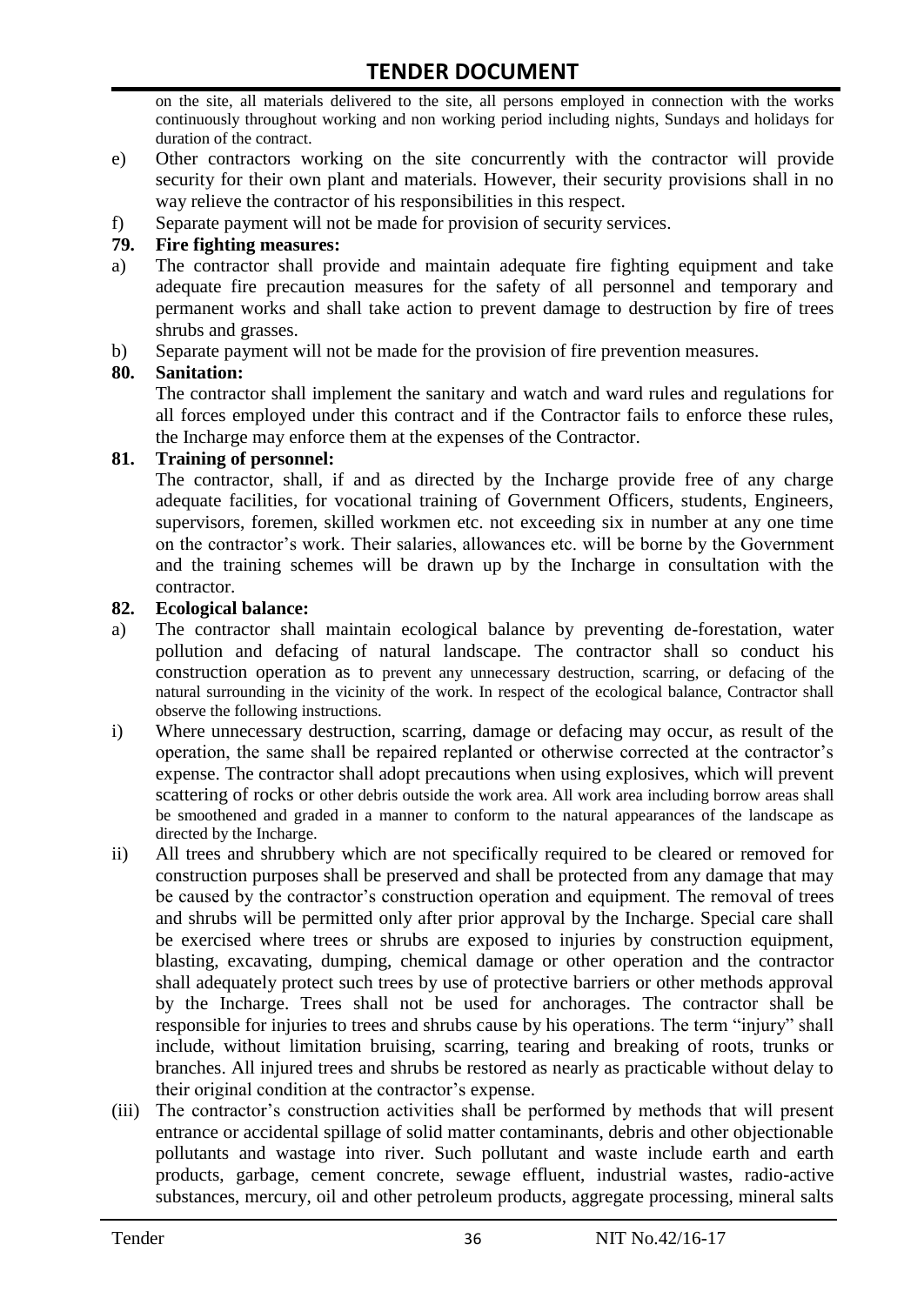and thermal pollution. Pollutants and wastes shall be disposed off in a manner and at sites approved by the Incharge.

- (iv) In conduct of construction activities and operation of equipments the contractor shall utilize such practicable methods and devices as are reasonably available to control, prevent and otherwise minimize the air pollution. The excessive omission of dust in to the atmosphere will not be permitted during the manufacture, handling and storage of concrete aggregates and the contractor shall use such methods and equipment as a necessary for collection and disposal or prevention of dust during these operation. The contractor's methods of storing and handling cement shall also include means of eliminating atmospheric discharges of dust, equipment and vehicles that give objectionable omission of exhaust gases shall not be operated. Burning of materials resulting from clearing of trees, bushes, combustible construction materials and rubbish may be permitted only when atmospheric conditions for burning are considered favourable.
- b) Separate payment will not be made for complying with the provisions of this clause and all cost shall be deemed to have been included in the unit rates and prices included in the contract if any provision is not complied with within a reasonable time even after issue of a notice in this respect, the necessary operations would be carried out by the Incharge at the cost of the Contractor, Orders of the Incharge in this respect would be final and binding on the contractor.

#### **83. Preservation of existing vegetation:**

- a) The contractor will preserve and protect all existing vegetation such as trees, on or adjacent to the site which do not unreasonably interfere with the construction as may be determined by the Incharge. The contractor will be held responsible for all unauthorized cutting or damage of trees, including damage due to careless operation of equipment, stockpiling of materials or tracking of grass areas by equipment. Care shall be taken by the Contractor in felling tress authorised for removal to avoid any unnecessary damages to vegetation and tress that are to remain in place and to structures under construction or in existence and to workmen.
- b) All the produce from such cutting of trees by the contractor shall remain the property of Government and shall be properly stacked at site, approved by the Incharge. No payment whatsoever, shall be made for such cutting and its stacking by the Contractor. If an produce from such cutting is not handed over to the Government by the contractor, he shall be charged for the same at the rates to be decided by the Incharge. The recovery of this amount shall be made in full from the intermediate bill that follows.
- c) The contractor shall also make arrangements of fuel deposits for supply of required fuel for the labourer to be employed for cooking purpose at his own cost in order to prevent destruction of vegetation growth in the surrounding area of the work site.

#### **84. Possession prior to completion:**

The Incharge shall have the right to take possession of or use any completed part of work or works or any part there of under construction either temporarily or permanently. Such possession or use shall not be deemed as an acceptance of any work either completed or not completed in accordance with the contract, except where expressly otherwise specified by the Incharge.

#### **85. Payment upon termination:**

If the contract is terminated because of a fundamental breach of contract by the contractor, the Incharge shall issue a certificate for the value of the work done less advance payment received upon the date of the issue of the certificate and less the rate to apply to the work not completed as indicated in the contract data. Additional liquidated damages shall not apply. If the total amount due to the Department exceeds any payment due to the contractor the difference shall be a debt payable to the Department. In case of default for payment within 28 days from the date of issue of notice to the above effect, the contractor shall be liable to pay interest at 12% per annum for the period of delay.

#### **86. Access to the contractor's books:**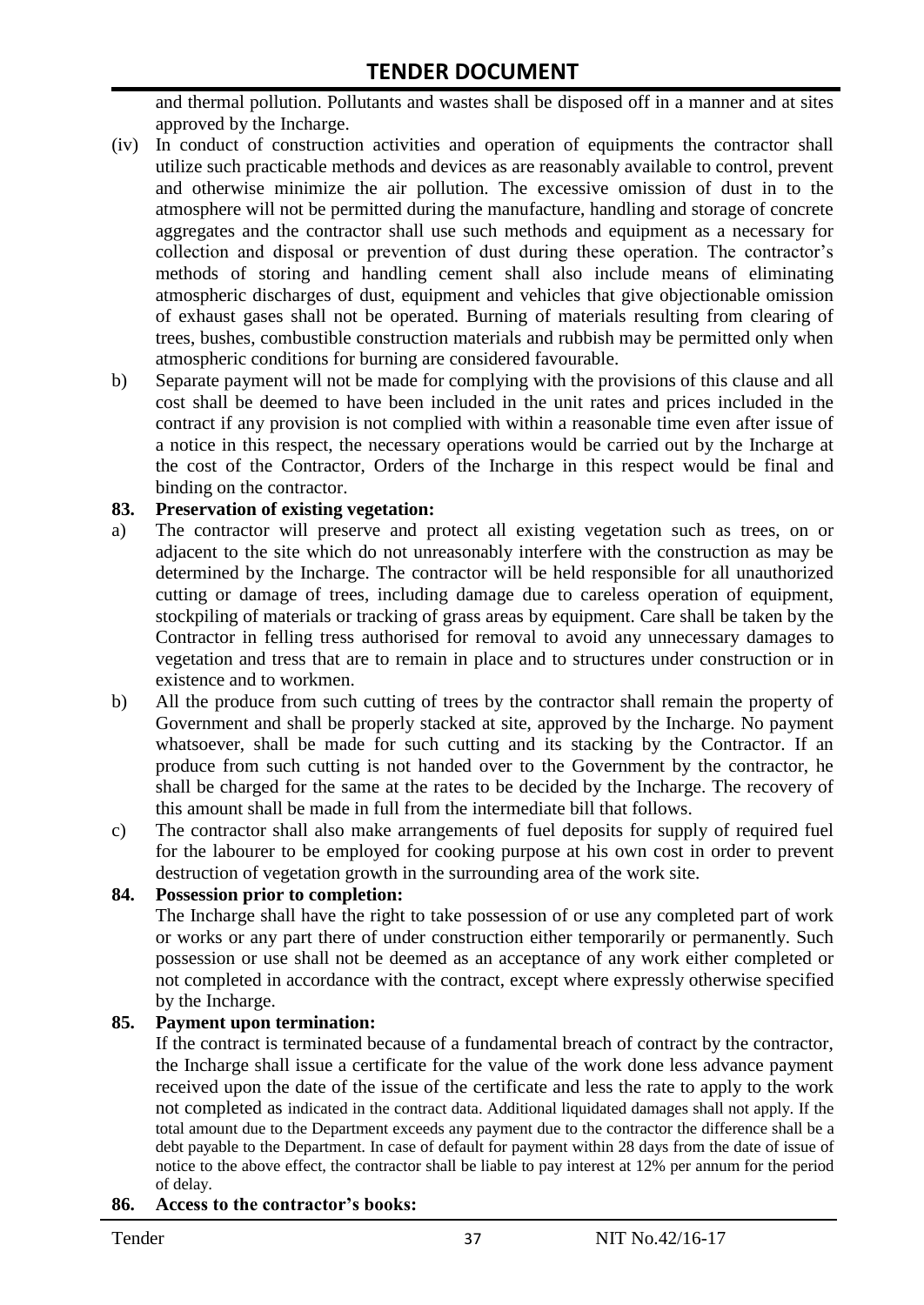Whenever it is considered necessary by the Incharge to ascertain the actual cost of execution of any particular extra item of work or supply of the plant or material on which advance is to be made or of extra items or claims, he shall direct the contractor to produce the relevant documents such as payrolls, records of personnel, invoices of materials and any or all data relevant to the item or necessary to determine its cost etc. and the contractor shall when so required furnish all information pertaining to the aforesaid items in the mode and manner that may be specified by the Incharge.

#### **87. Drawing to be kept at site:**

One copy of the drawings furnished to the contractor shall be kept by the contractor on the site and the same shall at all reasonable time be available for inspection and use by the Incharge and the Incharge"s representative and by any other persons authorized by the Incharge in writing.

#### **88. B.I.S. [I.S.I.] books to be kept at site:**

A complete set of Indian Standard specification referred to in "Technical Specifications" shall be kept at site for reference.

#### **89. Site Order Book:**

An order book shall be kept at the site of the work. As far as possible, all orders regarding the work are to be entered in this book. All entries shall be signed and dated by the Department Officer in direct charge of the work and by the contractor or by his representative. In important cases, the Incharge will countersign the entries, which have been made. The order book shall not be removed from the work, except with the written permission of the Incharge.

#### **90. Variations by way of modification, omissions or additions:**

For all modifications, omissions from or additions to the drawings and specifications, the will issue revised plans, or written instructions, or both and no modification, omission or addition shall be made unless so authorised and directed by the Incharge in writing. The shall have the privilege of ordering modifications, omission or additions at any time before the completion of the work and such orders shall not operate to annual those portions of the specifications with which said changes do not conflict. "s Decision:

It shall be accepted as in separable part of the contract that in matters regarding materials, workmanship, removal of improper work, interpretation of the contract drawings and contract specification, mode of the procedure and the carrying out o the work, the decision of the Incharge, which shall be given in writing shall be binding on the contractor.

#### **91. Income tax**

- **a) During the currency of the contract deduction of income tax at 2.24% shall be made from the gross value of each bill of the contract, the contract value of which is in excess of Rs. 10,000/- for deduction of tax at rates lower than 2.24% procedure stipulated under section 194-C(4) of Income Tax Act, 1961 shall be followed.**
- **b) Income Tax clearance certificate should be furnished before the payment of final bill.**
- **c) The contractor's staff, personnel and labour will be liable to pay personnel income taxes in respect of their salaries and wages as are chargeable under the laws and regulations for the time being in force, and the contractor shall perform such duties in regard to such deductions thereof as may be imposed on him by such laws and regulations.**
- **92. Value Added Tax (VAT):**
- **92.1. The Contractor has to pay the Sales Tax/ VAT wherever payable.**
- **92.2. The contractor should produce a valid Value Added Tax Clearance Certificate before the payment of the final bill, otherwise payment to the contractor will be withheld.**
- **93. Supply of construction materials:**
- i) The contractor has to make his own arrangements for procurements, supply and use of construction materials.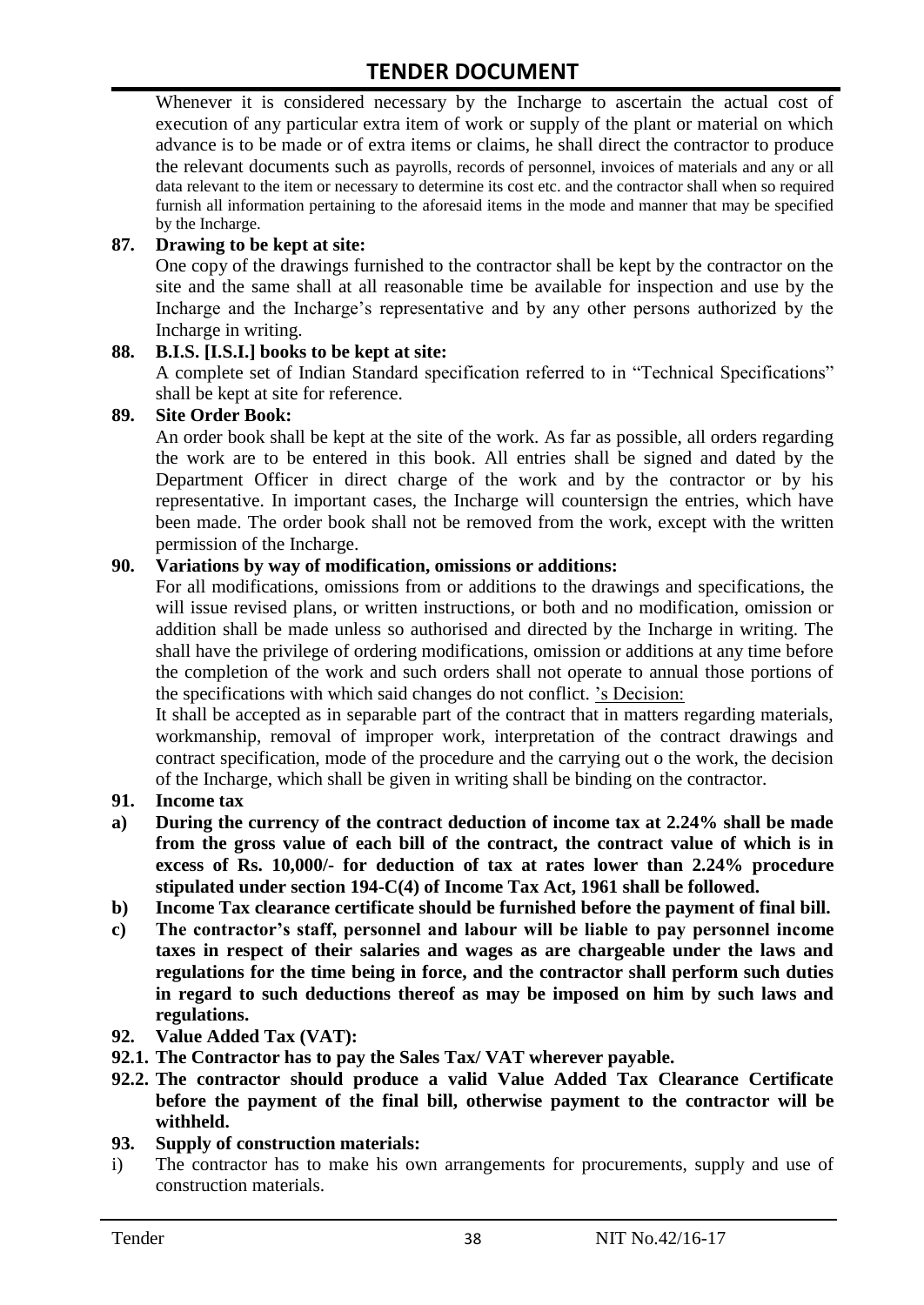- ii) All materials so procured should confirm to the relevant specifications indicated in the bidding documents.
- iii) The contractor shall follow all regulations of the Department/Government of India in respect of import licenses etc., of the procurement of the materials is through imports and he shall be responsible for the payment of applicable duties and taxes, port clearances, inland transportation etc.
- iv) The contractor shall make his own arrangements for adequate storage of the materials.

# **ADDITIONAL CONDITIONS TO TENDER NOTICE**

A Statement giving brief particulars of equipment and resources that will be put at the disposal of the work under the following classification should accompany the tender

- 1. a. Equipment transport for material viz. Lorrie / Carts, Crushers etc.,
	- b. Organization: 1.Technical 2. Unskilled
	- c. Methods that will be adopted to speed up the work to ensure completion within the prescribed time.
- 2. The contractor shall make his own arrangements for all the tools and plants required for the execution of the work. The equipment if any, available with the Department may be hired to the contractor at rates and conditions prescribed by the Department.
- 3. National Savings Certificates and other Government Bonds will not be accepted towards the Earnest Money Deposit.
- 4. A Separate tender must be submitted to each work as mentioned in the list of works enclosed. Tenders submitted for more than one work in one cover will be rejected. Only one tender should be enclosed in the cover.
- 5. All rejected materials shall be removed from the site, within 24 hours after written instructions of rejecting and materials and ordering their removal have been issued in case of default, on the part of the contractor to carryout such order, the materials will be got removed through other agency at the contractor's risk and cost.
- 6. All materials rejected or obstructing traffic shall be removed by the Contractor, with the least possible delay, within the time specified, failing which it is open to the Department to remove them at the contractor's risk, through other agency. All labour in testing and measuring during measurements and check measurements should be borne by the contractor.
- 7. The contractor shall with his own expenses, make all the arrangements and take all possible steps and precautionary measures, for the safety of the public, during the execution of the electrical works. The rates offered by the contractor should be inclusive of such incidental charges.
- 8. Fully accepted agreement rates will be paid only after all the items of work are completed. The agreement executing authority will decide the exact items, the rates of which are considered to be high, for the purpose of this clause and his decision of the Incharge shall be final and binding on the contractor.
- **9. As per new section 104 – C of the Income Tax 1961, deduction at the rate of 2.24% on the gross amounts of payments, will be made towards Income Tax should the value of the contract exceeds Rs. 10,000/- (Vide Government of India Reference F. N. 275 / 100/ 72 –1 – TJI – dated 29-5-72).**
- 10. Where the value of the contract exceeds the sum of Rs. 10,000/- the contractor has to produce a valid income tax clearance certificate along with the tender, atleast at the time of payment of final bill of the work. In case the final bill is withheld, the bill will be paid only after production of the certificate.
- 11. Once a contractor buys a tender schedule he shall not be permitted to return the schedule.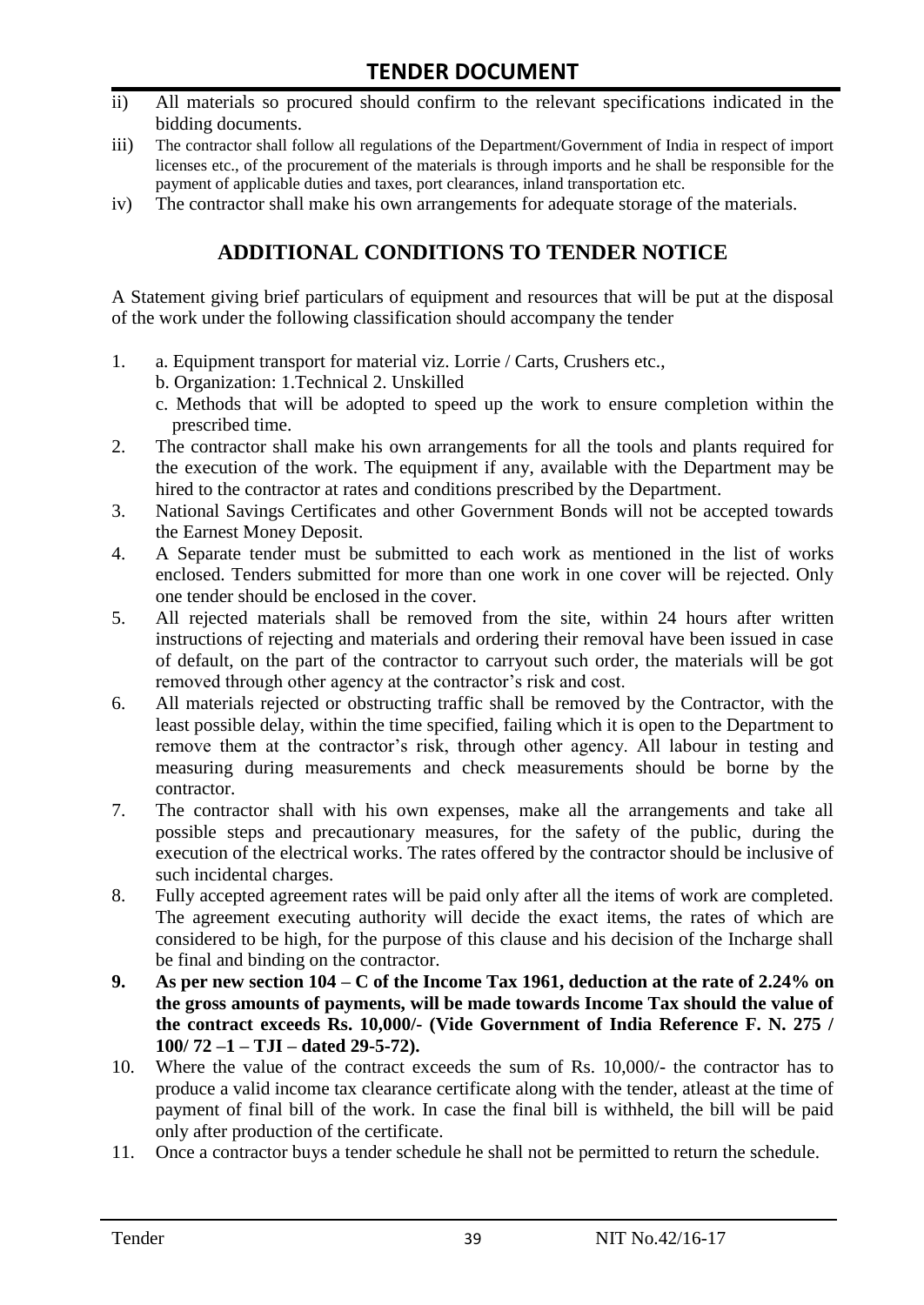# **GENERAL SPECIFICATIONS**

#### **1. General Specifications for (Name of the work)**

#### **2. General Specifications and Instructions for Electrical Work**

- 1. I.E. RULES 1956: The installation shall generally be carried out in conformity with the Indian Electricity rule 1956 as amended from time to time and National Electrical code which contains specific regulations to be adhered to in the supply and use of electricity energy in the interest of safety.
- 2. PRESSURE AND FREQUENCY OF SUPPLY: All current consuming devices shall be suitable for the pressure and frequency of supply stated in the special conditions of contract
- 3. SYSTEM OF WIRING: The wiring shall be carried out on such a system as may be specified in the conditions of contract. "Power wiring shall be kept separate and distinct from lighting wiring. All conductors shall be run as far as possible along the walls and ceiling, so as to be easily accessible for inspection. The balancing of circuits in 3 phase

#### **a) General Conditions for Electrical Works**

- 1. The make of material mentioned in the Schedule A, should be used on the work in variably and the Department reserves the right to insist upon using any of the make of the material mentioned in the Schedule – A from their choice.
- 2. The work shall be carried out strictly in conformity with (i) code of practice for Electrical wiring and fittings in Government Building (ii) The Indian Standard Specification (iii) The Department specification, if the work carried out does not comply with the code of practice and Departmental specifications and if the work man ship is unsatisfactory it will be binding of the contractor to redo the job without any extra cost and pay penalty as decided by the department towards inconvenience caused , if any.
- 3. The work should be carried out under the direct supervision of persons holding a certificate of competency for the type of work involved.
- 4. After completion of work a plan of building should be furnished indicating the location of various main and sub- boards and all the fittings together with a circuit diagram duly numbered ( in the diagram)
- 5. The contractor will be responsible for any defect noticed during either improper workmanship or defective materials supplied by him for two calendar years from the date of final completion of work.
- 6. Lugs should be provided for all earth connections.
- 7. The contractor himself should arrange for the transportation of men and material to their work spot.
- 8. All Civil works and patch works indicated for providing electrical installations should be well finished to the satisfaction of the authorities. A certificate from them should be obtained to the effect that the Civil and patch work done is to the satisfaction of authorities. It will be the responsibility of the electrical contractor to obtain such certificate from the Engineer. Unless such certificate is produced this office will have right to with held the bill.
- 9. Concreting to the pole and providing independent earthing should be done in presence of departmental staff.
- 10. The distribution boards with Switch controls shall be separate in each floor for normal supply and essential supply.
- 11. The lighting circuits shall be provided with separate conductor to enable to connect the normal lighting and essential lighting without linking to any of the above systems to ensure to switch over to essential supply in order to have minimum lighting to avoid inconvenience to the staff working.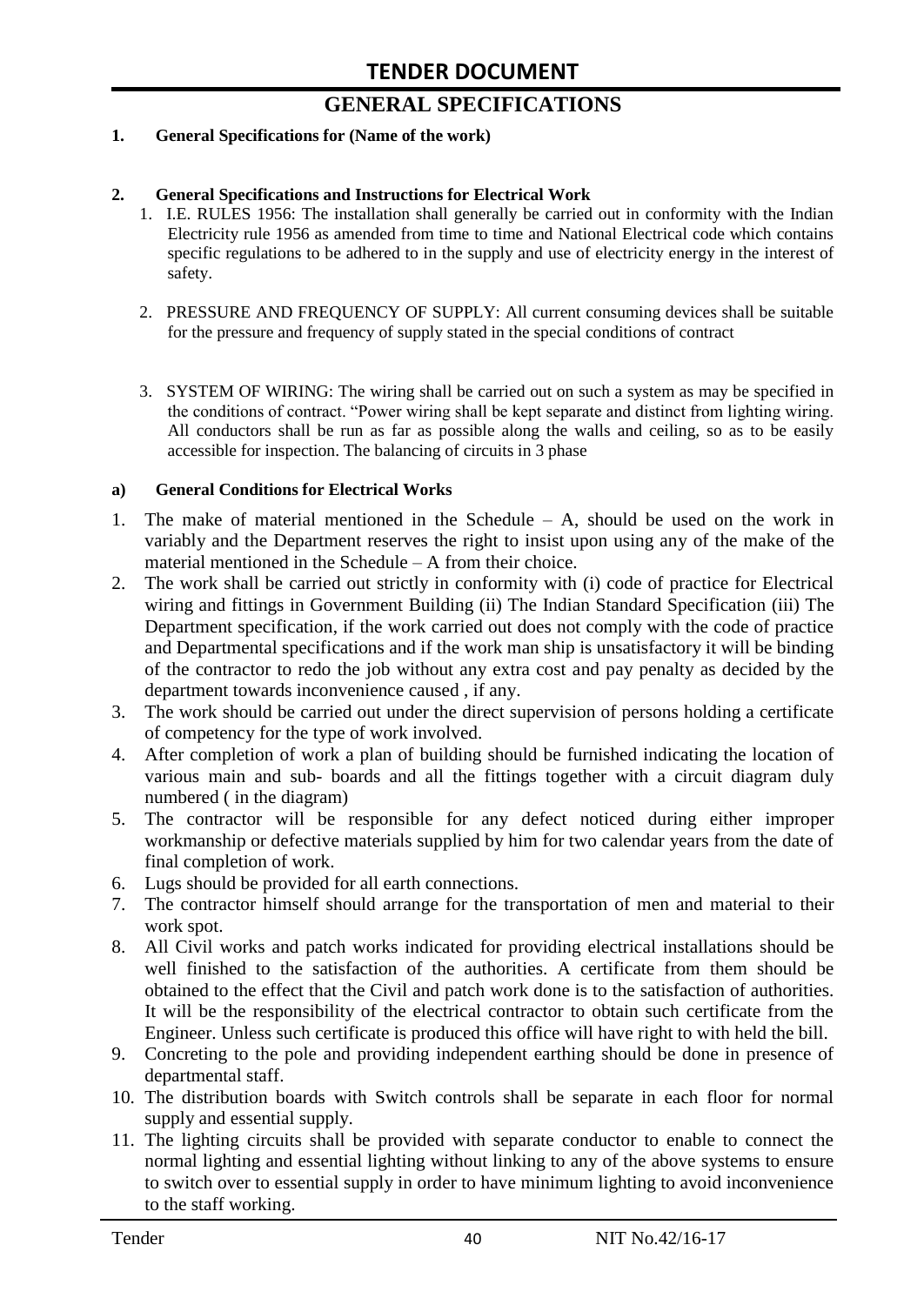- 12. The control for the luminaire to be provided in the hall for both to be connected to the normal supply and essential supply shall be separate and away from the each system.
- 13. For the points to be connected to essential supply, a separate conduit system is to be laid as enumerated in the above conditions includes circuit main of any system.
- 14. The locations for the D. B"s and Switch controls for essential supply will be decided during the course of execution where the circuit conduit way have to be terminated.
- 15. The tenderer / agency is bound to supply the materials prescribed in Schedule A and no change of specification and make will be entertained. The tenderer has to survey the market regarding availability of the materials for specified item brand / specified make in schedule – A of the tender schedules before tendering for the work. In case of Discrepancy Final Decision will be taken by the tender accepting authority.
- 16. The tenderer has to furnish the copy of the relevant test certificates /delivery challan against the materials supplied in support of genuine electrical materials.
- 17. Tenderer has to furnish compliance report comprising the details of the testing of the installation duly indicating IR values and fitness before the Energisation as per IE rules and he is solely responsible after Energisation of the installation during the defect liability.
- 18. It is bounded duty of the tenderer to see that the site is taken over after issue of the work order or after signing the agreement and should commence the work without delay. Any failure in this regard will be viewed seriously and necessary penalty will be levied as per agreement conditions.
- 19. The tenderer has to keep the necessary test equipment at site at his own cost for the convenience of the inspecting officers till the work is completed.

#### **Drawings**

#### **1. Discrepancies**

- 1.1 In case of discrepancies between documents the following order of procedure shall apply:-
- 1.1.1 Between the written description of written dimensions in the drawings and the corresponding one in the specifications, the latter shall apply.
- 1.1.2 Figured dimensions shall supersede scaled dimensions. The drawings on a larger scale shall take precedence over those on a smaller scale.
- 1.1.3 Drawings issued as construction drawings from time to time shall supersede tender drawings and also the correspondence drawings previously issued.
- Note: The contractor should not execute any component of work without obtaining the working drawings. Any work done without drawings shall be at the contractor"s responsibility only. Acceptance for such work will be at the discretion of the Incharge.

#### **2.0 SECRECY CLAUSE**

The drawings and specifications made available to the tenderer shall exclusively be used on the work and they are retained from passing on each plan to any unauthorized hand either in parts or in full under the provisions of Section-3 and 5 of the official secrets Act 1923. Any violation in this regard will entail suitable action under appropriate clause or official secret Act 1923.

- 3. The Drawings enclosed to the tender are as follows:
	- a. Site plan and Building Plan **(as per page No.).**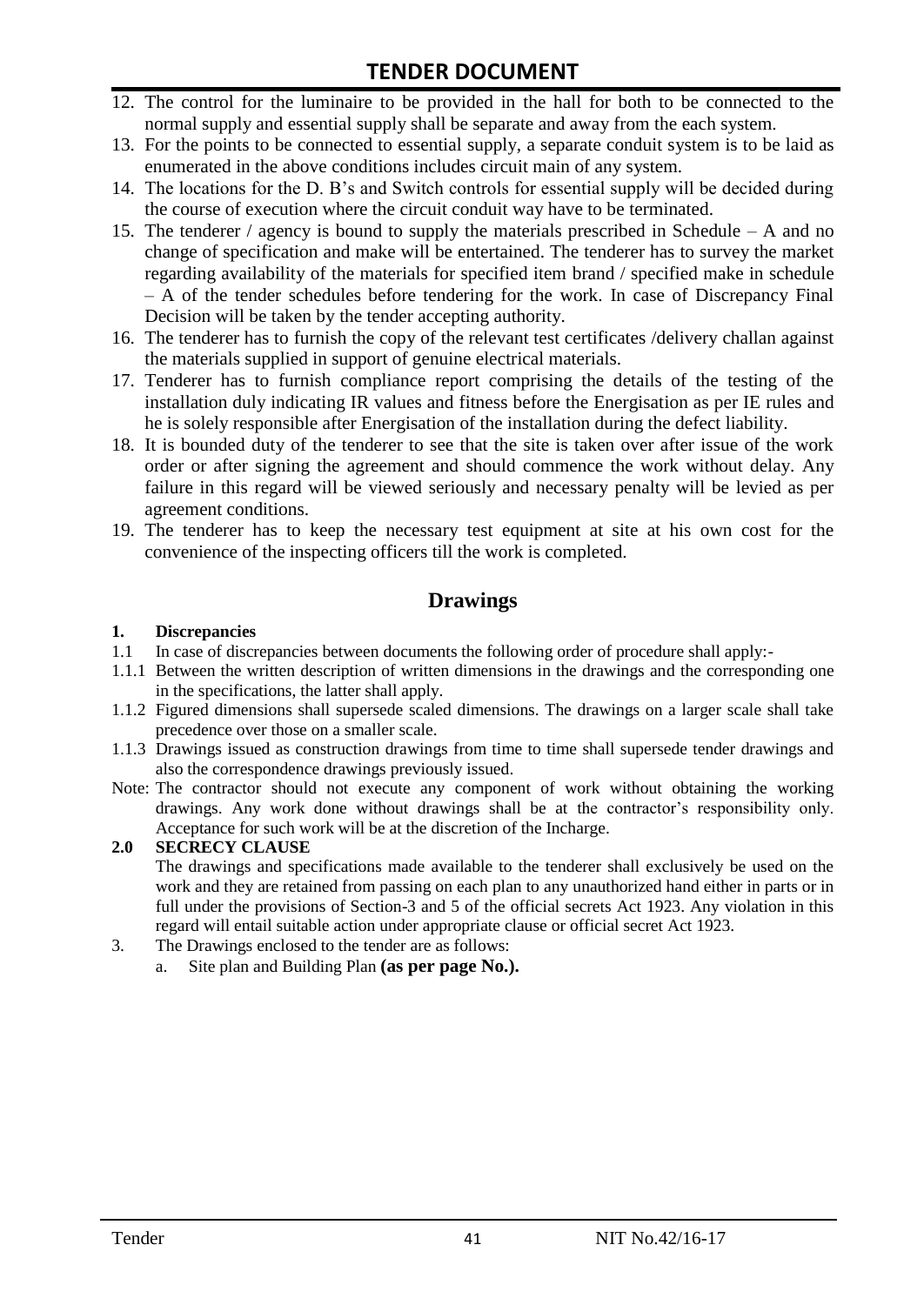#### **BILL OF QUANTITIES**

**Name of work: Renovation of a pond in Jasauli patti village (Canal Side Pond) with existing pond in Motihari District of Bihar with the specification (Top Dimension:- 15 x 25 m, Depth: 1.5 m, Storage: 470 cum, Vertical side slope after renovation top length 20x25m, Bottom Demension 12 x 17 m, Depth: 2.5m, Dressing of side to 1:1.5 side slope & Forming 1m wide periphereral bund, storage capacity 875 cum, Spreading of bottom soil from original pond to renovated pond after renovation pond after renovation work 15 cm layers).**

#### **PREAMBLE**

- 1. The Bill of Quantities shall be read in conjunction with the instructions to Tenderers, General and Special conditions of Contract Technical Specifications and Drawings.
- 2. The quantities given in the Bill of Quantities are estimated and provisional and are given to provide common basis for tendering. The quantities here given are those upon which the lumpsum tender cost of the work is based but they are subject to alterations, omissions, deductions or additions as provided for in the conditions of this contract and do not necessarily show the actual quantities of work to be done. The basis of payment will be actual quantities of work ordered and carried out as measured by the Contractor and verified by the Engineer and valued at the estimate rate plus or Bill of Quantities where applicable, and otherwise at such rates and prices as the Incharge may fix within the terms of Contract.
- 3. The estimate rates in the Bill of Quantities shall, except in so-far as it is otherwise provided under the Contract include cost of all constructional material, labour, machinery, transportation, erection, maintenance, profit, taxes and duties together with all general risks, liabilities and obligations set out or implied in the Contract.
- 4. The plans enclosed with the tender are liable to be altered during execution of work as per necessity of site conditions. The Tender rate quoted by the tenderer shall hold good for execution of work even with altered plans.
- 5. The whole cost of complying with the provisions of the Contract shall be included in the estimated rates for items provided in the Bill of Quantities and where no items are provided in the Bill of Quantities, their cost shall be deemed to be distributed among the estimate rates entered for the related items of work.
- 6. General directions and descriptions of work and materials are not necessarily repeated nor summarised in the Bill of Quantities. References to the relevant sections of the Contract documentation shall be made before entering estimate rate against each item in the Bill of Quantities.
- 7. The method of measurements of completed work for payment shall be in accordance with the relevant B.I.S. Codes.
- 8. All items of work are to be executed as per the drawings / specifications supplied with the contract documents. If there is any contradiction between the drawings and the text of the specifications, the later shall prevail.
- 9. The Tenderer should inspect and select the quarries of his choice before he quotes the tender rate in the Schedule of Bill of Quantities and satisfy himself about the availability of required quantum of materials.
- 10. Diversion drains should be excavated before completion of the embankments and the useful soils should be used in the nearby embankments.
- 11. The actual mix proportion by weight to be adopted during execution will be got designed in the laboratories to suit the grade of concrete and mortar to be used. It will be the responsibility of the contractor to manufacture concrete and mortar of required strength.
- 12. The quantum of measurement for all items of earthwork involving conveyance manually or by machinery shall be as assessed by level measurement. The measurements for the embankment will be for the consolidated banks only.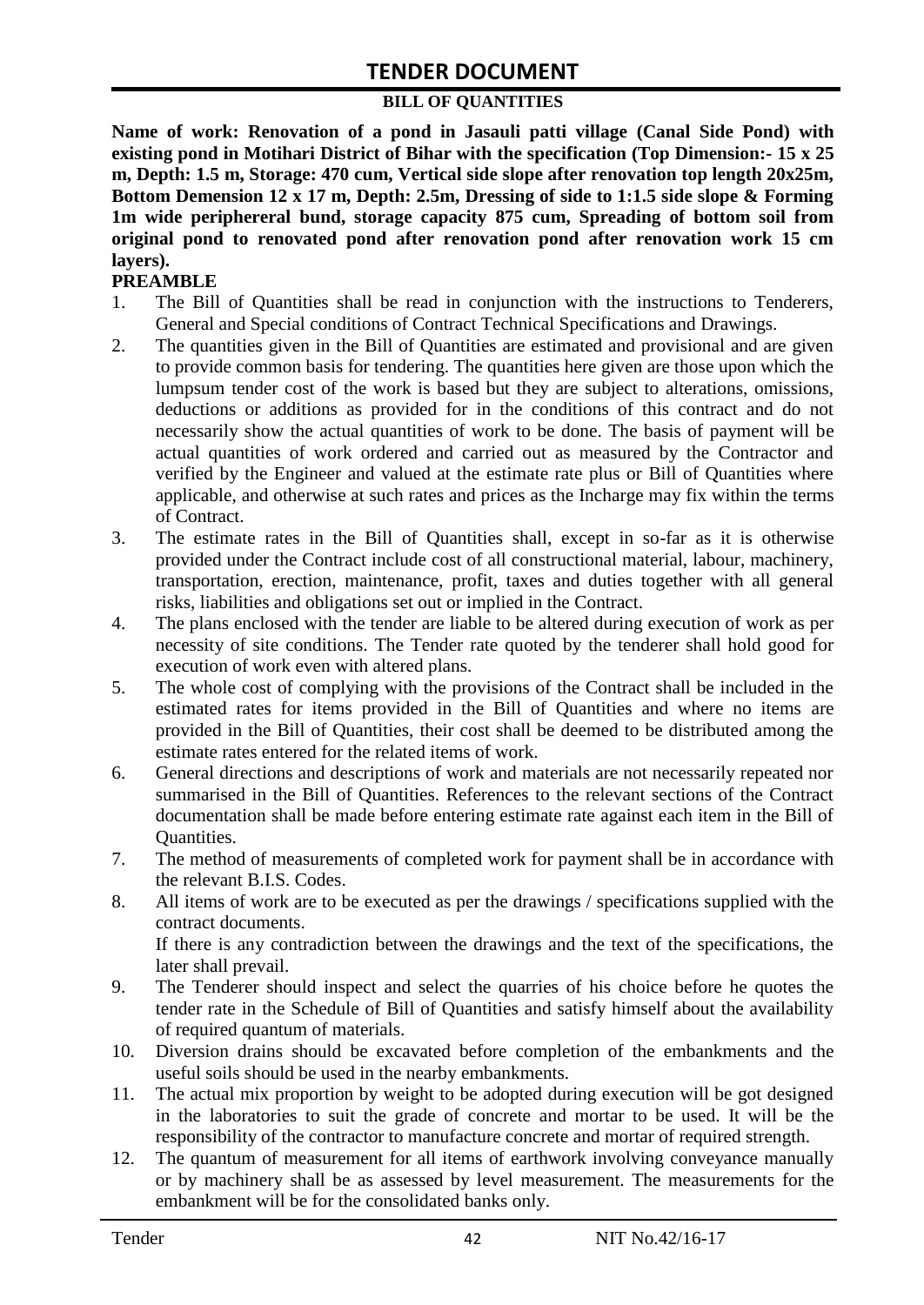- 13. Wherever bailing out of water is involved either for excavation or for foundations or for constructions, the rate quoted shall take into account the dewatering charges necessary. No separate payment will be made for dewatering.
- 14. Wherever embankment work is involved, useful soils approved by the Incharge from the cutting reaches and diversion drains shall be taken and used for forming nearby embankments soils used for constructions will be at free of cost.
- 15. The quoted tender rates shall also include the work of any kind necessary for the due and satisfactory construction, completion and maintenance of the works according to the drawings and these specifications and further drawings and orders that may be issued by the Incharge from time to time. The quoted tender rate shall include compliance by the Contractor with all the general conditions of contract, whether specifically mentioned or not in the various clauses of these specifications, all materials, machinery, plant, equipment, tools, fuel, water, strutting, timbering, transport, offices, stores, workshop staff, labour and the provision of proper and sufficient protective works, diversions, temporary fencing and lighting. It shall also include safety of workers, first aid equipments suitable accommodation for the staff and workmen, with adequate sanitary arrangements, the effecting and maintenance of all insurances, the payment of all wages, salaries, fees, royalties / Taxes, duties or other charges arising out of the execution of works and the regular clearance of rubbish, reinstatement and clearing-up of the site as may be required on completion of works safety of the public and protection of the works and adjoining land. The work of Building in quality control / assurance shall be deemed to be covered in the quoted rate.
- 16. The Contractor shall ensure that, the quoted tender r a t e shall cover all stages of work such as setting out, selection of materials, selection of construction methods, selection of equipment and plant, deployment of personnel and supervisory staff, quality control testing etc. The work quality assurance shall be deemed to be covered in the tender rate.
- 17. a) The special attention of the tenderer is drawn to the conditions in the tender notices and the Standard preliminary specifications containing therein. These preliminary specifications shall apply to the agreement to be entered into between the contractor and the ICAR-RCER and shall form an in-separable condition of the contract along with the estimate. All these documents taken together shall be deemed to form one contract and shall be complimentary to another.

b) The tenderer shall examine, closely the BIS also the standard preliminary specifications contained therein and sign the Incharge office copy of the BIS and its addenda volume in token of such study before submitting his overall tender rate which shall be for finished work in-situ. He shall also carefully study the drawings and additional specifications and all the documents, which form part of the agreement to be entered into by the successful tenderer.

- 18. The tenderers attention is directed to requirements for materials conforming to the Bureau of Indian Standards specifications etc., shall be used on the work and the tenderers shall quote his overall tender rate accordingly.
- 19. The tenderer has to do his own testing of materials and satisfy himself that they conform to the specifications of respective I.S.I. Codes before tendering.
- 20. The contractor shall himself procure the required construction materials of approved quality including the earth for formation of embankment and water from quarries / sources of his choice. All such quarries / sources of materials required for the work shall be got approved by the Incharge in writing well before their use of the work.
- 21. The contractor shall himself procure the steel, cement, Bitumen, Blasting materials, sand, metal, soils, etc., and such other materials required for the work well in advance. The contractor has to bear the cost of materials for conveyance. The department will not take any responsibility for fluctuations in market in cost of the materials, transportation and for loss of materials etc.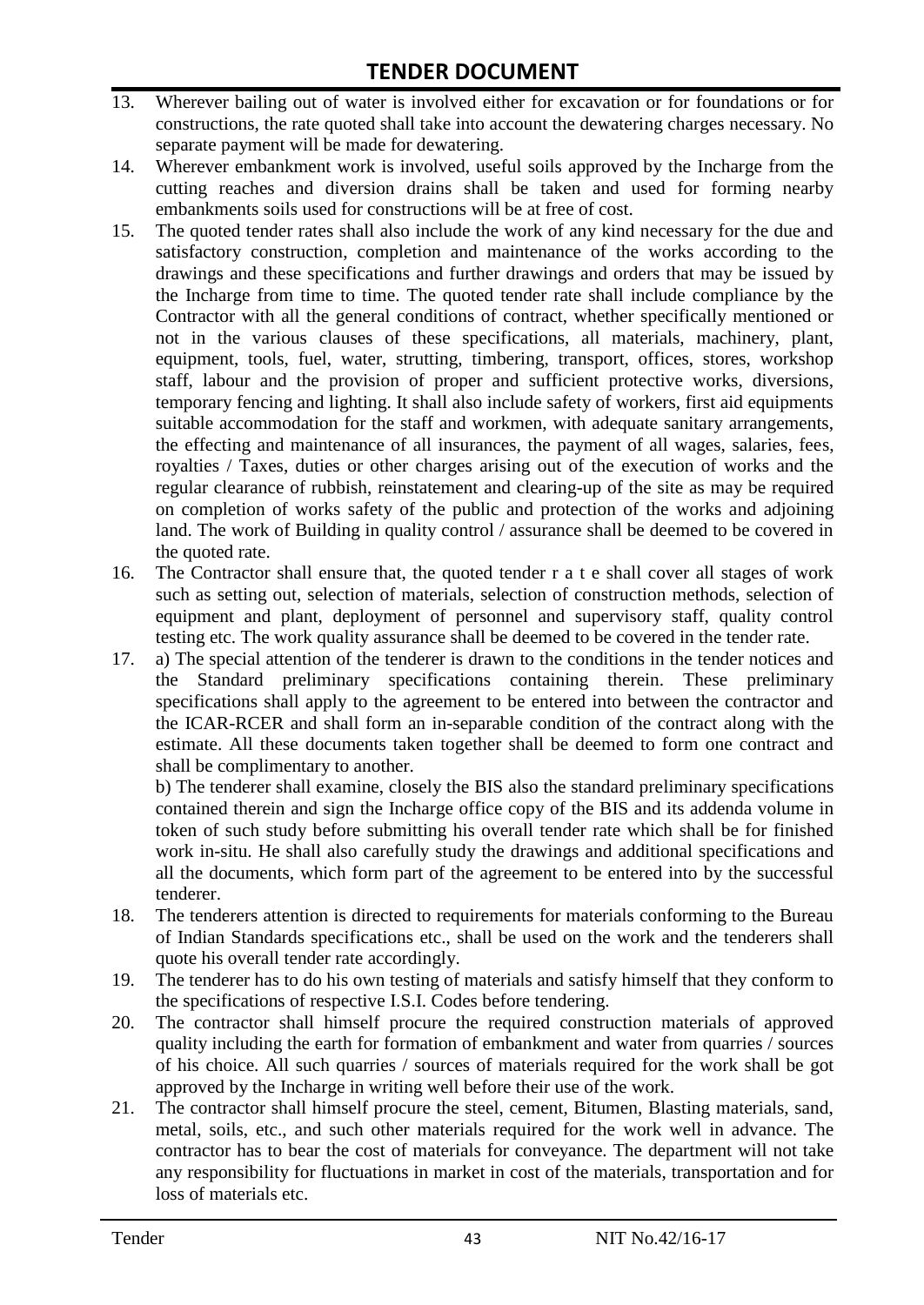- 22. Inspection of site and quarries by the tenderer: Every tenderer is expected before quoting his overall tender rate, to inspect the site of proposed work. He should also inspect the quarries and satisfy himself about the quality, and availability of materials. The best class of materials to be obtained from quarries, or other sources shall be used on the work. In every case the materials must comply with the relevant standard specifications. Samples of materials as called for in the standard specifications or in this tender notice, or as required by the, in any case, shall be submitted for the "s approval before the supply to site of work is begun.
- 23. The tenderer"s particular attention is drawn to the sections and clauses in the BIS/CPWD specification dealing with
	- a) Test, inspection and rejection of defective materials and work.
	- b) Carriage
	- c) Construction plant
	- d) Water and lighting
	- e) Cleaning up during the progress and for delivery.
	- f) Accidents
	- g) Delays
	- h) Particulars of payments.

The contractor should closely peruse all the specification clauses, which govern the overall tender rate he is tendering.

- 24. The defect liability period of contract in terms of GO Ms No: 8, T(R&B)Dept.dated: 8.1.2003 is twenty four months.
- 25. The estimate rates for items shown in the Schedule "A" include all construction materials. No escalation in rates will be paid unless specified in the tender document. The tenderer has to quote an overall tender rate considering all the aspects of the tender to complete the finished item of work as per the B.I.S. specifications, the special specifications appended, Drawings etc.
- 26. If there is any contradiction between UE / and B.I.S. specifications, listed and detailed technical specifications, the latter shall prevail.
- 27. In case of a job for which specifications are not available with the Schedule or in B.I.S. code and are required to be prescribed, such work shall be carried out in accordance with the written instructions of the Incharge.
- 28. The contractor should use the excavated useful soils and stone for construction purpose. Soils used for construction either for homogeneous section in hearting or in casing zone based on the suitability will be at free of cost and the cost of stone used for construction purpose will be recovered from the contractor's bill.

The contractor should quote his tender rate keeping in view of the above aspects.

- 29. Additions and alternations by the Tenderer in the Schedule of quantities will disqualify the tender.
- 30. In the case of discrepancies between the written description of the item in the Schedule "A" and the detailed description in the specification of the same item, the latter shall be adopted.
- 31. The Unit rates noted below are those governing payment of extras or deductions for omissions according to the conditions or the contract as set-forth in the preliminary specifications of the Indian standard specifications and other conditions of specification of this contract.
- 32. It is to be expressly understood that the measured work is to be taken according to the actual quantities when in place and finished according to the drawings or as may be ordered from time to time by the and the cost calculated by measurement or weight at their respective rates without any additional charge for any necessary or contingent works connected works connected herewith. The rate quoted are for works in situ and complete in every respect.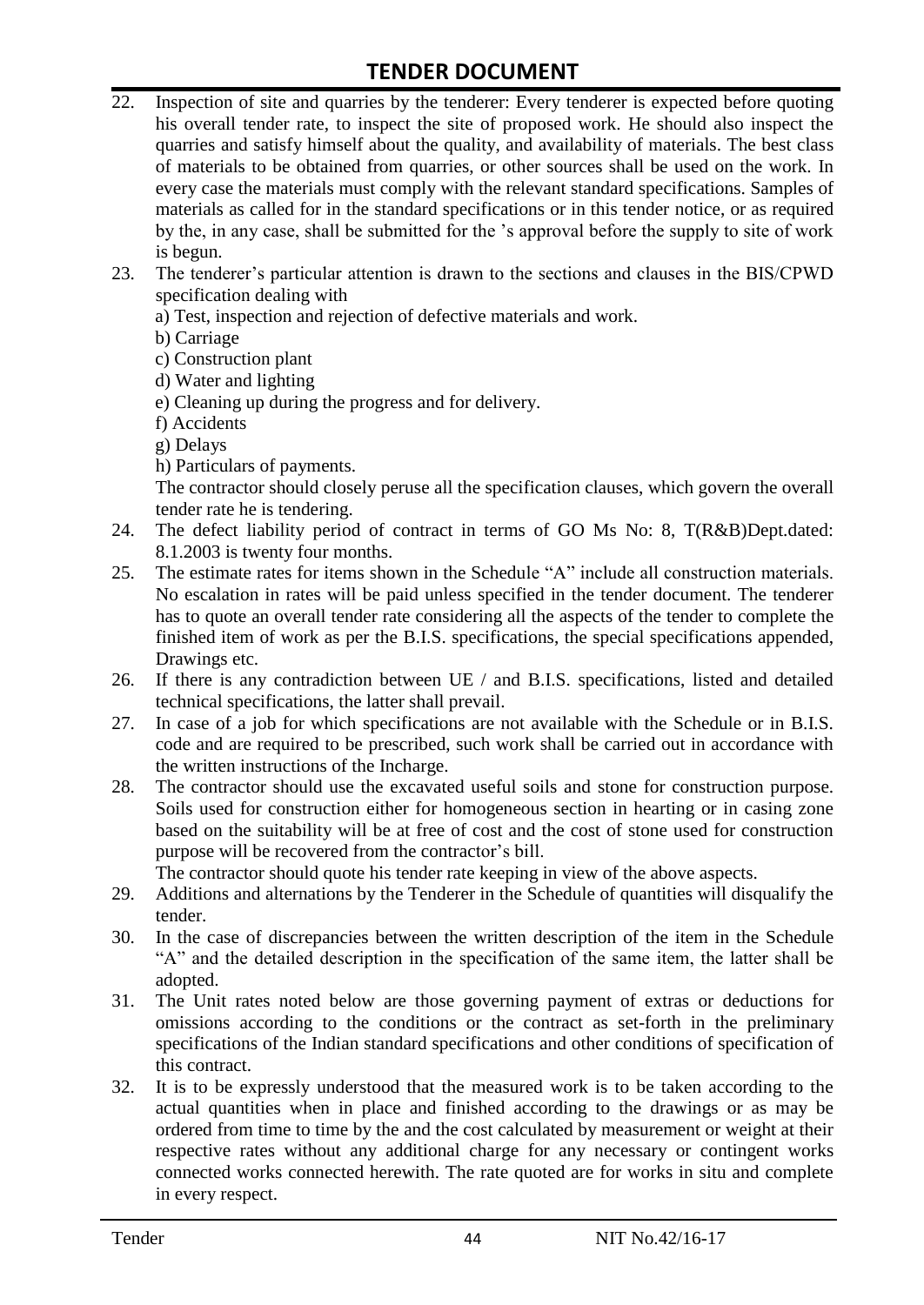- 33. For all items of work in excess of the quantities indicated the rates payable for such excess quantities will be tendered rates.
- 34. For all items of work, intermediate payment will be made provisionally as per relevant clause. Full-accepted agreement rates will be paid only after all the items of works are completed.
- 35. The contractor is bound to execute all supplemental works that are found essential incidental and inevitable during execution of main work.
- 36. The payment of rates for supplement items of work will be regulated as under. Supplemental items directly deductible from similar items in the original agreement. The rates shall be derived by adding to or subtracting from the agreement rate of such similar item the cost of the difference in the quantity of materials labour between the new items and similar items in the agreement worked out with reference to the schedule of rates adopted in the sanctioned estimate with which the tenders are compared.

a) Similar items but the rates of which cannot be directly deducted from the original agreement.

b) Purely new items which do not correspond to any item in the agreement.

The rate of all such items shall be overall tender rate.

#### **37. ENTRUSTMENT OF ADDITIONAL ITEMS.**

- a) Where ever additional items not contingent on the main work and outside the scope of original agreement are to be entrusted to the original contractor dispensing with tenders and if the value of such items exceeds the limits upto which the officer is empowered to entrust works initially to contractor without calling for tenders approval of next higher authority shall be obtained. Entrustment of all such items on nomination shall be rates not exceeding the estimate rates.
- b) Entrustment of supplement items contingent on the main work will be authorised by the officers upto the monetary limits upto which they themselves are competent to accept items in the original agreement so long as the total amounts upto which they are competent to accept in an original agreement rates for such items shall be worked in accordance with the procedure prescribed by CPWD.
- c) Entrustment of either the additional supplemental items shall be further subject to the provisions under CPWD Code viz., the items shall not be ordered by an officer on his own responsibility if the revised estimate or deviation statement providing for the same requires the sanction of higher authority.
- Note:It may be noted that the term estimate rate used above means the rate in the sanctioned estimate with which the tender"s compared or if no such rate is available in the estimate the rate derived will be with reference to the schedule of rates adopted in the sanctioned estimate with which tenders are compared.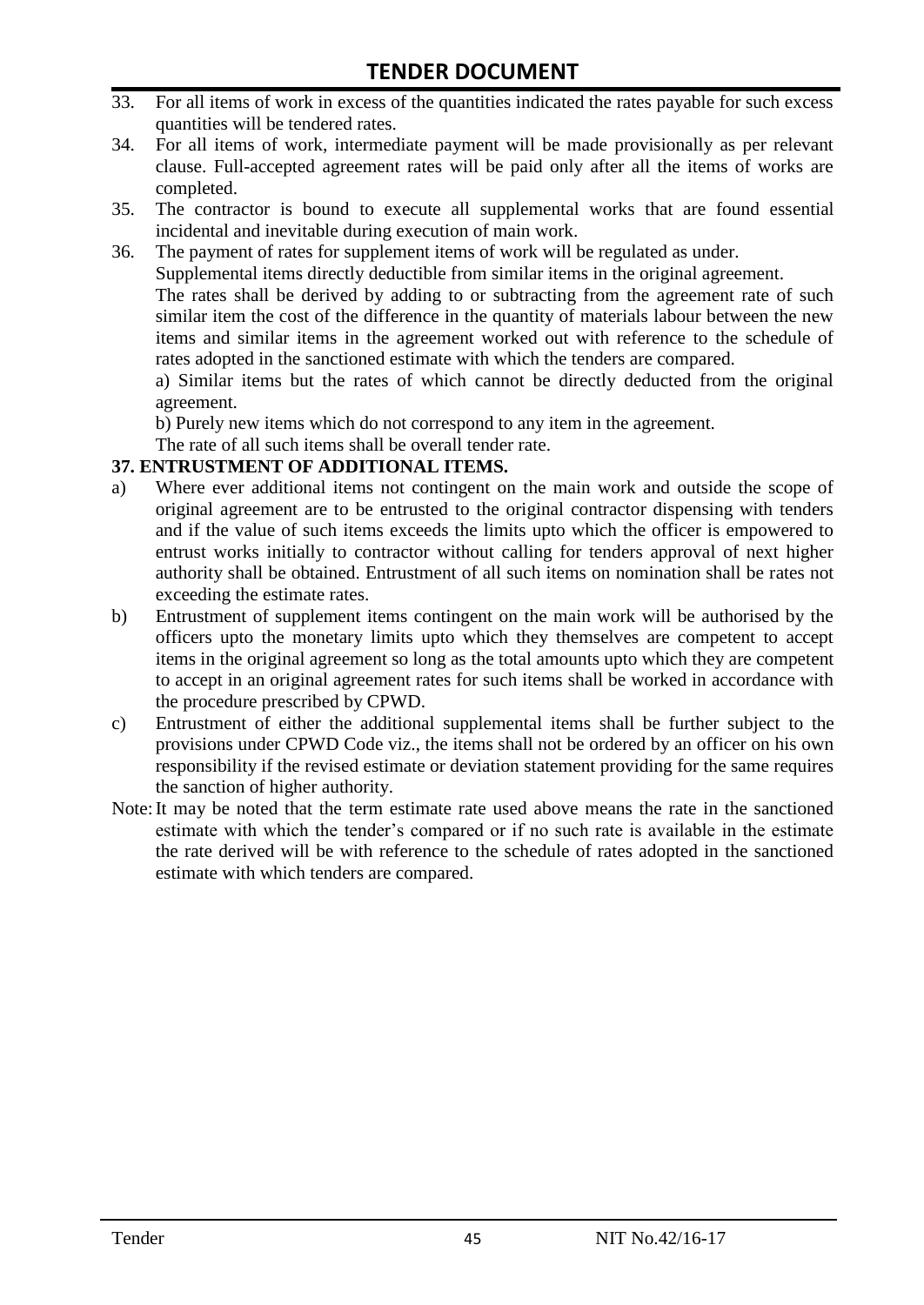# **Schedule - A Price Schedule & Bill of Quantities**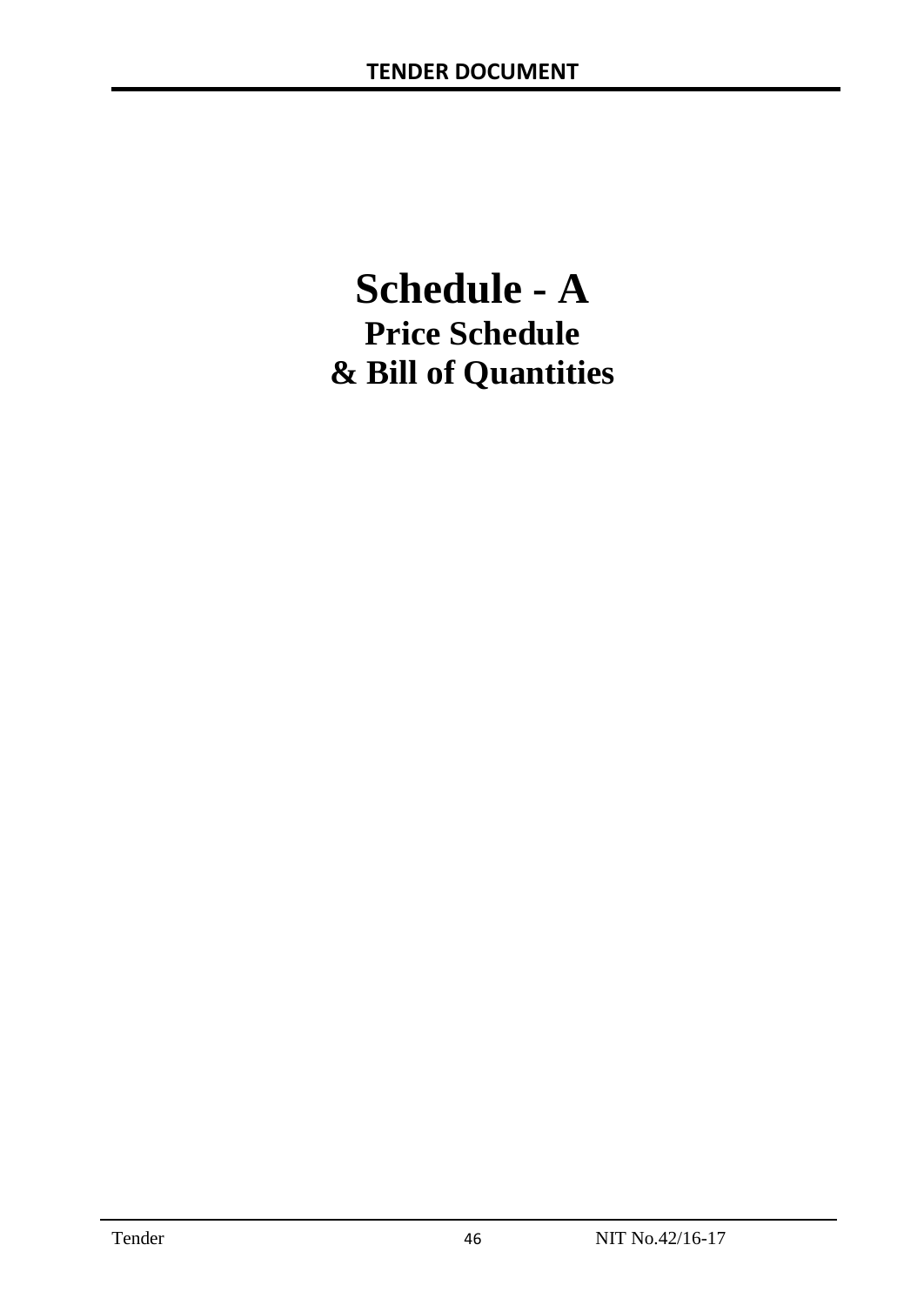#### **PRICE SCHEDULE OF CONTRACT**

Date : …………………

To, Director, ICAR-RCER, ICAR Parisar, Patna-14 Sir,

I/We do hereby tender and if this tender is accepted, undertake to execute the following work viz **Renovation of a pond in Jasauli patti village (Canal Side Pond) with existing pond in Motihari District of Bihar with the specification (Top Dimension:- 15 x 25 m, Depth: 1.5 m, Storage: 470 cum, Vertical side slope after renovation top length 20x25m, Bottom Demension 12 x 17 m, Depth: 2.5m, Dressing of side to 1:1.5 side slope & Forming 1m wide periphereral bund, storage capacity 875 cum, Spreading of bottom soil from original pond to renovated pond after renovation pond after renovation work 15 cm layers)** as per the specifications, drawings and such other data furnished.

I/We have studied the scope of work, including item wise specifications, with unit rates and agree to execute the work, when the lump sum payment under the terms of the agreement is varied by payment on measurement quantities. I/We certify that I/We have inspected the site of the work before quoting my rate excess or less on ECV, I/We have satisfied about the quality, availability and transport facilities for all the materials.

I/We undertake to execute the work indicated in price schedules of this tender at the rates quoted below:

| Package   Description | Price    | Price      |
|-----------------------|----------|------------|
| of package            | (In Rs.) | (In Words) |
| Civil Works           |          |            |
|                       |          |            |

I/We hereby distinctly and expressly, declare that the rates quoted by us is inclusive of all taxes and duties, prevailing at the time of execution of work. Further, I/We declare that I/We will not claim any price escalation or extra compensation on this account.

I/We agreed to keep the offer in this tender valid for a period of 6 (Six) Months mentioned in Tender Notice and not to modify the whole or any part of it for any reason within above period. If the tender is withdrawn by me / us for any reasons whatsoever, the earnest money deposit (EMD) paid by me / us will be forfeited to the Government.

IF MY / OUR tender is not accepted the sum shall be returned to me/us on application when intimation is sent to me/us of rejection or at the expiration of three months from last date of receipt of this tender, whichever is earlier. If my/our tender is accepted the earnest money shall be retained by the Government as security for the due fulfilment of this contract. If upon written intimation to me/us by the Office, I/We fail to attend the said office on the date herein fixed or if upon intimation being given to me/us or acceptance of my/our tender, and if I/We fail to make the additional security deposit or to enter into the required agreement as defined in the tender notice, then I/We agree the forfeiture of the earnest money. Any notice required to be served on me/us here under shall be sufficiently served on me/us if delivered to me/us hereunder shall be sufficiently served on me/us if delivered to me/us personally or forwarded to me/us by post to (registered or ordinary) or left at my/our address given herein. Such notice shall if sent by post be deemed to have been served on me/us at the time when in due course of post it would be delivered at the address to which it is sent.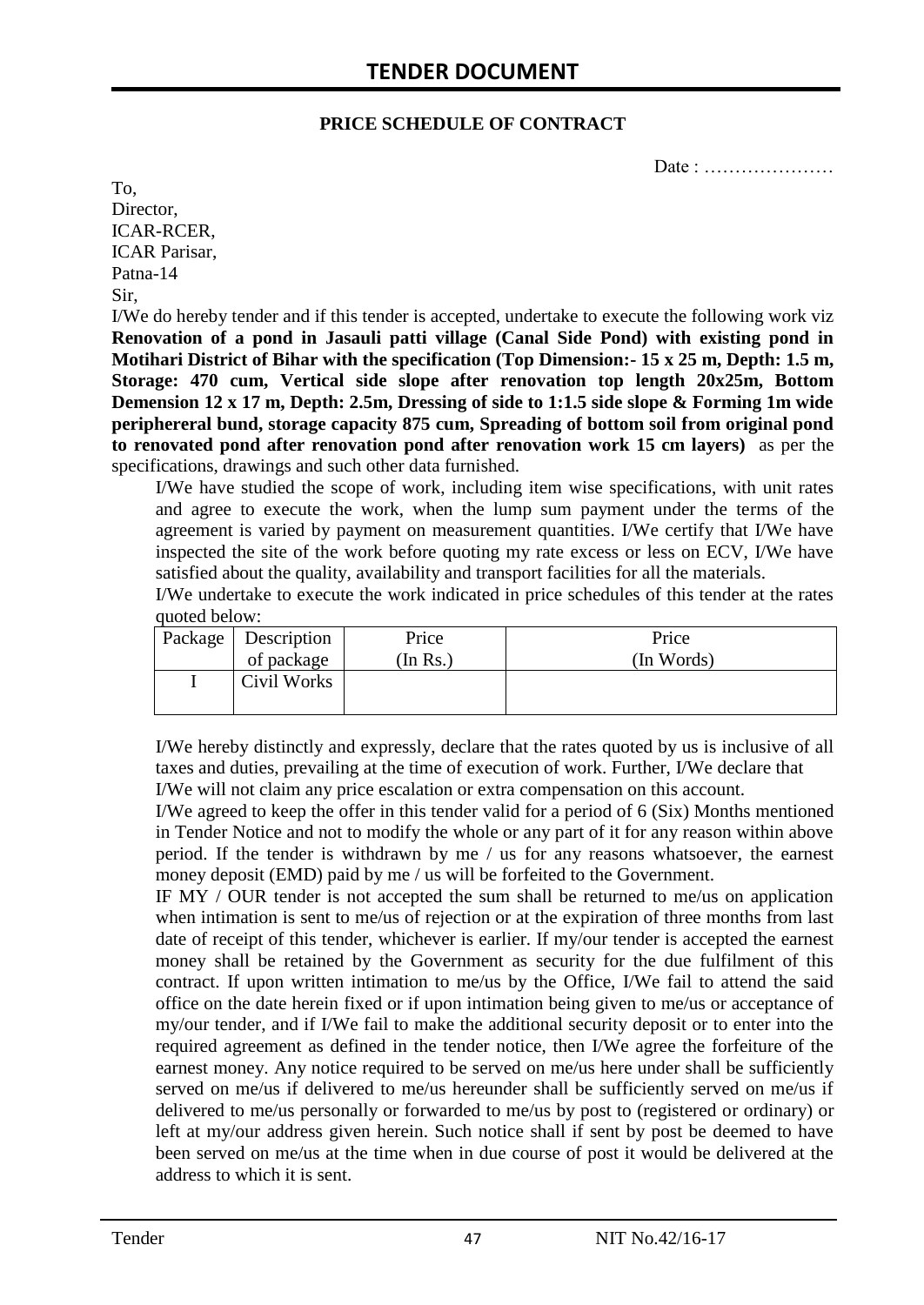I/WE fully understand that the written agreement to be entered into between me/us and Government shall be the foundation of the rights of the both the parties and the contract shall not be deemed to be complete until the agreement has first been signed by me/us and then by the proper officer authorised to enter into contract on behalf of Government. The bid form of the tender is duly signed by the authorized signatory of the Firm/company and sealed in presence of the following witness.

| Address of the Tenderer:                                                                  | (Signature of Tender). |
|-------------------------------------------------------------------------------------------|------------------------|
|                                                                                           |                        |
|                                                                                           |                        |
|                                                                                           |                        |
| $(Fax No: \dots \dots \dots \dots \dots \dots \dots \dots \dots \dots \dots \dots \dots)$ |                        |
|                                                                                           |                        |

#### WITNESS:

| ⌒ |  |
|---|--|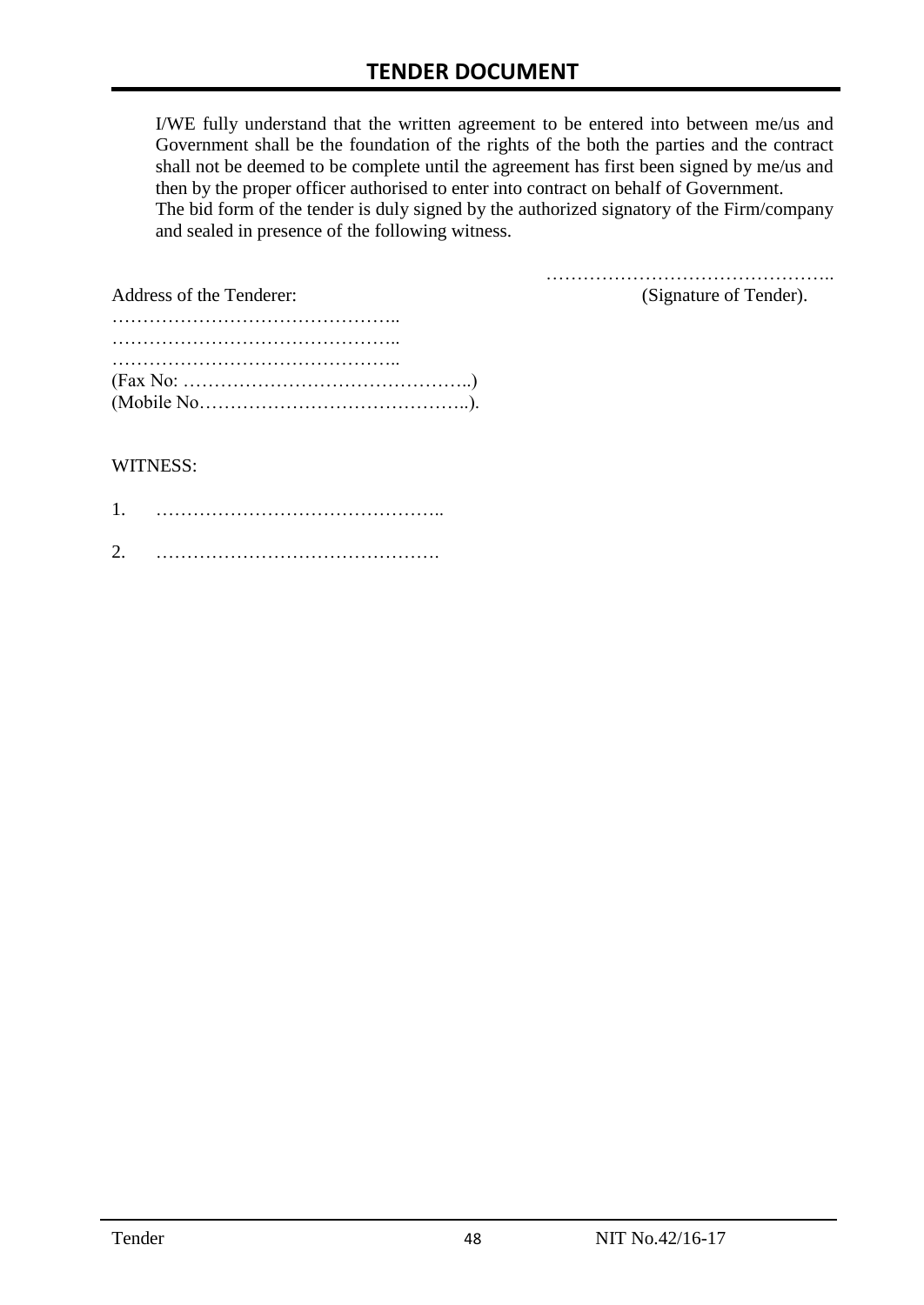#### **PRICE SUMMARY**

**Name of the work: Renovation of a pond in Jasauli patti village (Canal Side Pond) with existing pond in Motihari District of Bihar with the specification (Top Dimension:- 15 x 25 m, Depth: 1.5 m, Storage: 470 cum, Vertical side slope after renovation top length 20x25m, Bottom Demension 12 x 17 m, Depth: 2.5m, Dressing of side to 1:1.5 side slope & Forming 1m wide periphereral bund, storage capacity 875 cum, Spreading of bottom soil from original pond to renovated pond after renovation pond after renovation work 15 cm layers)**

PACK-I : CIVIL & ALLIED WORKS: AMOUNT. (Rs).

1 Civil Works.

GRAND TOTAL FOR PROJECT (INCL.TAXES)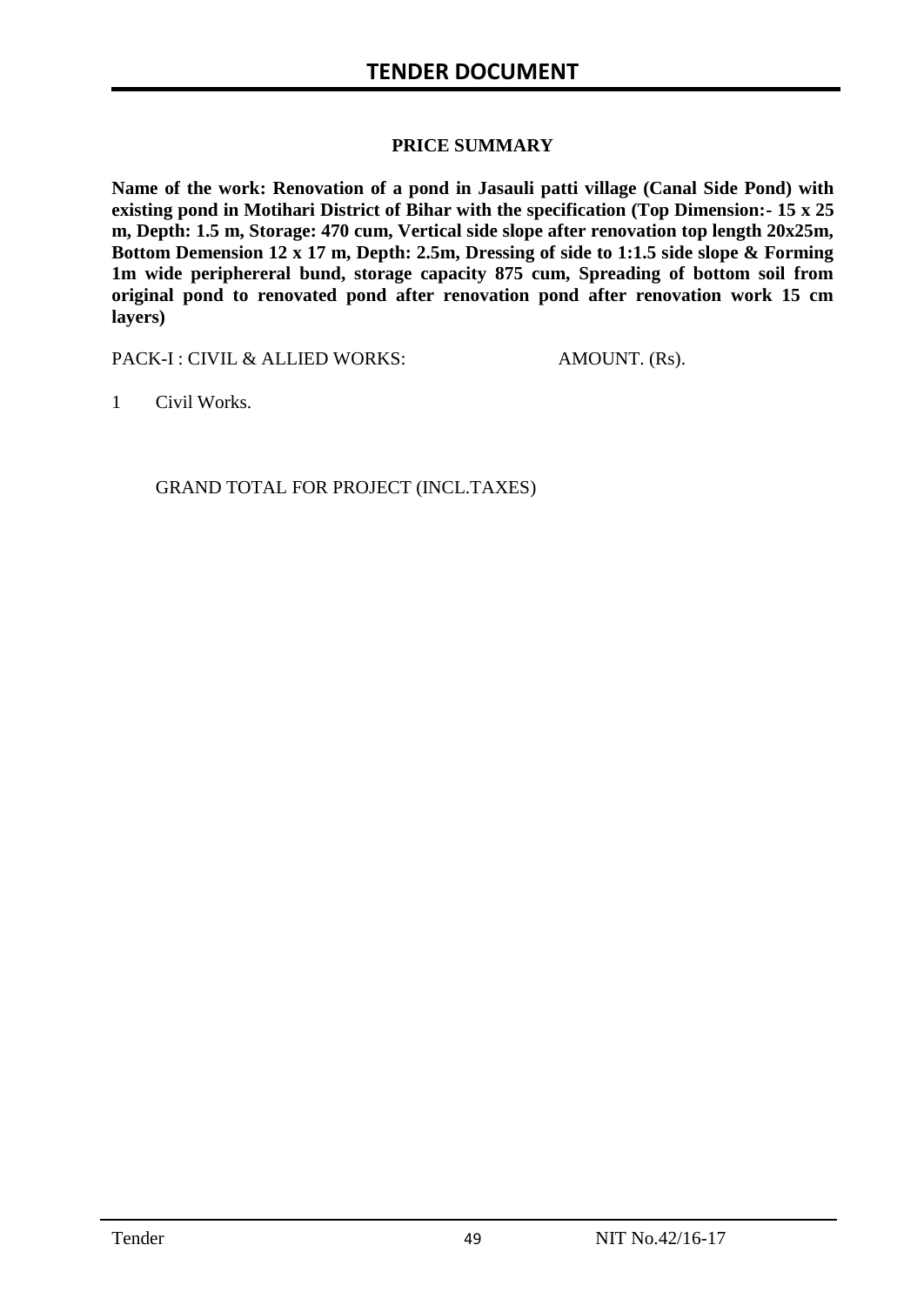**Price Schedule for: Renovation of a pond in Jasauli patti village (Canal Side Pond) with existing pond in Motihari District of Bihar with the specification (Top Dimension:- 15 x 25 m, Depth: 1.5 m, Storage: 470 cum, Vertical side slope after renovation top length 20x25m, Bottom Demension 12 x 17 m, Depth: 2.5m, Dressing of side to 1:1.5 side slope & Forming 1m wide periphereral bund, storage capacity 875 cum, Spreading of bottom soil from original pond to renovated pond after renovation pond after renovation work 15 cm layers)**

|                | Name of Work:- Renovation of a pond in Jasauli patti village (Canal Side Pond) with               |       |      |                          |               |
|----------------|---------------------------------------------------------------------------------------------------|-------|------|--------------------------|---------------|
|                | existing pond in Motihari District of Bihar                                                       |       |      |                          |               |
| SI.            | <b>Description of item</b>                                                                        |       |      |                          | <b>Amount</b> |
| N <sub>0</sub> |                                                                                                   | Qty   | Unit | Rate                     | (in Rs.)      |
| $\mathbf{1}$   | Clearing jungle including uprooting of rank                                                       |       |      |                          |               |
|                | vegetation, grass, brush wood, trees and saplings                                                 | 500   | sqm  |                          |               |
|                | of girth upto 30 cm measured at a height of 1m                                                    |       |      |                          |               |
|                | above ground level and removal of rubbish upto a                                                  |       |      |                          |               |
|                | distance of 50 m outside the periphery of the area                                                |       |      |                          |               |
|                | cleared. $20x25=500$ sqm                                                                          |       |      |                          |               |
| $\overline{2}$ | Earth work in excavation by mechanical means                                                      |       |      |                          |               |
|                | (Hydraulic excavator) / manual means in                                                           |       |      |                          |               |
|                | foundation trenches or drains (not exceeding 1.5)                                                 |       |      |                          |               |
|                | m in width or 10 sqm on plan), including dressing                                                 | 277.5 | cum  |                          |               |
|                | of sides and ramming of bottoms, lift upto 1.5 m,                                                 |       |      |                          |               |
|                | including getting out the excavated soil and                                                      |       |      |                          |               |
|                | disposal of surplus excavated soil as directed,                                                   |       |      |                          |               |
|                | within a lead of 50 m.All kind of soil                                                            |       |      |                          |               |
|                | 16x21x2.5- 15x25x1.5=840-562.5=277.5cum                                                           |       |      |                          |               |
| $\overline{3}$ | Earth work in surface excavation not exceeding 30                                                 |       |      |                          |               |
|                | cm in depth but exceeding 1.5 m in width as well                                                  |       |      |                          |               |
|                | as 10 sqm on plan including disposal of excavated                                                 |       |      |                          |               |
|                | earth upto 50 m and lift upto 1.5 m, disposed soil                                                | 568   | sqm  |                          |               |
|                | to be levelled and neatly dressed in slope with                                                   |       |      |                          |               |
|                | properly rammed and compact                                                                       |       |      |                          |               |
|                | $12x17+(90+58)/2x4.91=34>567.34>568$ sqm                                                          |       |      |                          |               |
| $\overline{4}$ | Spreading of bottom soil from original pond to the                                                | 23.1  | cum  |                          |               |
|                | renovated pond after renovated work (15cm)<br>$12x17x0.15=30.6cum$                                |       |      |                          |               |
| 5              |                                                                                                   |       |      |                          |               |
|                | Filling available excavated earth (excluding rock)                                                | 45    |      |                          |               |
|                | in, plinth, sides of foundations, embarkment                                                      |       | cum  |                          |               |
|                | bank etc. in layers not exceeding 20cm in depth,<br>consolidating each deposited layer by ramming |       |      |                          |               |
|                | and watering, lead up to 50 m and lift up to 1.5 m.                                               |       |      |                          |               |
|                | properly compact 90x1x0.5=45um                                                                    |       |      |                          |               |
|                |                                                                                                   |       |      | <b>Grand Total (Rs.)</b> |               |
|                |                                                                                                   |       |      |                          |               |

#### **(Signature of Contractor/Firm with seal and date)**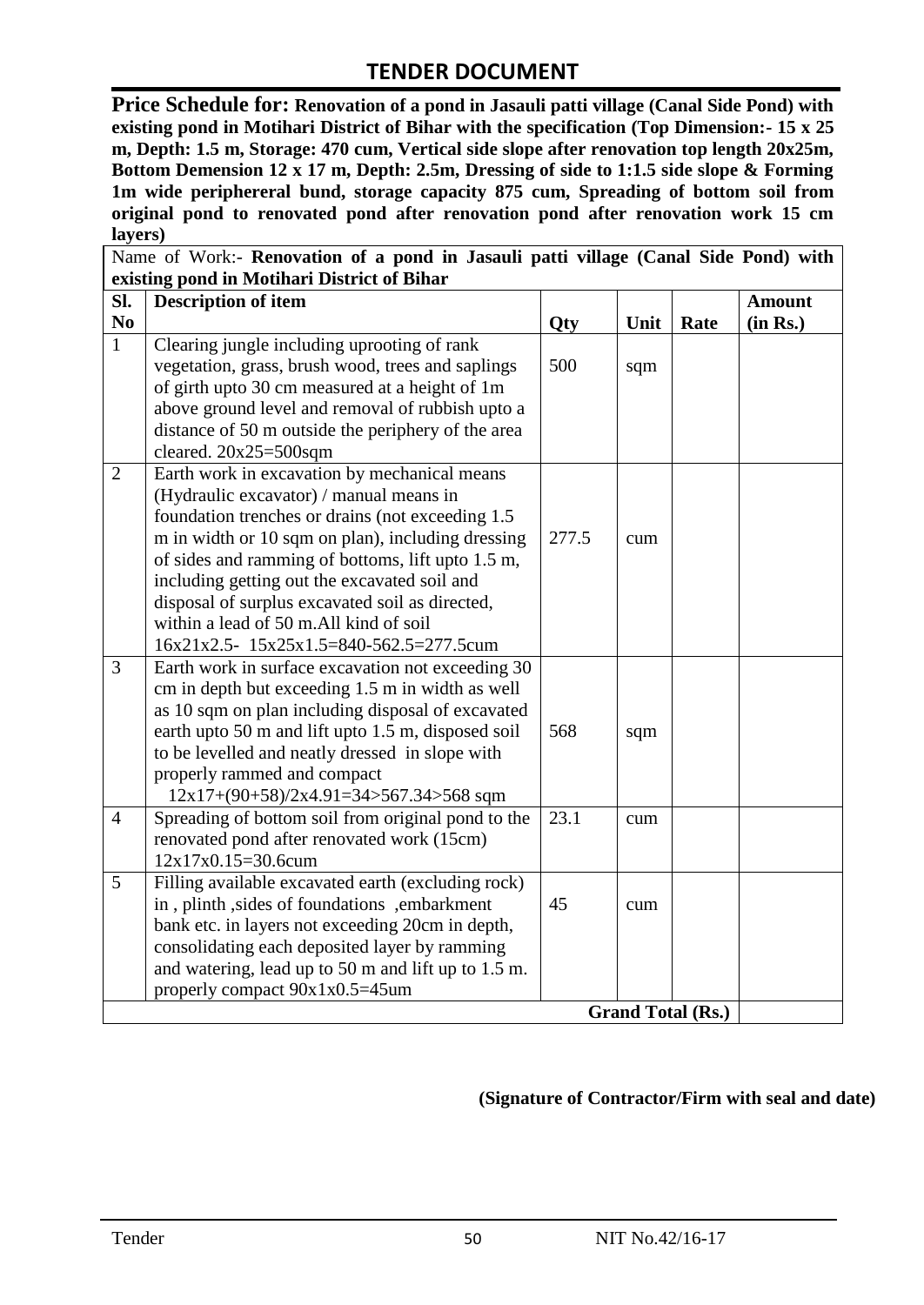#### **CONTRACT FORM**

| This Contract made the |                                                                                                          |
|------------------------|----------------------------------------------------------------------------------------------------------|
|                        | (Month), ____________________(Year) between the <b>Hon'ble President</b> of <b>Indian Council of</b>     |
|                        | Agricultural Research acting through the Director, ICAR Research Complex for Eastern                     |
|                        | <b>Region</b> (Indian Council of Agricultural Research), <b>Patna – 800014</b> (Bihar) (name and address |
|                        |                                                                                                          |
|                        | (name and address of contractor) (hereinafter called "the <b>Contractor</b> " of the other party).       |

WHEREAS the Employer is desirous that the Contractor executes the Work of:-

**1. Renovation of a pond in Jasauli patti village (Canal Side Pond) with existing pond in Motihari District of Bihar with the specification (Top Dimension:- 15 x 25 m, Depth: 1.5 m, Storage: 470 cum, Vertical side slope after renovation top length 20x25m, Bottom Demension 12 x 17 m, Depth: 2.5m, Dressing of side to 1:1.5 side slope & Forming 1m wide periphereral bund, storage capacity 875 cum, Spreading of bottom soil from original pond to renovated pond after renovation pond after renovation work 15 cm layers).**

(Ref. No………………………………….) (name and identification number of contract) (hereinafter called "the **Works**") at ICAR-RCER, Patna -800014 (Bihar) and the **Employer** has accepted the Bid by the **Contractor** for the execution and completion of such works and the remedying of any defects therein, at a contract price of **Rs……………(Rupees …………………………………… only)**

NOW, THEREFORE, IT IS HEREBY AGREED BETWEEN THE PARTIES AS FOLLOWS:

- 1. In this Contract, words and expressions shall assume the same meanings as are respectively assigned to them in the conditions of Contract hereinafter referred to and they shall be deemed to form and be read and construed as part of this Agreement.
- 2. In consideration of the payments to be made by the Employer to the Contractor as hereinafter mentioned, the Contractor hereby covenants with the Employer to execute and complete the works and remedy the defects therein in conformity in all aspects with the provisions of the contract.
- 3. The Employer hereby covenants to pay the Contractor in consideration of the execution and completion of the works and in remedying the defects wherein the Contract Price or such other sum as may become payable under the provisions of the Contract at the times and in the manner prescribed by the Contract.
- 4. The following documents shall be deemed to form and be read and construed as part of this Contract, viz.:
	- i) Letter of Acceptance
	- ii) Notice to proceed with the works
	- iii) Contractor's Bid
	- iv) Bidding data
	- v) General conditions of contract (including special conditions of contract)
	- vi) Specifications
	- vii) Drawings
	- viii) Bill of quantities
	- ix) Any other documents listed in the contract data as forming part of the contract